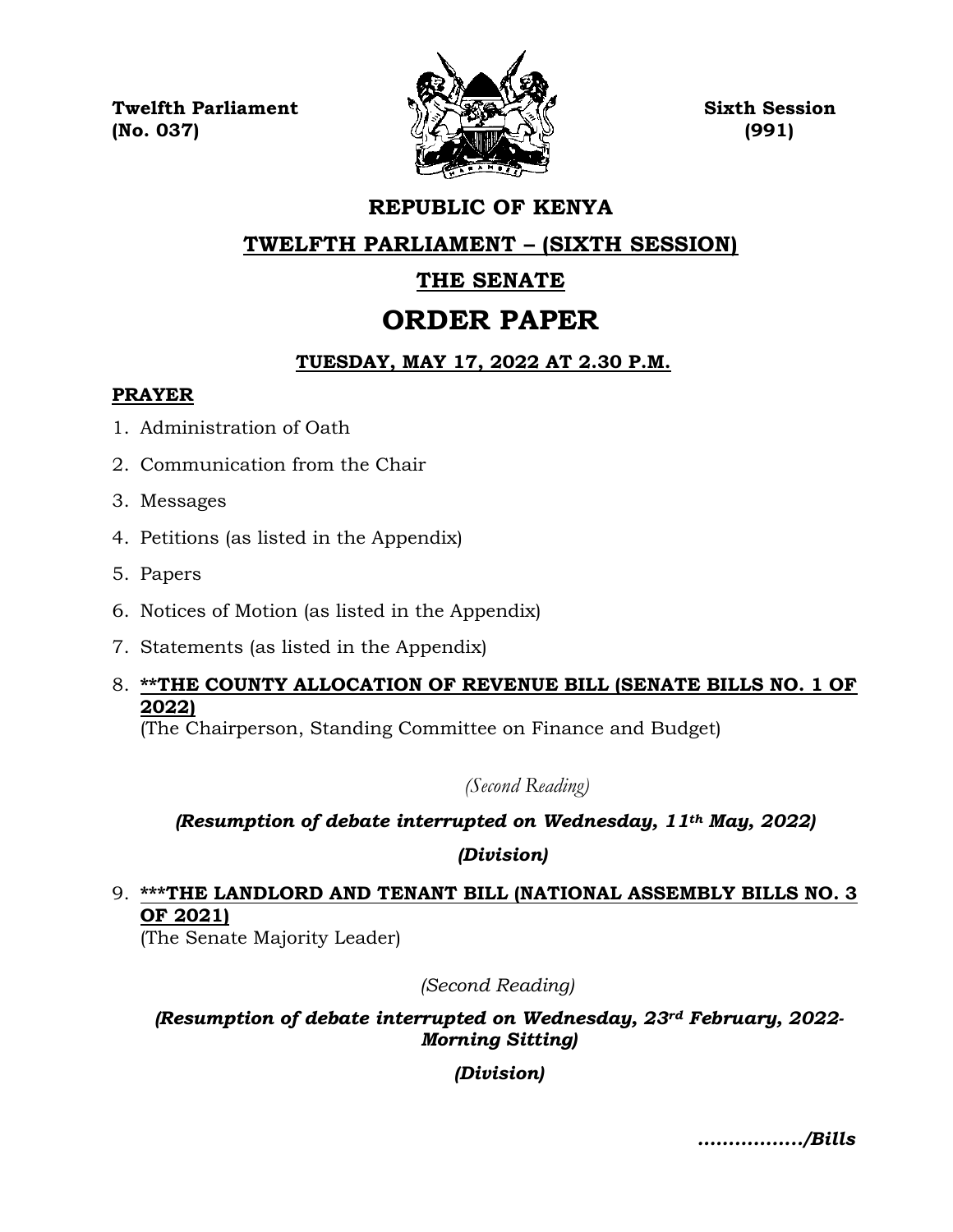#### 10. **\*THE PERSONS WITH DISABILITIES (AMENDMENT) BILL (SENATE BILLS NO. 29 OF 2020)**

(Sen. Aaron Cheruiyot, MP and Sen. (Dr) Isaac Mwaura, MP)

*(Second Reading)*

# *(Resumption of debate interrupted on Thursday, 10th March, 2022) (Division)*

#### 11. **\*THE ELECTION CAMPAIGN FINANCING (AMENDMENT) BILL (SENATE BILLS NO. 51 OF 2021)**

(Sen. Ledama Olekina, MP)

*(Second Reading)*

*(Resumption of debate interrupted on Wednesday, 23rd March, 2022)*

*(Division)*

12. **\*THE EMPLOYMENT (AMENDMENT) BILL (SENATE BILLS NO. 54 OF 2021)** (Sen. Samson Cherarkey, MP)

*(Second Reading)*

*(Resumption of debate interrupted on Wednesday, 30th March, 2022)* 

*(Division)*

#### 13. **\*\*THE COTTON INDUSTRY DEVELOPMENT BILL (SENATE BILLS NO. 55 OF 2021)**

(The Chairperson, Standing Committee on Agriculture, Livestock and Fisheries)

*(Second Reading)*

#### *(Resumption of debate interrupted on Thursday, 31st March, 2022)*

*(Division)*

14. **\*\*\*THE SUGAR BILL (NATIONAL ASSEMBLY BILLS NO. 68 OF 2019)**

(The Senate Majority Leader)

*(Second Reading)*

*(Resumption of debate interrupted on Thursday, 7th April, 2022)*

*(Division)*

15. **\*\*\*THE PUBLIC PROCUREMENT AND ASSET DISPOSAL (AMENDMENT) BILL (NATIONAL ASSEMBLY BILLS NO. 32 OF 2021)**

(The Senate Majority Leader)

*(Second Reading)*

*(Resumption of debate interrupted on Thursday, 28th April, 2022) (Division)*

*……………../Bills*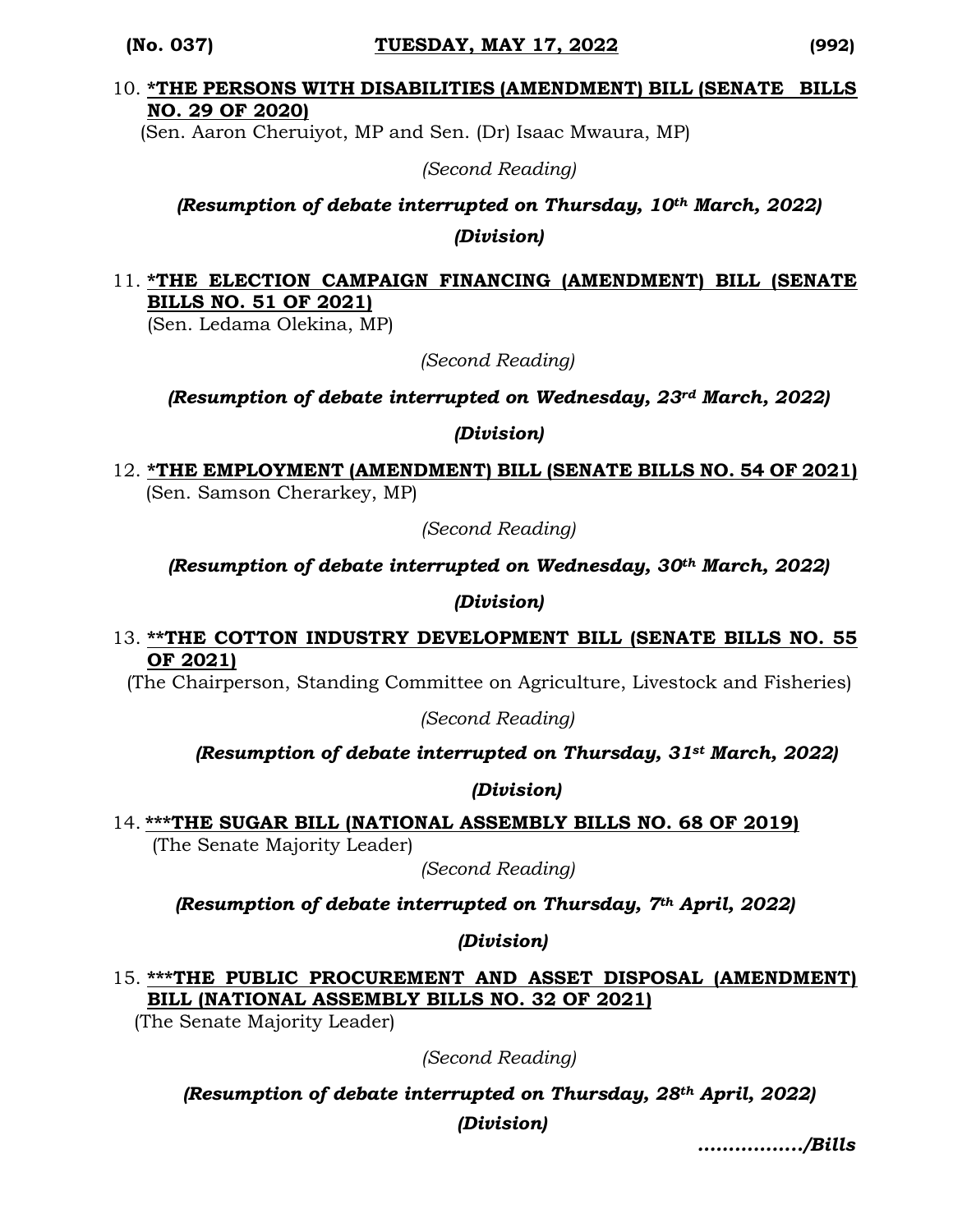#### 16. **\*\*\*THE SACCO SOCIETIES (AMENDMENT) BILL (NATIONAL ASSEMBLY BILLS NO. 55 OF 2021)**

(The Senate Majority Leader)

 *(Second Reading)*

#### *(Resumption of debate interrupted on Wednesday, 4th May, 2022)*

*(Division)*

#### 17. **\*\*\*THE SUSTAINABLE WASTE MANAGEMENT BILL (NATIONAL ASSEMBLY BILLS NO. 22 OF 2021)**

(The Senate Majority Leader)

*(Second Reading)*

#### *(Resumption of debate interrupted on Tuesday, 10th May, 2022)*

*(Division)*

#### 18. **\*THE NATIONAL COHESION AND PEACE BUILDING BILL (SENATE BILLS NO. 19 OF 2021)**

(Sen. Judith Pareno, MP)

*(Second Reading)*

*(Resumption of debate interrupted on Wednesday, 11th May, 2022)*

*(Division)*

#### 19. **\*THE COUNTY E-HEALTH BILL (SENATE BILLS NO. 39 OF 2021)**  (Sen. Judith Pareno, MP)

*(Second Reading)*

*(Resumption of debate interrupted on Wednesday, 11th May, 2022)*

*(Division)*

#### 20. **MOTION - ADOPTION OF REPORTS OF THE SESSIONAL COMMITTEE ON COUNTY PUBLIC ACCOUNTS AND INVESTMENTS ON CONSIDERATION OF THE REPORTS BY THE AUDITOR GENERAL ON THE FINANCIAL STATEMENTS OF VARIOUS COUNTY EXECUTIVES FOR FINANCIAL YEAR 2018/2019**

(Chairperson, Sessional Committee on County Public Accounts and Investments)

**THAT,** the Senate adopts the Report of the Sessional Committee on County Public Accounts and Investments on consideration of the Reports by the Auditor General on the Financial Statements of the following County Executives for the Financial Year 2018/2019- Embu; Homa-Bay; Kericho; Kilifi; Kirinyaga;

*……………../Motion*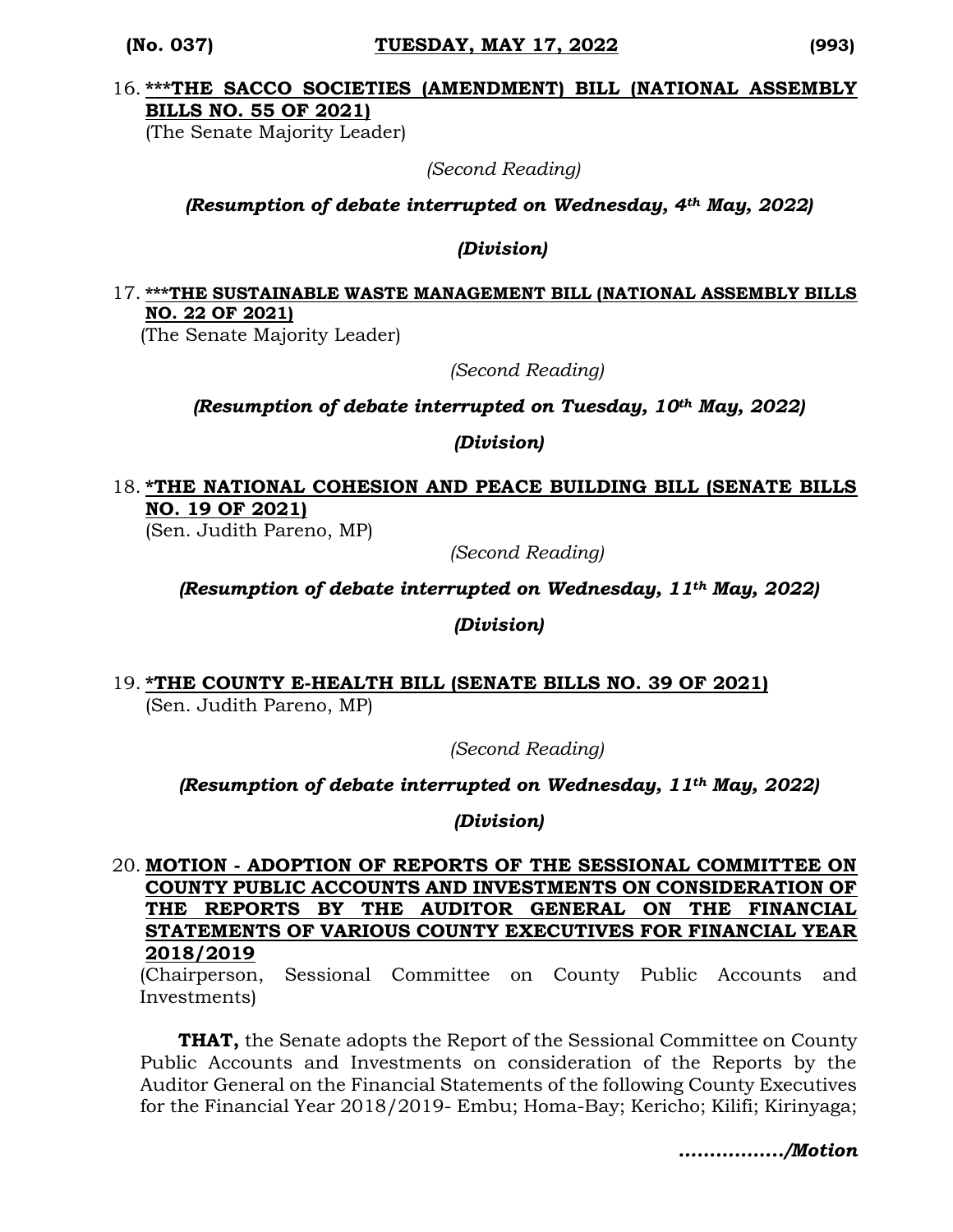Kisii; Kwale; Machakos; Mombasa; Nandi; Baringo; Bomet; Garissa; Kajiado; and West Pokot as contained in Volume 1 of the Report and the following County Executives- Isiolo; Kakamega; Kisumu; Laikipia; Mandera; Marsabit; Nakuru; Narok; Nyandarua; Samburu; Taita Taveta; Trans-Nzoia; Uasin-Gishu; Vihiga; and Wajir, as contained in Volume 2 of the Report, Laid on the Table of the Senate on Thursday 2nd December, 2021.

#### *(Resumption of debate interrupted on Tuesday, 8th March, 2022)*

#### *(Division)*

#### 21. **MOTION - ADOPTION OF THE REPORT OF THE STANDING COMMITTEE ON HEALTH ON THE SPECIAL AUDIT REPORT ON UTILIZATION OF COVID-19 FUNDS BY TWENTY EIGHT (28) COUNTY GOVERNMENTS**

(The Chairperson, Standing Committee on Health)

**THAT,** the Senate adopts the Report of the Standing Committee on Health on the special audit report on utilization of COVID-19 funds by twenty eight (28) county governments, laid on the Table of the Senate on Wednesday, 9th February, 2022.

#### *(Resumption of debate interrupted on Wednesday, 23rd March, 2022)*

#### *(Division)*

#### 22. **COMMITTEE OF THE WHOLE \*\*THE INTERGOVERNMENTAL RELATIONS (AMENDMENT) BILL (SENATE BILLS NO. 37 OF 2021)**

(The Chairperson, Standing Committee on Devolution and Intergovernmental Relations)

#### *(Resumption of debate interrupted on Wednesday, 22ndDecember, 2021 – Morning Sitting)*

#### *(Division)*

#### 23. **COMMITTEE OF THE WHOLE**

## **\*THE LAW OF SUCCESSION (AMENDMENT) BILL, (SENATE BILLS NO. 15 OF 2021)**

(Sen. Abshiro Halake, MP)

#### *(Resumption of debate interrupted on Wednesday, 2nd March, 2022 – Morning Sitting)*

*(Division)*

*……………../Bills*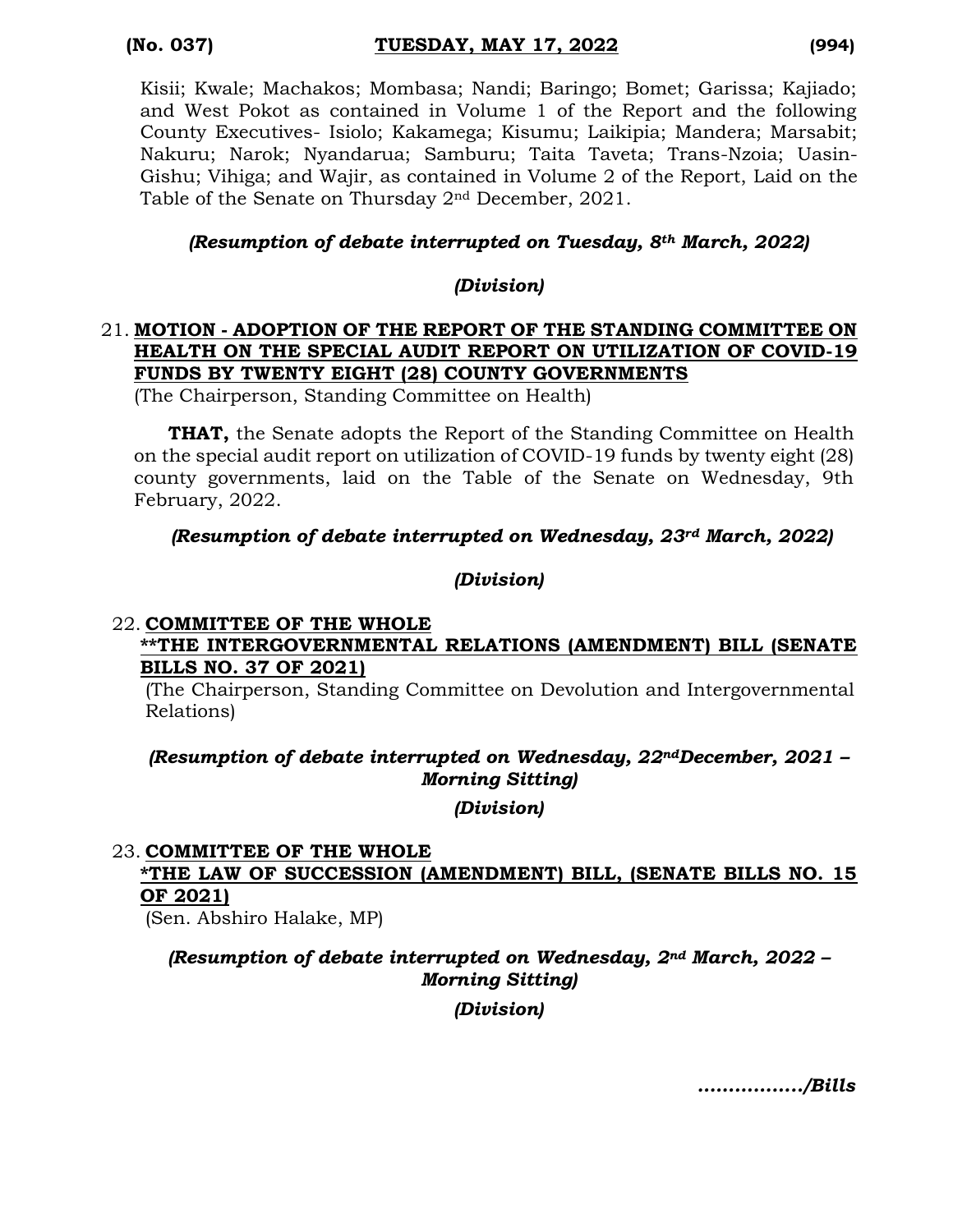# 24. **COMMITTEE OF THE WHOLE \*THE PRESERVATION OF HUMAN DIGNITY AND ENFORCEMENT OF ECONOMIC AND SOCIAL RIGHTS BILL (SENATE BILLS NO. 21 OF 2021)**

(Sen. Abshiro Halake, MP)

#### *(Resumption of debate interrupted on Wednesday, 2nd March, 2022 – Morning Sitting)*

*(Division)*

#### 25. **COMMITTEE OF THE WHOLE**

**\*THE LIFESTYLE AUDIT BILL (SENATE BILLS NO. 36 OF 2021)**  (Sen. (CPA). Farhiya Haji, MP)

#### *(Resumption of debate interrupted on Tuesday, 1st March, 2022) (Division)*

#### 26. **COMMITTEE OF THE WHOLE**

**\*THE SPECIAL NEEDS EDUCATION BILL (SENATE BILLS NO. 44 OF 2021)**  (Sen. (Dr.) Getrude Musuruve and Sen. (Prof.) Margaret Kamar, MP)

#### *(Resumption of debate interrupted on Wednesday, 2nd March, 2022 – Morning Sitting)*

*(Division)*

#### 27. **COMMITTEE OF THE WHOLE**

**\*THE MENTAL HEALTH (AMENDMENT) BILL (SENATE BILLS NO. 28 OF 2020)**

(Sen. (Arch.) Sylvia Kasanga, MP)

#### *(Consideration of National Assembly Amendments)*

*(Resumption of debate interrupted on Thursday, 7th April, 2022) (Division)*

#### 28. **COMMITTEE OF THE WHOLE**

#### **\*\*\*THE IRRIGATION (AMENDMENT) BILL (NATIONAL ASSEMBLY BILLS NO. 12 OF 2021)**

(The Senate Majority Leader)

# *(Resumption of debate interrupted on Wednesday, 4th May, 2022) (Division)*

*……………../Bills*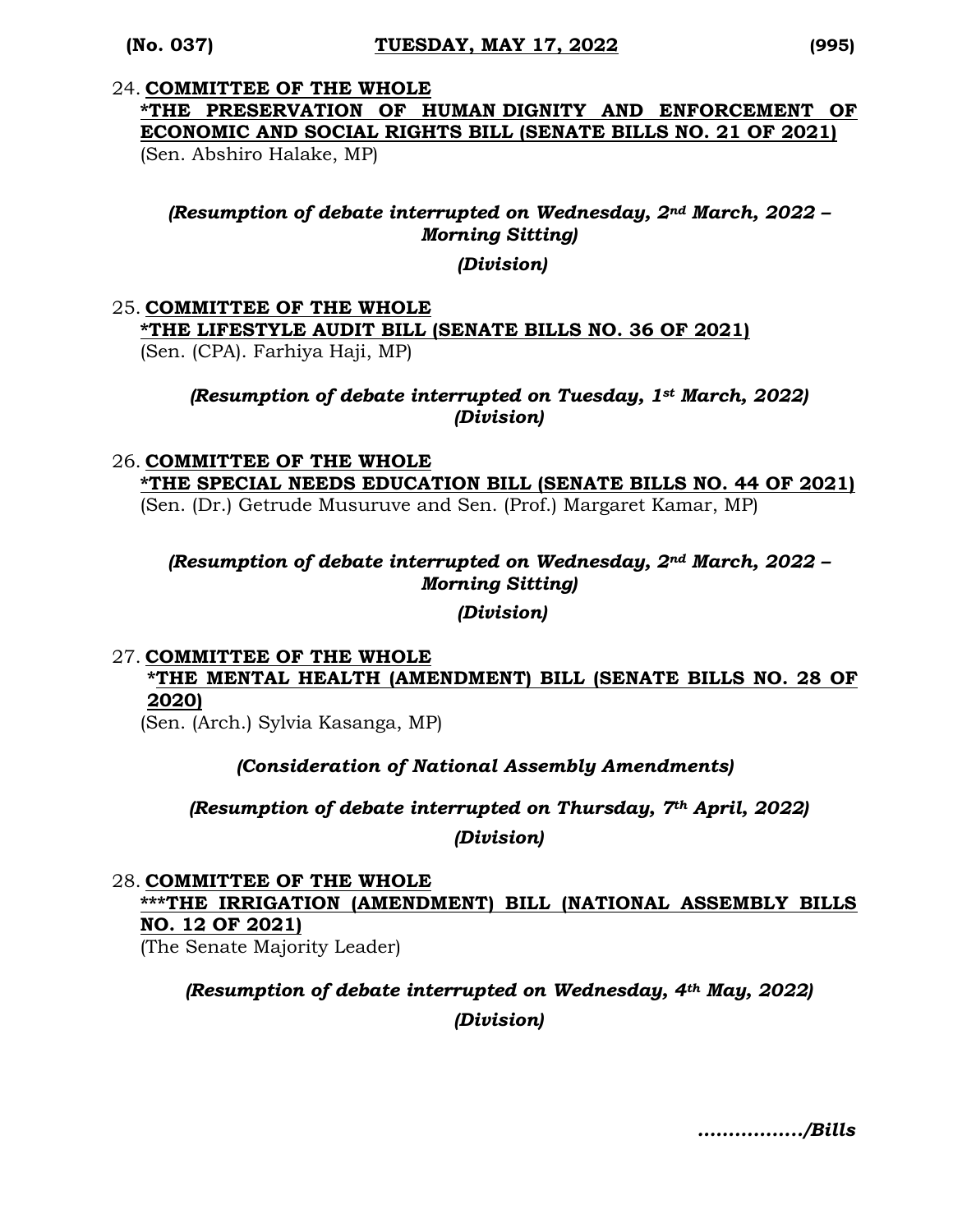# 29. **COMMITTEE OF THE WHOLE**

#### **\*\*THE COUNTY ALLOCATION OF REVENUE BILL (SENATE BILLS NO. 1 OF 2022)**

(The Chairperson, Standing Committee on Finance and Budget)

#### 30. **COMMITTEE OF THE WHOLE \*THE ELECTIONS (AMENDMENT) (NO. 3) BILL (SENATE BILLS NO. 48 OF 2021)**

(Sen. (Eng.) Ephraim Maina, MP)

#### 31. **COMMITTEE OF THE WHOLE \*THE KENYA MEDICAL SUPPLIES AUTHORITY (AMENDMENT) BILL (SENATE BILLS NO. 53 OF 2021)**  (Sen. Naomi Shiyonga, MP)

# 32. **MOTION - ADOPTION OF THE REPORT OF THE STANDING COMMITTEE ON EDUCATION ON THE INQUIRY INTO THE EARLY CHILDHOOD DEVELOPMENT EDUCATION (ECDE) LANDSCAPE IN THE COUNTRY**

(The Chairperson, Standing Committee on Education)

**THAT,** the Senate adopts the Report of the Standing Committee on Education on the inquiry into the Early Childhood Development Education (ECDE) landscape in the country, laid on the Table of the Senate on Tuesday, 10th May, 2022.

#### 33. **MOTION - ADOPTION OF THE REPORT OF THE SESSIONAL COMMITTEE ON DELEGATED LEGISLATION ON ITS CONSIDERATION OF THE CONTROLLER OF BUDGET (COB) REGULATIONS, 2021**

(The Chairperson, Sessional Committee on Delegated Legislation)

**THAT,** the Senate adopts the Report of the Sessional Committee on Delegated Legislation on its consideration of the Controller of Budget (COB) Regulations, 2021, laid on the Table of the Senate on Tuesday, 10<sup>th</sup> May, 2022 and pursuant to Section 18 of the Statutory Instruments Act, 2013 **annuls** the Controller of Budget Regulations, 2021.

**--xxx—**

*……………../Notice*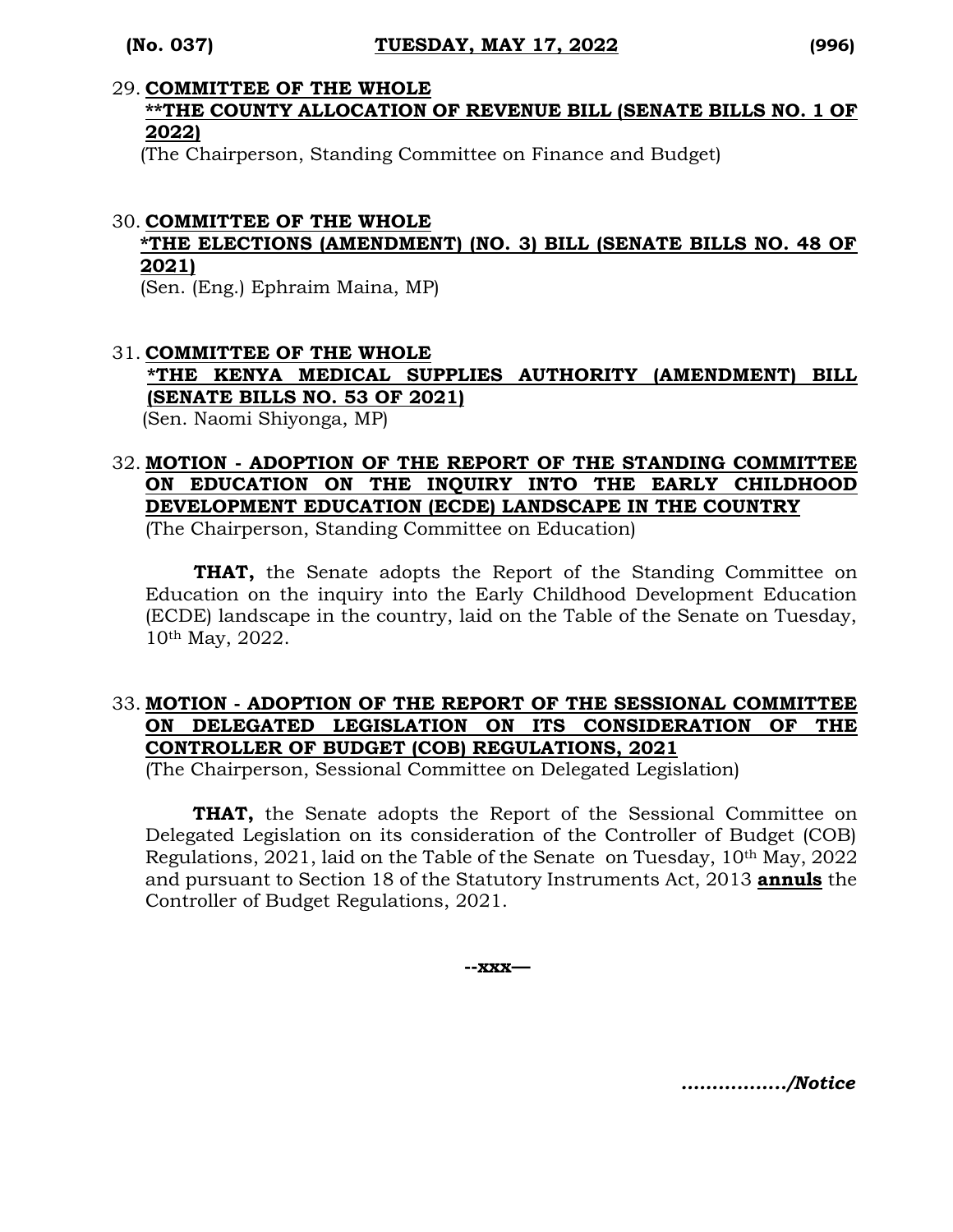#### **NOTICE**

**NOTICE** is given that, pursuant to Standing Order 251A and 251B, the sitting will be a hybrid sitting consisting of Senators who are physically present in the Senate Chamber and Senators participating virtually from a remote location through **Zoom** online meeting platform, as per guidelines issued by the Speaker pursuant to Standing Order 251A (4).

#### **KEY**

**\*\*\*\*-** Denotes a Majority /Minority Party Bill

**\*\*\*-** Denotes a National Assembly Bill

**\*\*-** Denotes a Committee Bill

**\*-** Denotes any other Bill

------------------------

*……………/Notice of Amendments*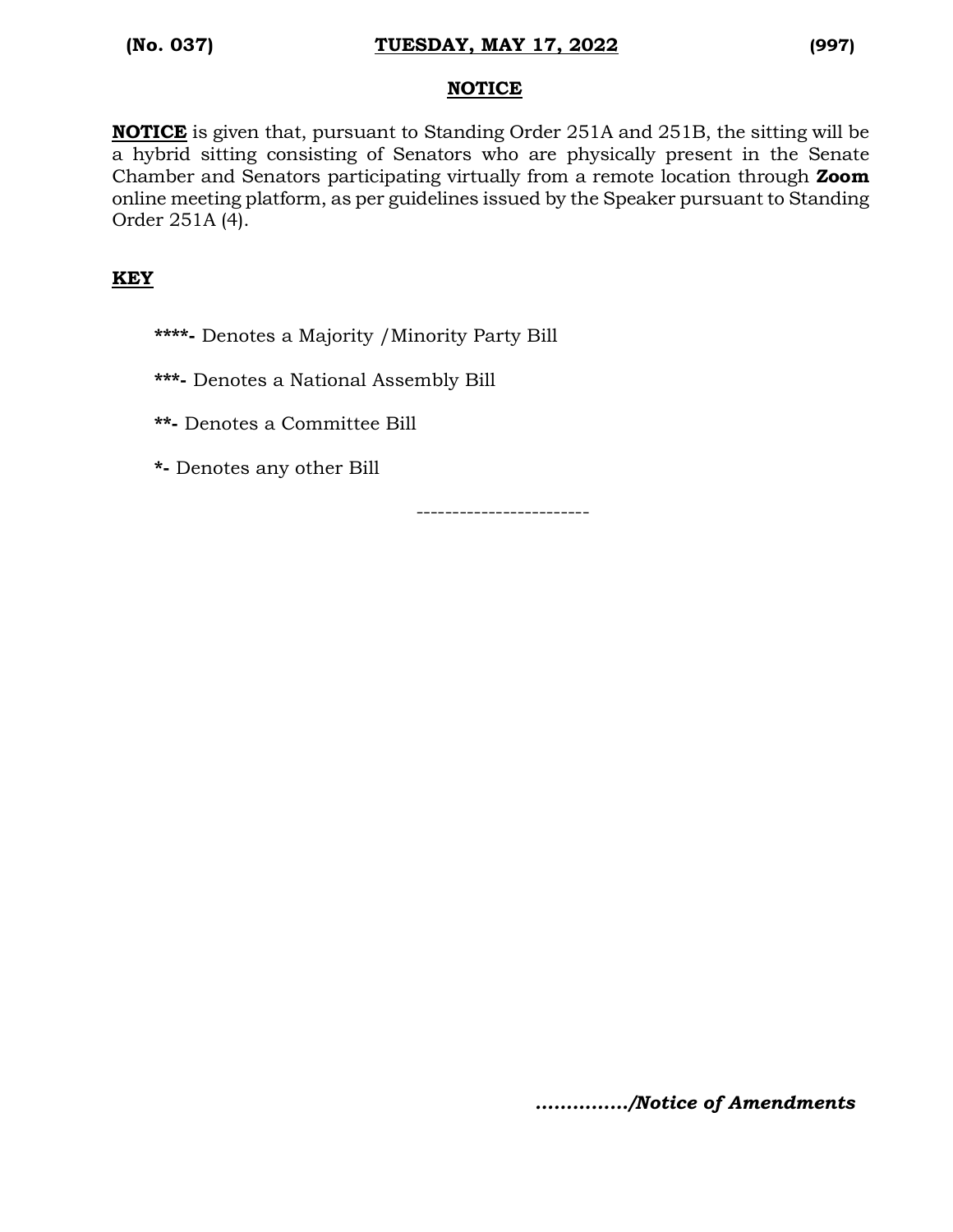**A. \*\*THE INTERGOVERNMENTAL RELATIONS (AMENDMENT) BILL, 2021 (SENATE BILLS NO. 37 OF 2021)**

(Chairperson, Standing Committee on Devolution and Intergovernmental Relations)

**i.) NOTICE** is given that the Chairperson, Standing Committee on Devolution and Intergovernmental Relations, intends to move the following amendments to the Intergovernmental Relations (Amendment) Bill, 2021, at the Committee Stage –

#### **CLAUSE 2**

**THAT** clause 2 of the Bill be amended by inserting the following new paragraph immediately after the proposed paragraph (n) –

(na) conditions for the termination of the agreement.

#### **CLAUSE 3**

**THAT** clause 3 of the Bill be amended by inserting the following new section immediately after the proposed section 26F –

| Role                  | of                                   | 26G. The Technical Committee shall, in                        |  |  |  |  |  |  |  |  |
|-----------------------|--------------------------------------|---------------------------------------------------------------|--|--|--|--|--|--|--|--|
| Technical             | undertaking duties under this Part – |                                                               |  |  |  |  |  |  |  |  |
| Committee<br>transfer | in<br><b>or</b>                      | (a) witness the execution of a transfer<br>- or               |  |  |  |  |  |  |  |  |
| delegation            | of                                   | delegation of a power, function or                            |  |  |  |  |  |  |  |  |
| powers,               |                                      | competency;                                                   |  |  |  |  |  |  |  |  |
| functions             | and                                  | (b) provide administrative support to the parties             |  |  |  |  |  |  |  |  |
| competencies.         |                                      | to the transfer agreement during the transfer<br>process; and |  |  |  |  |  |  |  |  |
|                       |                                      | (c) prepare and maintain an inventory of assets               |  |  |  |  |  |  |  |  |
|                       |                                      |                                                               |  |  |  |  |  |  |  |  |
|                       |                                      | and liabilities of the transferred functions.                 |  |  |  |  |  |  |  |  |

**ii.) NOTICE** is given that the Senator for Nyamira County (Sen. Erick Okong'o Mogeni,MP) intends to move the following amendments to the Intergovernmental Relations (Amendment) Bill, Senate Bills No. 37 of 2021, at the Committee Stage —

#### **NEW CLAUSE 1A**

**THAT** the Bill be amended by inserting the following new clause immediately after clause 1 –

Amendment of section 2 of No. 2 of 2012. **1A.** Section 2 of the Intergovernmental Relations Act, hereinafter referred to as the "principal Act", is amended by inserting the following new definition immediately after the definition of the word "Council" —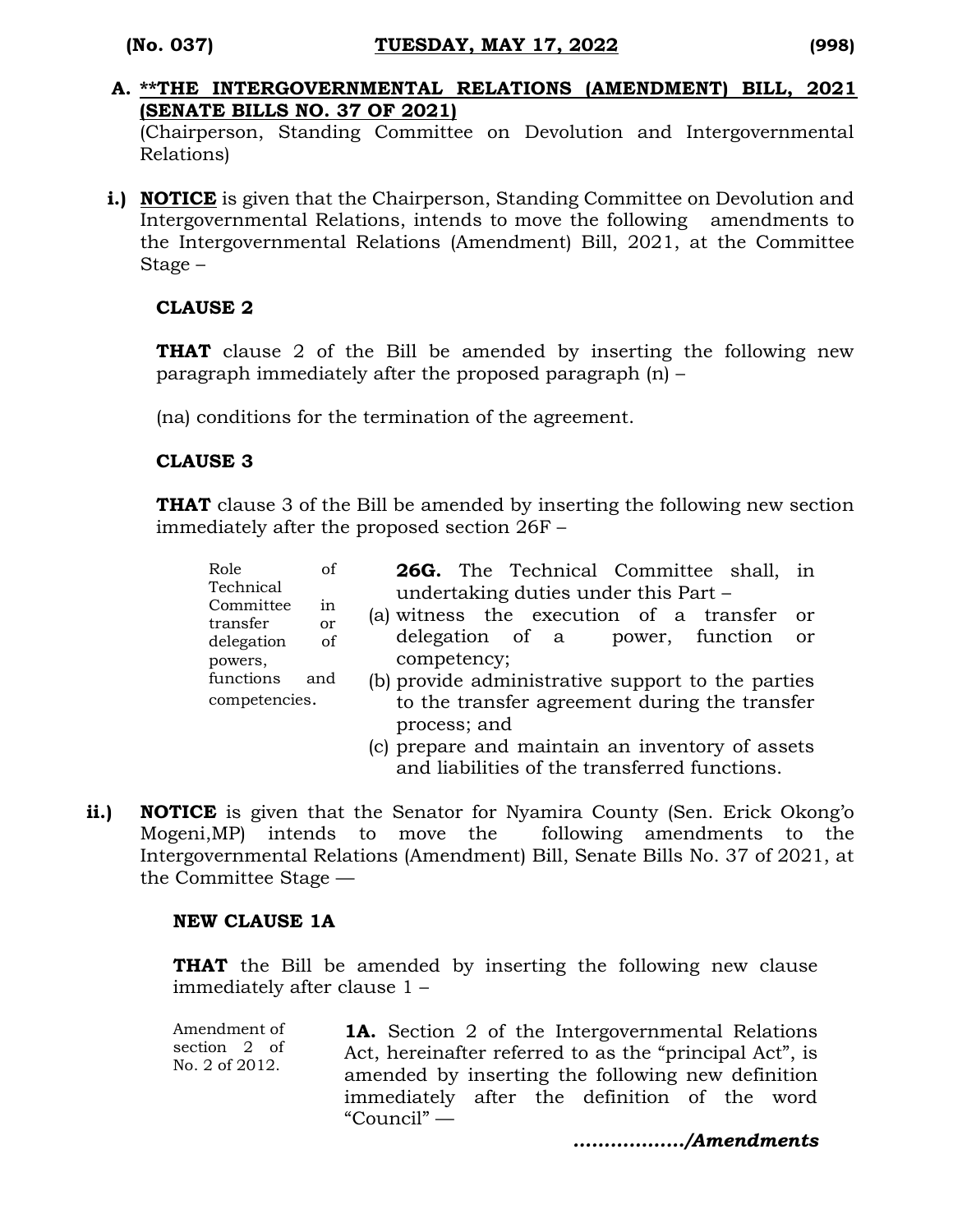"Council Secretariat" means the Secretariat to the Council of County Governors established under section 23A.

#### **NEW CLAUSE 1B**

**THAT** the Bill be amended by inserting the following new clause immediately after new clause 1A –

Amendment of section 12 of No. 2 of 2012. **1B.** The principal Act is amended by deleting section 12 and substituting therefor th following new section –

| Functions<br>of<br>the | shall—         |  | <b>12.</b> The Technical Committee    |  |  |
|------------------------|----------------|--|---------------------------------------|--|--|
| Technical              |                |  | (a) be responsible for the day-to-day |  |  |
| Committee.             |                |  | administration of the Summit and      |  |  |
|                        | in particular— |  |                                       |  |  |
|                        |                |  | (i) facilitate the activities of the  |  |  |
|                        | Summit; and    |  |                                       |  |  |
|                        |                |  | (ii) implement the decisions of the   |  |  |
|                        | Summit;        |  |                                       |  |  |

- (b) take over the residual functions of the transition entity established under the law relating to transition to devolved government after dissolution of such entity; and
- (c) perform any other function as may be assigned to it by the Summit or any other law.

#### **NEW CLAUSE 1C.**

**THAT** the Bill be amended by inserting the following new clause immediately after new clause 1B –

| Amendment   | <b>1C.</b> Section 14 of the principal Act is amended in |
|-------------|----------------------------------------------------------|
| of section  | paragraph (b) by deleting the words "and to the          |
| 14 of No. 2 | Council" appearing immediately after the words "to       |
| of 2012.    | the Summit".                                             |

#### **NEW CLAUSE 1D**

**THAT** the Bill be amended by inserting the following new clause immediately after new clause 1C –

| No. 2 of 2012. | /Amendments                                              |
|----------------|----------------------------------------------------------|
|                | subsection $(5)$ by $-$                                  |
| section 15 of  |                                                          |
| Amendment of   | <b>1D.</b> Section 15 of the principal Act is amended in |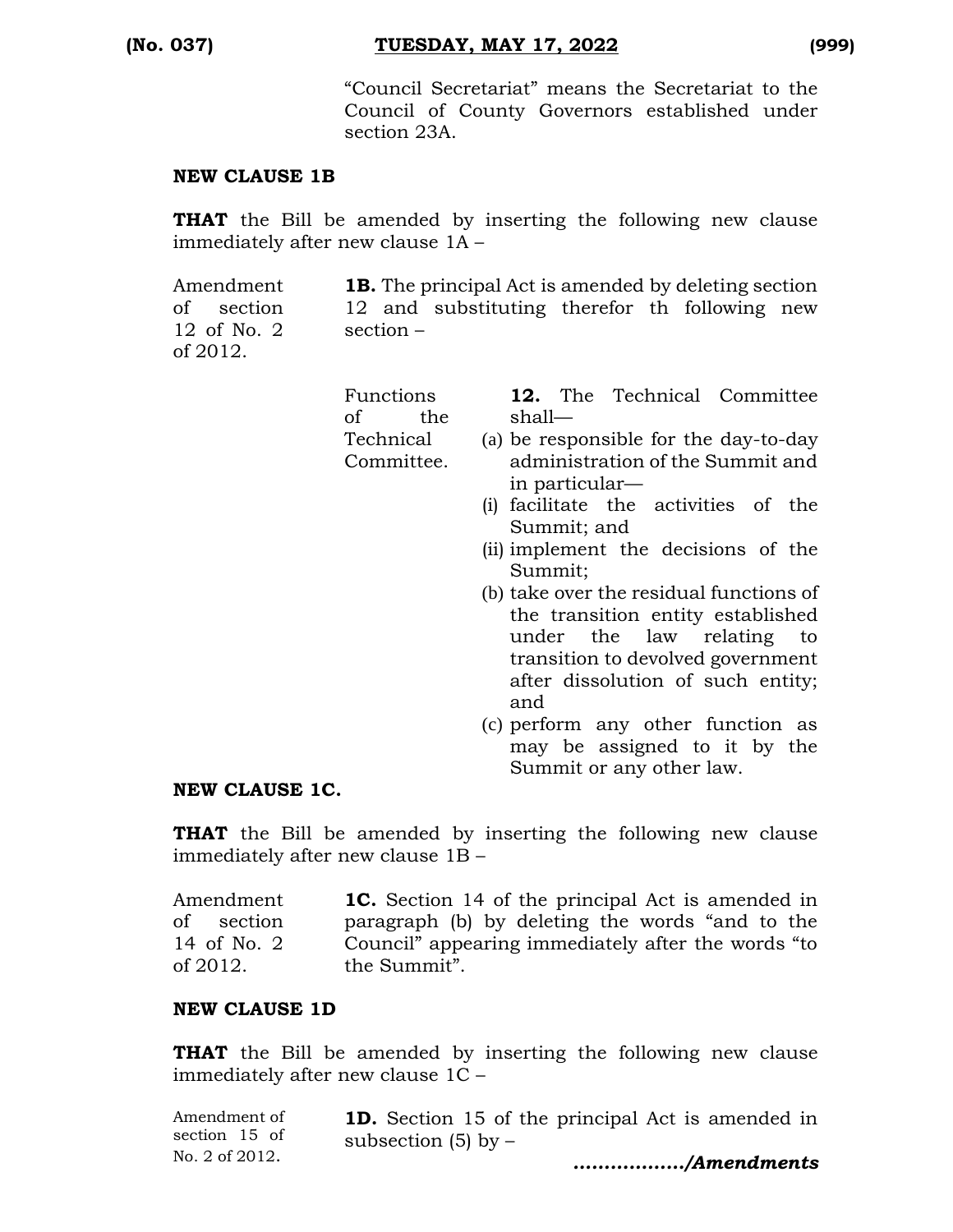- (a) deleting the words "the Council" appearing immediately after the words "of the Summit" in paragraph (a);
- (b) deleting the words "the Council" appearing immediately after the words "of the Summit" in paragraph (e); and
- (c) deleting the words "the Council" appearing immediately after the words "by the Summit" in paragraph (f).

#### **NEW CLAUSE 1E**

**THAT** the Bill be amended by inserting the following new clause immediately after new clause 1D –

| Amendment of   |             |  |  | <b>1E.</b> Section 17 of the principal Act is amended by |
|----------------|-------------|--|--|----------------------------------------------------------|
| section 17 of  |             |  |  | deleting the words "the Council" appearing               |
| No. 2 of 2012. | Committee". |  |  | immediately after the words "the Technical               |
|                |             |  |  |                                                          |

#### **NEW CLAUSE 1F**

**THAT** the Bill be amended by inserting the following new clause immediately after the new clause 1E –

| Insertion of<br>new section<br>23A in No. 2 of<br>2012. |                             | <b>1F.</b> The principal Act is amended by inserting the<br>following new section immediately after section 23 |
|---------------------------------------------------------|-----------------------------|----------------------------------------------------------------------------------------------------------------|
|                                                         | The Council<br>Secretariat. | <b>23A.</b> (1) There shall be a<br>Secretariat of the Council of                                              |

County Governors to be known

(2) The Council Secretariat shall be headed by a chief executive officer and comprise such other staff as may be

(3) The chief executive officer shall be competitively recruited and appointed by the Council. (4) A person is qualified to be appointed as a chief executive

(a) holds a degree from a university

(b) has at least five years relevant

as the Council Secretariat.

determined by the Council.

officer if that person-

recognised in Kenya;

professional experience;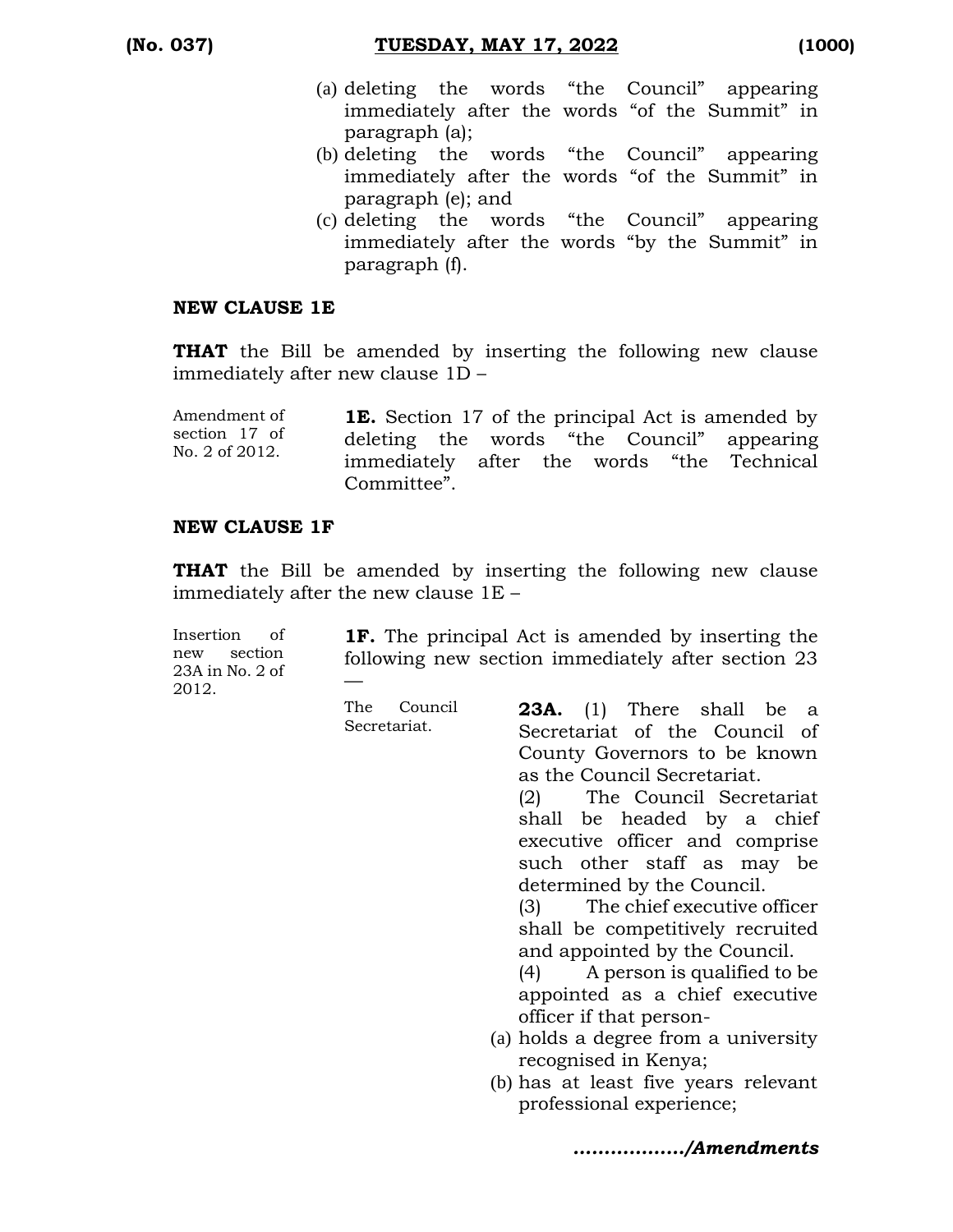- (c) has demonstrable competence of not less than five years in an administrative position; and
- (d) satisfies the requirements of leadership and integrity provided for under Chapter Six of the Constitution.

(5) The chief executive officer shall be –

- (a) the secretary to the Council;
- (b) the accounting officer of the Council Secretariat; and
- (c) responsible to the Council for the day-to-day administration of the affairs of the Council Secretariat and the implementation of the decisions arising from the Council.

(6) Without prejudice to the generality of the provisions of subsection (5), the chief executive officer shall be responsible for-

- (a) the implementation of the decisions of the Council;
- (b) the establishment and development of an efficient administration of the Council Secretariat;
- (c) the organisation, control and management of staff of the Council Secretariat;
- (d) maintaining accurate records of all affairs of the Council, including records on financial matters and resource use;
- (e) ensuring the preparation and approval of the budget for the required funding of the operational expenses of the Council;
- (f) providing technical support to the sectoral working groups or committees of the Council; and
- (g) performing such other functions as may be assigned by the Council, this Act or any other legislation.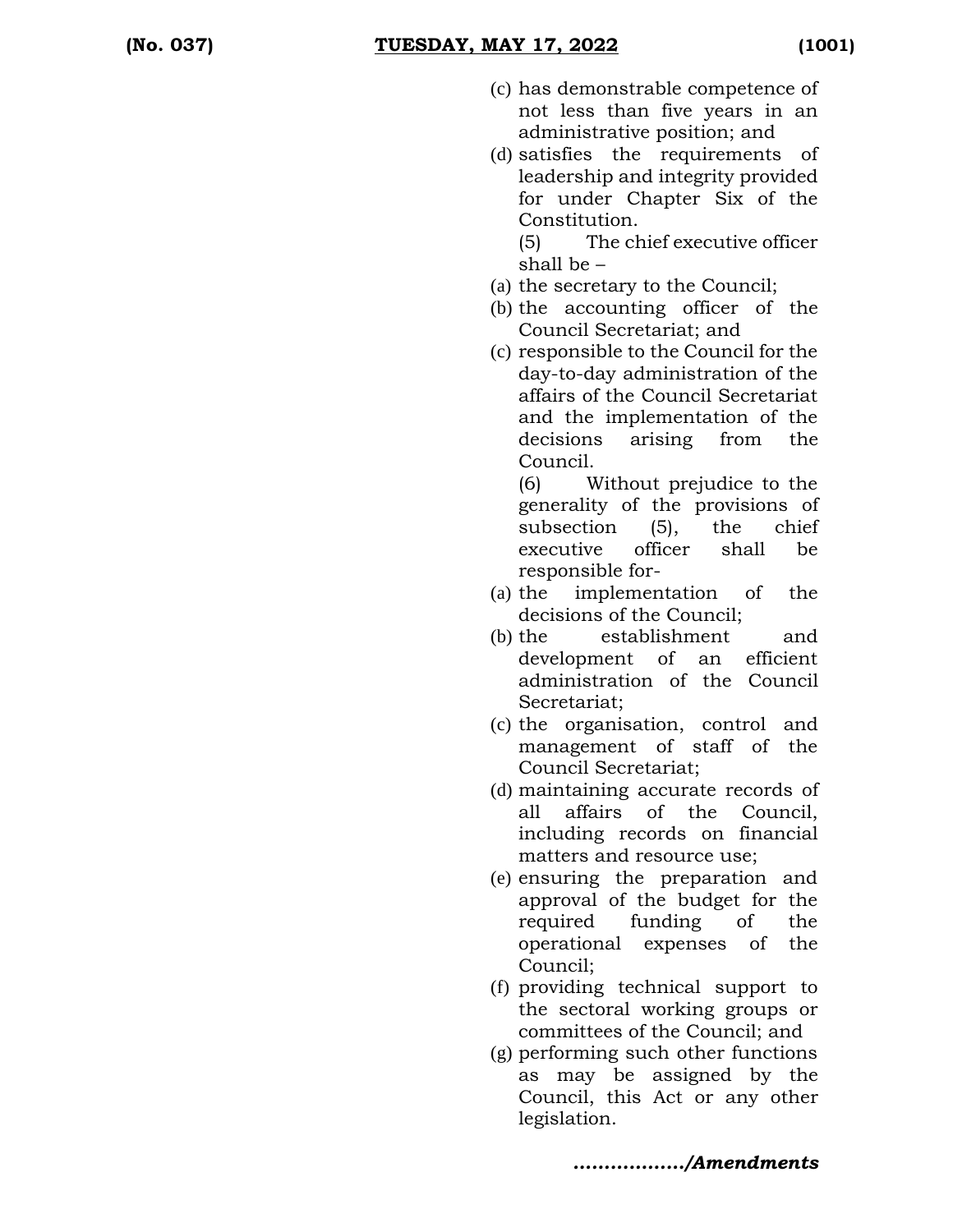7) The chief executive officer shall be appointed for a single term of six years and shall not be eligible for reappointment.

#### **CLAUSE 2**

**THAT** clause 2 of the Bill be amended by deleting the introductory clause and substituting therefor the following new introductory clause –

**2.** Section 26 of the principal Act is amended —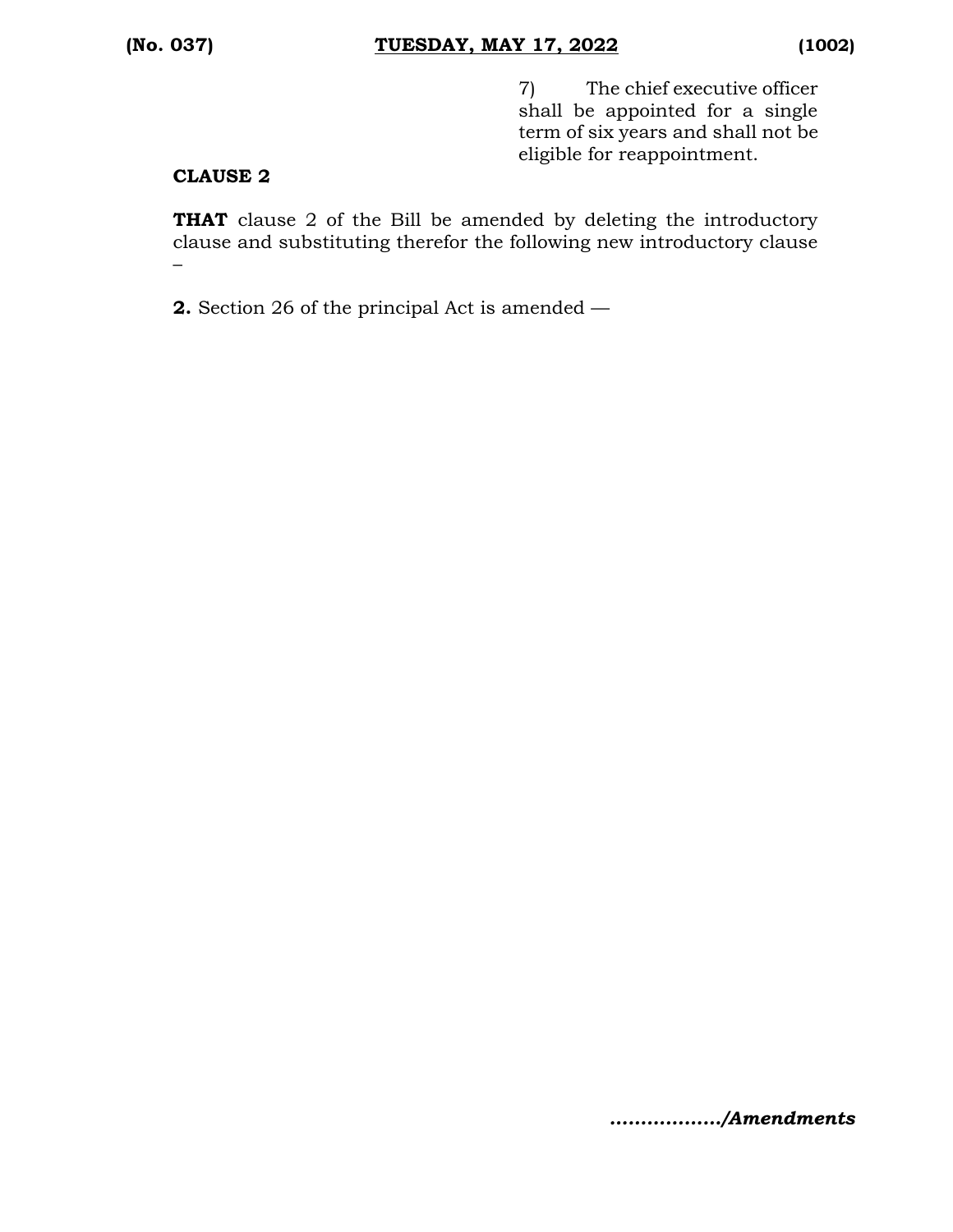#### **B. \*THE LAW OF SUCCESSION (AMENDMENT) BILL, SENATE BILLS NO. 15 OF 2021**

(Sen. Abshiro Halake, MP)

**NOTICE** is given that the Chairperson, Standing Committee on Justice, Legal Affairs and Human Rights, intends to move the following amendments to the Law of Succession (Amendment) Bill, Senate Bills No. 15 of 2021, at the Committee Stage —

#### **CLAUSE 2**

**THAT** the Bill be amended by deleting clause 2 and substituting therefor the following new clause –

Amendment of section 3 of Cap 160. **2.** Section 3 of the Law of Succession Act, hereinafter referred to as the "principal Act", is amended —

(a) in subsection (1) by inserting the following new definitions in their proper alphabetical sequence —

"child" includes an adopted child and a child who is conceived during the lifetime of a deceased person and is subsequently born after the death of the deceased person;

"intermeddling" means —

- (a) taking possession of, disposing off, charging, receiving, distributing, leasing or using property of a deceased without authority under this Act or any other applicable law;
- (b) ejecting a surviving spouse or child from the matrimonial home; or
- (c) any unlawful dealing with a deceased person's estate;

"matrimonial home" means any property that is owned or leased by one or both spouses and occupied or utilized by the spouses as their family home, and includes any other attached property;

- (b) by deleting subsection (2); and
- (c) by deleting subsection (3).
- (d)

#### **CLAUSE 3**

**THAT** the Bill be amended by deleting clause 3.

#### **CLAUSE 4**

**THAT** the Bill be amended by deleting clause 4 and substituting therefor the following new clause —

Repeal of section **4.** The principal Act is amended by repealing section 32. 32 of Cap 160.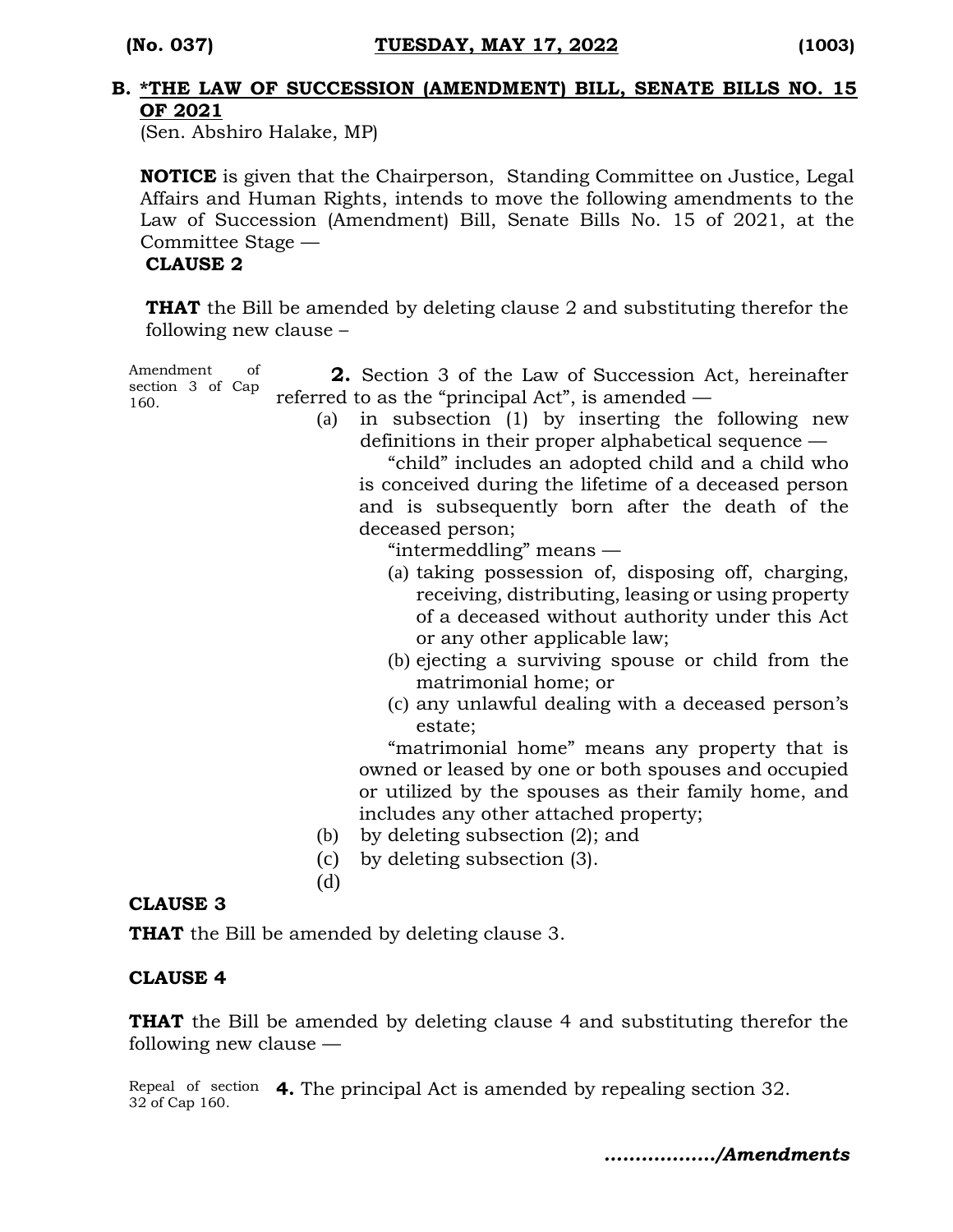#### **CLAUSE 5**

**THAT** the Bill be amended by deleting clause 5 and substituting therefor the following new clause —

Repeal of section **5.** The principal Act is amended by repealing section 33. 33 of Cap 160.

#### **CLAUSE 6**

—

**THAT** clause 6 of the Bill be amended —

- (a) by deleting paragraph (b) and substituting therefor the following new paragraph –
	- (b) by inserting the following new subsections immediately after subsection (1)—

(1A) The interest of the surviving spouse under subsection (1)(b) shall determine upon remarriage.

- (1B) Notwithstanding subsection  $(1)$ ,  $-$ 
	- (a) where the surviving child is not a child of the surviving spouse—
		- (i) the surviving spouse shall be entitled to the personal and household effects of the deceased absolutely and a life interest in one-half of the whole residue of the net intestate estate; and
		- (ii) the surviving child shall be entitled to one-half of the whole residue of the net intestate estate which shall be held in accordance with section 41, and if there be more than one child they shall share equally;
	- (b) where the surviving children include a child who is not a child of the surviving spouse —
		- (i) the surviving spouse shall be entitled to the personal and household effects of the deceased absolutely;
		- (ii) the net intestate estate shall, in the first instance, be divided equally amongst the surviving spouse and all the surviving children;
		- (iii) the surviving spouse shall have a life interest in his or her share and that of his or her children under subsection (1B)(b)(ii); and
		- (iv) the share of the surviving child who is not a child of the surviving spouse under subsection (1B)(b)(ii) shall be held in accordance with section 41, and if there be more than one child they shall share equally.
- (b) by inserting the following new paragraph immediately after paragraph (b)
	- (c) by deleting subsection (5) and substituting therefor the following new subsection -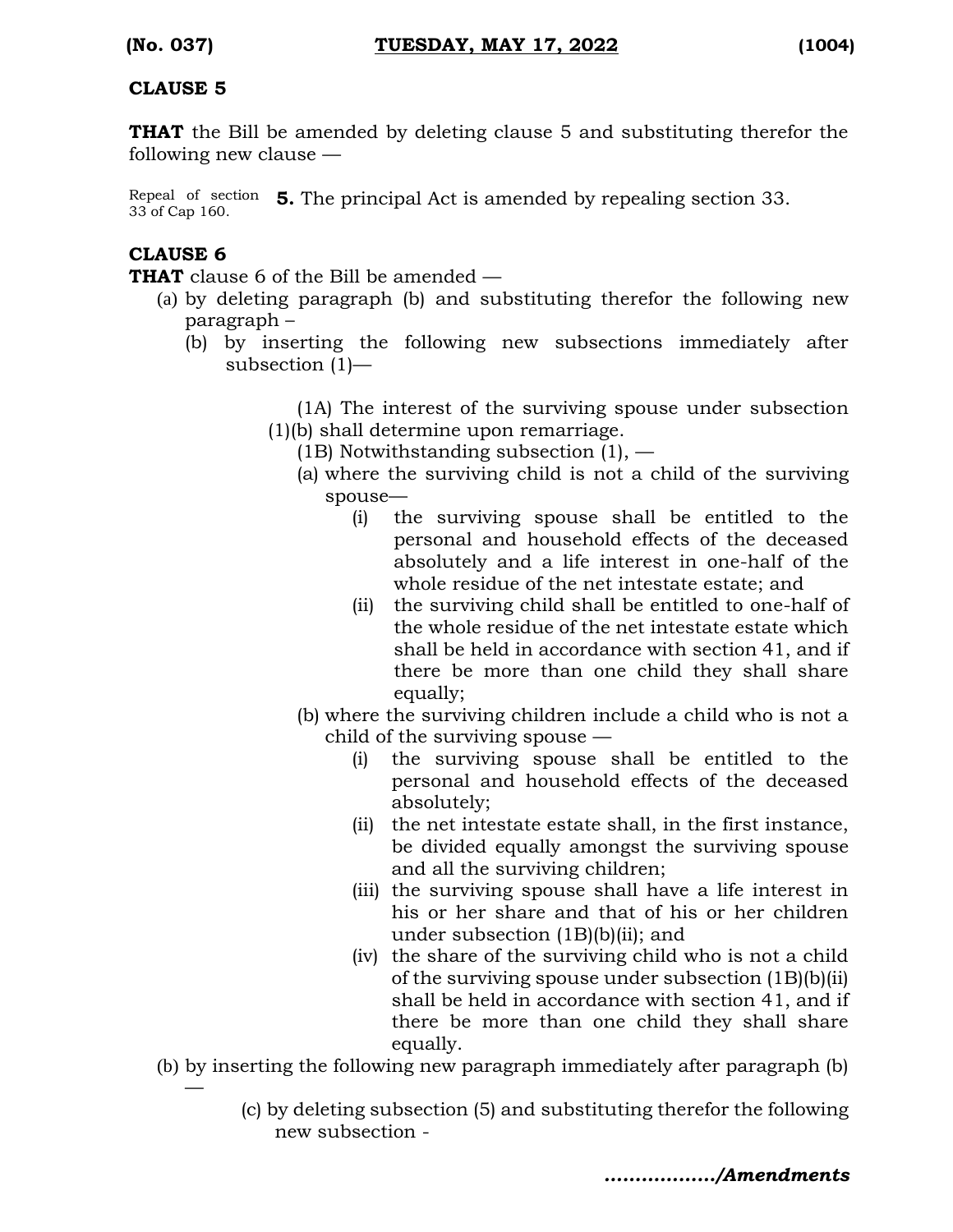(5) Subject to the provisions of sections 41 and 42 and to any appointment or award made under this section, the whole residue of the net intestate estate shall, on the death or remarriage of the surviving spouse, devolve upon the surviving child, if there be only one, or be equally divided among the surviving children.

#### **CLAUSE 8**

**THAT** clause 8 of the Bill be amended by deleting paragraph (a) and substituting therefor the following new paragraph —

- (a) by deleting paragraph (a) and substituting therefor the following new paragraph—
	- (a) father and mother in equal share; or, if either is dead;

#### **CLAUSE 9**

**THAT** the Bill be amended by deleting clause 9.

#### **INSERTION OF NEW CLAUSE 8A**

**THAT** the Bill be amended by inserting the following new clause immediately after clause 8 —

Amendment section 40 of Cap 160.

**8A.** Section 40 of the principal Act be amended by inserting the following new subsection immediately after subsection  $(2)$  —

> (3) Notwithstanding subsection (1), where any of the surviving children is not a child of any of the wives of the deceased, that child shall —

- (a) be considered a house in determining the share of dependants in the net intestate estate under subsection (1); and
- (b) the share of such child shall be held in accordance with section 41, and if there be more than one child they shall share equally.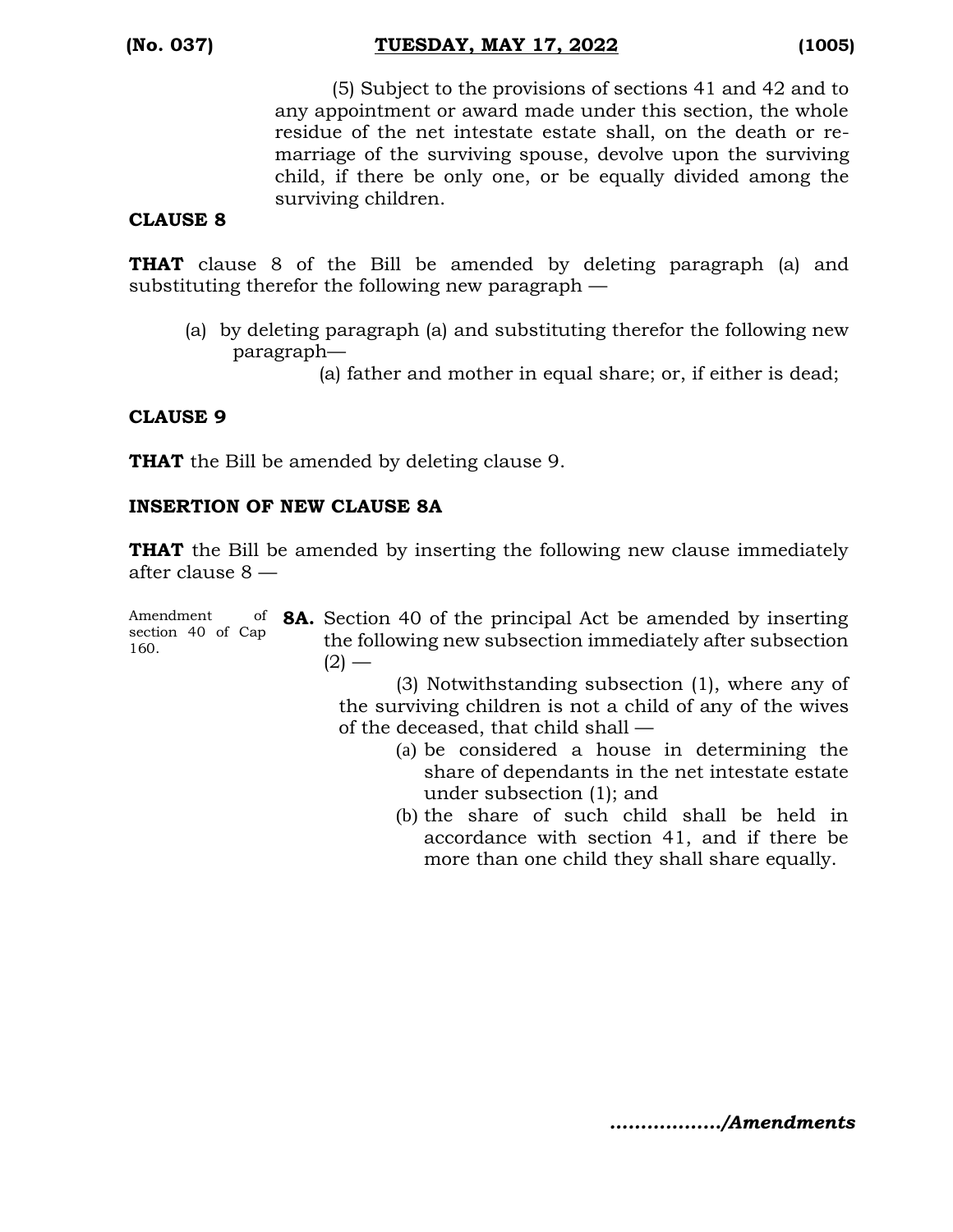# **C. \*THE PRESERVATION OF HUMAN DIGNITY AND ENFORCEMENT OF ECONOMIC AND SOCIAL RIGHTS BILL (SENATE BILLS NO. 21 OF 2021)**

(Sen. Abshiro Halake, MP)

**NOTICE** is given that the Chairperson, Standing Committee on Justice, Legal Affairs and Human Rights, intends to move the following amendments to the Preservation of Human Dignity and Enforcement of Economic and Social Rights Bill (Senate Bills No. 21 of 2021), at the Committee Stage —

#### **CLAUSE 3**

**THAT** clause 3 of the Bill be amended –

- (a) by deleting paragraph (e); and
- (b) in paragraph (g) by deleting the word "for" appearing at the beginning of the paragraph and substituting therefor the word "the".

#### **CLAUSE 4**

**THAT** clause 4 be amended in paragraph (c) by deleting the words "the marginalised" appearing immediately after the words "and in particular" and substituting therefor the word "vulnerable".

#### **HEADING TO PART II**

**THAT** the Bill be amended by deleting the heading to Part II and substituting therefor the following new heading –

#### **PART II – OBLIGATIONS OF THE NATIONAL AND COUNTY GOVERNMENTS**

#### **CLAUSE 5**

**THAT** clause 5 of the Bill be amended –

- (a) in subclause  $(1)$ 
	- (i) by deleting paragraph (e) and substituting therefor the following new paragraph –
		- (e) put in place measures that target vulnerable persons to ensure the realisation of their economic and social rights and that such persons have access to goods and services that are of acceptable standards;
	- (ii) by deleting paragraph (g) and substituting therefor the following new paragraph –
		- (g) create awareness and build capacity of citizens to enable them develop their understanding, skills and capacity for equitable and effective participation in the formulation, implementation and monitoring of policies, strategies or programmes aimed at realising their economic and social rights;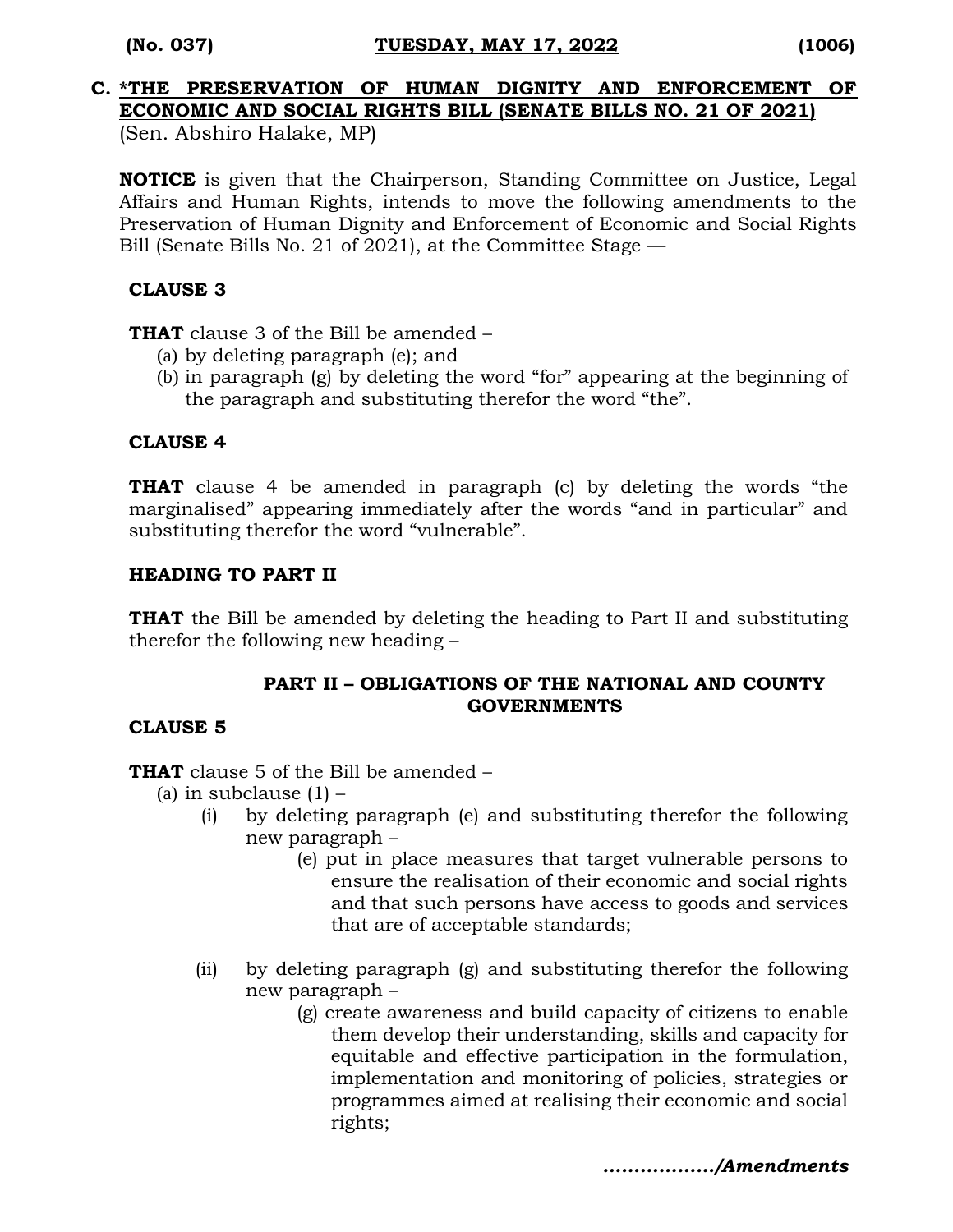- (b) in subclause  $(2)$  by  $-$ 
	- (i) deleting paragraph (d) and substituting therefor the following new paragraph –
		- (d) prioritise the allocation of resources to ensure the realisation of economic and social rights while taking into account the special needs of vulnerable persons within the respective counties;
	- (ii) deleting paragraph (g) and substituting therefor the following new paragraph –
		- (g) identify factors that impede the realisation of economic and social rights and their causes and institute corrective measures.

#### **CLAUSE 6**

**THAT** clause 6 of the Bill be amended –

- (a) in subclause (1) by deleting the word "oversee" appearing immediately after the words "The Commission shall" and substituting therefor the words "monitor and report on"; and
- (b) in subclause (2) by inserting the words "of governance" immediately after the words "national values and principles".

#### **CLAUSE 7**

**THAT** clause 7 of the Bill be amended in subclause (1) –

- (a) by deleting paragraph (d) and substituting therefor the following new paragraph –
	- (d) identify factors that impede the economic development of, and access to, essential financial services by vulnerable persons and make recommendations to the Cabinet Secretary on policies and strategies necessary to address those factors;
- (b) by deleting paragraph (g) and substituting therefor the following new paragraph –
	- (g) make recommendations to State entities responsible for the delivery of social assistance programmes at the National and county level of government on measures necessary for the effective delivery of the programmes;
- (c) by deleting paragraph (h) and substituting therefor the following new paragraph –
	- (h) in collaboration with relevant stakeholders, create awareness on the realisation of economic and social rights.

#### **CLAUSE 8**

**THAT** clause 8 of the Bill be amended –

(a) by deleting subclause (1) and substituting therefor the following new subclause –

(1) In preparing a county integrated development plan provided for under section 108 of the County Governments Act,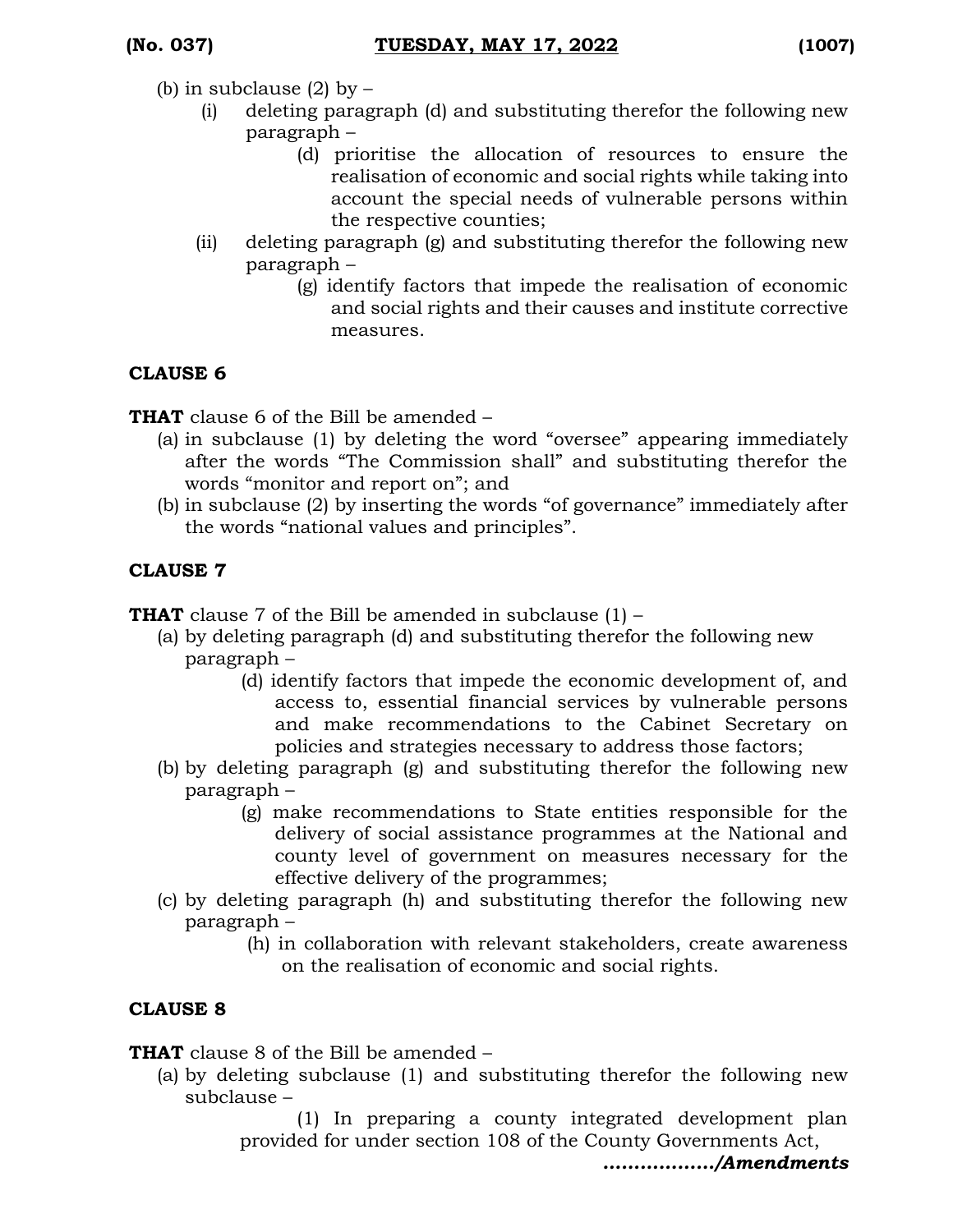each county government shall prepare a county strategic plan for the realisation of economic and social rights as a component of the county integrated development plan.

- (b) in subclause (2) by deleting paragraph (c) and substituting therefor the following new paragraph –
	- (c) programmes and policies aimed at social protection and the promotion of economic and social rights of vulnerable persons within the county;
- (c) in subclause  $(3)$  by  $-$ 
	- (i) deleting paragraph (c) and substituting therefor the following new paragraph –
		- (c) adopt strategies and plans that enhance the availability, accessibility, acceptability and adaptability of goods and services aimed at facilitating the realisation of economic and social rights;
	- (ii) deleting paragraph (g); and
	- (iii) deleting paragraph (h) and substituting therefor the following new paragraph –
		- (h) formulate strategic plans that respond effectively to issues affecting the realisation of economic and social rights within the county and provide such safety nets as may be necessary.

### **CLAUSE 9**

**THAT** the Bill be amended by deleting clause 9 and substituting therefor the following new clause –

Objectives of a county strategic plan. **9.** The principal objective of a county strategic plan prepared under section 8 shall be to enhance the ability of a county government to secure access, availability, acceptability, adaptability and quality of goods and services necessary for the realisation of economic and social rights.

### **CLAUSE 12**

**THAT** the Bill be amended by deleting clause 12 and substituting therefor the following new clause –

Approval of county strategic plans by the county assembly. **12.** (1) The respective county governor shall, within fourteen days of the preparation of a county strategic plan, submit a copy of the plan to the county assembly for approval. (2) The county governor shall, upon the approval of the county strategic plan, publish the plan in the respective county gazette and publicise it within the county through such means as provided for under section 95 of the County Governments Act.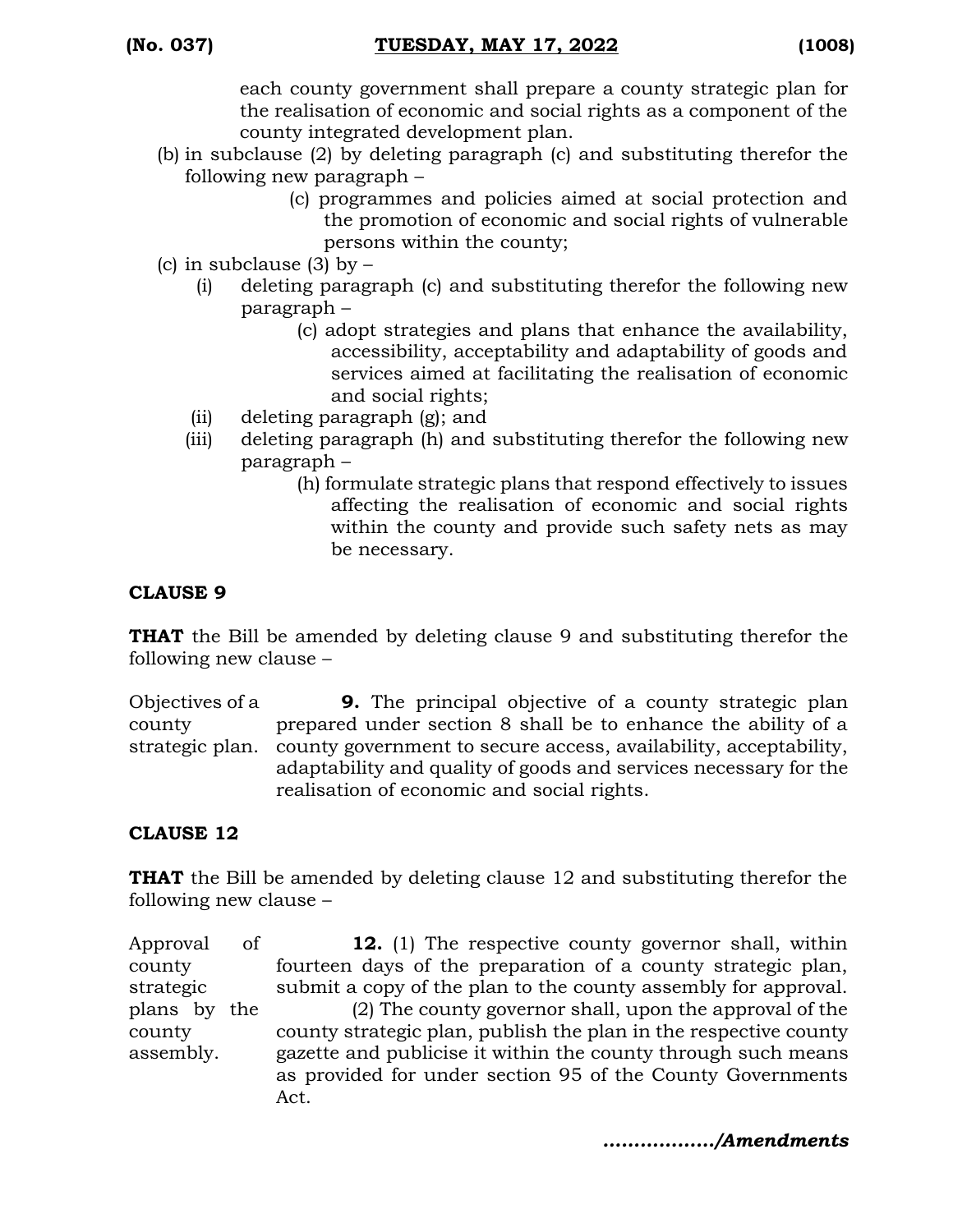#### **CLAUSE 15**

**THAT** clause 15 of the Bill be amended by deleting subclause (1) and substituting therefor the following new subclause –

(1) A person aggrieved by the decision to implement or refrain from implementing a recommendation under this Part may make an application to court in accordance with Article 22 of the Constitution.

#### **CLAUSE 16**

**THAT** clause 16 of the Bill be amended by deleting the expression "20(5)" appearing immediately after the words "right under Article" and substituting therefor the expression "22".

#### **CLAUSE 17**

**THAT** the Bill be amended by deleting clause 17 and substituting therefor the following new clause –

| County Fiscal   | <b>17.</b> The respective county treasury shall                 |  |  |  |  |  |  |  |
|-----------------|-----------------------------------------------------------------|--|--|--|--|--|--|--|
|                 | Strategy Paper to include in the County Fiscal Strategy Paper – |  |  |  |  |  |  |  |
| contain         | (a) measures aimed at ensuring the realisation                  |  |  |  |  |  |  |  |
| measures on     | of economic and social rights and                               |  |  |  |  |  |  |  |
| social economic | associated activities for that year; and                        |  |  |  |  |  |  |  |
| rights.         | (b) any progress made in the realisation of                     |  |  |  |  |  |  |  |
|                 | economic and social rights.                                     |  |  |  |  |  |  |  |

#### **HEADING TO PART V**

**THAT** the Bill be amended by deleting the heading to Part V.

#### **CLAUSE 18**

**THAT** the Bill be amended by deleting clause 18.

#### **CLAUSE 19**

**THAT** clause 19 of the Bill be amended in subclause (1) by inserting the word "annually" immediately after the words "section 13(2), prepare".

#### **CLAUSE 21**

**THAT** clause 21 of the Bill be amended by –

(a) deleting the marginal note and substituting therefor the following new marginal note –

Public awareness framework.

(b) deleting paragraph (c) and substituting therefor the following new paragraph –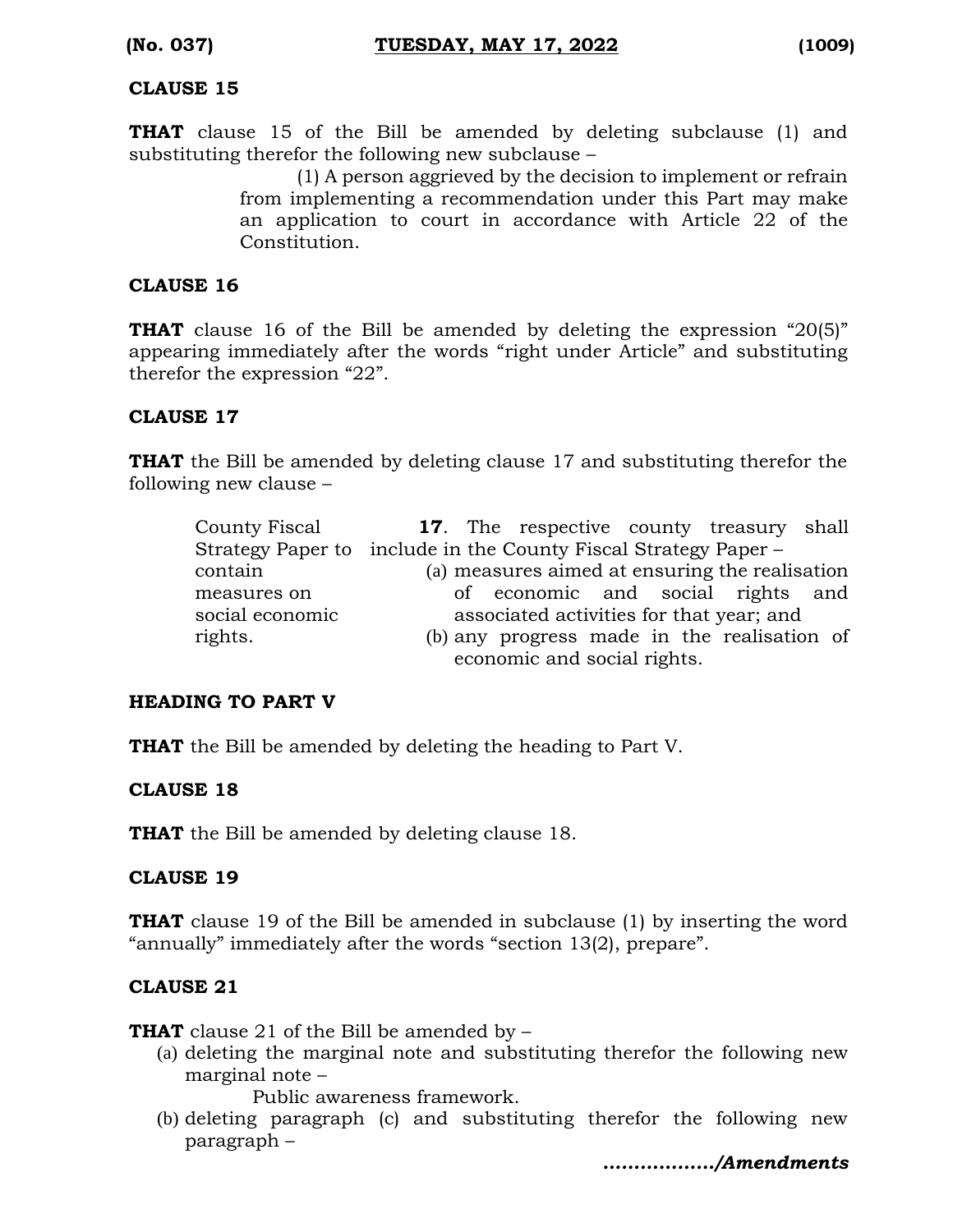(c) collaborate with relevant agencies and stakeholders in each county in enhancing the capacity of residents to effectively participate in county affairs aimed at the delivery of goods and services for the realisation of economic and social rights.

#### **CLAUSE 22**

**THAT** clause 22 of the Bill be amended by inserting the following new paragraph immediately after paragraph (a) –

(aa) in section 126(1) by inserting the words "including for the realisation of economic and social rights" immediately after the words "strategic priorities" in paragraph (a).

#### **CLAUSE 24**

**THAT** the Bill be amended by deleting clause 24.

#### **CLAUSE 25**

**THAT** the Bill be amended by deleting clause 25.

#### **INSERTION OF NEW CLAUSE 21A**

**THAT** the Bill be amended by inserting the following new clause immediately after clause 21 –

Regulations. **21A.** (1) The Cabinet Secretary shall, in consultation with the county executive committee members responsible for finance and the Commission and within twelve months from the commencement of this Act, make regulations generally for the better carrying out of the provisions of this Act.

(2) Without prejudice to the generality of subsection (1), the Cabinet Secretary may make regulations –

- (a) to provide a framework for collaboration between the National and county governments, and monitoring by the Commission on the implementation of this Act;
- (b) to provide for the procedures for the conduct of public participation under this Act; and
- (c) on the conduct of awareness programmes and the publication and dissemination of information under this Act.

(3) For the purposes of Article 94(6) of the Constitution –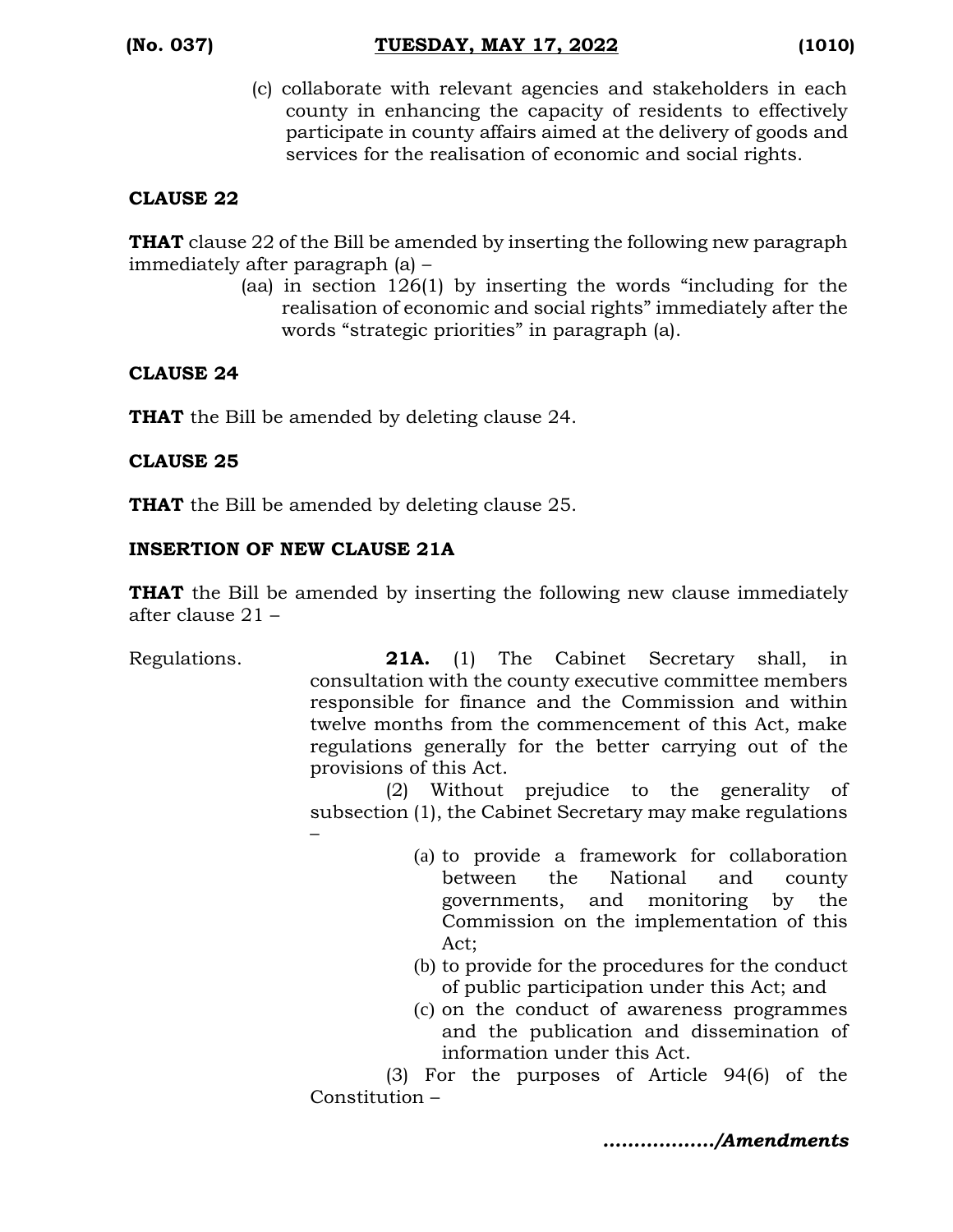- (a) the power of the Cabinet Secretary to make regulations shall be limited to bringing into effect the provisions of this Act and the fulfilment of the objectives specified under subsection (1); and
- (b) the principles and standards set out under the Interpretation and General Provisions Act and the Statutory Instruments Act, 2013 in relation to subsidiary legislation shall apply to regulations made under this Act.

Cap. 2. No. 23 of 2013.

#### **INSERTION OF NEW CLAUSE 21B**

**THAT** the Bill be amended by inserting the following new clause immediately after the new clause 21A –

| Amendment to    | <b>21B.</b> The County Governments Act is amended in    |
|-----------------|---------------------------------------------------------|
| No. 17 of 2012. | section 107(1) by inserting the following new paragraph |
|                 | immediately after paragraph $(d)$ –                     |
|                 | (e) county strategic plans for the realization of       |
|                 | economic and social rights under Part IV of             |
|                 | the Economic and Social Rights Act.                     |

#### **SCHEDULE**

**THAT** the Schedule to the Bill be amended –

- (a) in the introductory clause by inserting the words "the National Government and" immediately after the words "the effort of";
- (b) in paragraph (a) by deleting the words "different levels of government" appearing immediately after the words "to the different" and substituting therefor the words "respective departments, agencies and institutions";
- (c) by deleting paragraph (h) and substituting therefor the following new paragraph –
	- (h) whether or not it has put in place sufficient social safety nets such as cash transfers to vulnerable persons;
- (d) in paragraph (i) by deleting the words "and those in crisis situations" appearing immediately after the words "of the vulnerable" and substituting therefor the words "persons".

#### **CLAUSE 2**

**THAT** clause 2 of the Bill be amended –

(a) in the definition of the word "access" by deleting the words "persons in need" appearing immediately after the words "every person including" and substituting therefor the words "vulnerable persons";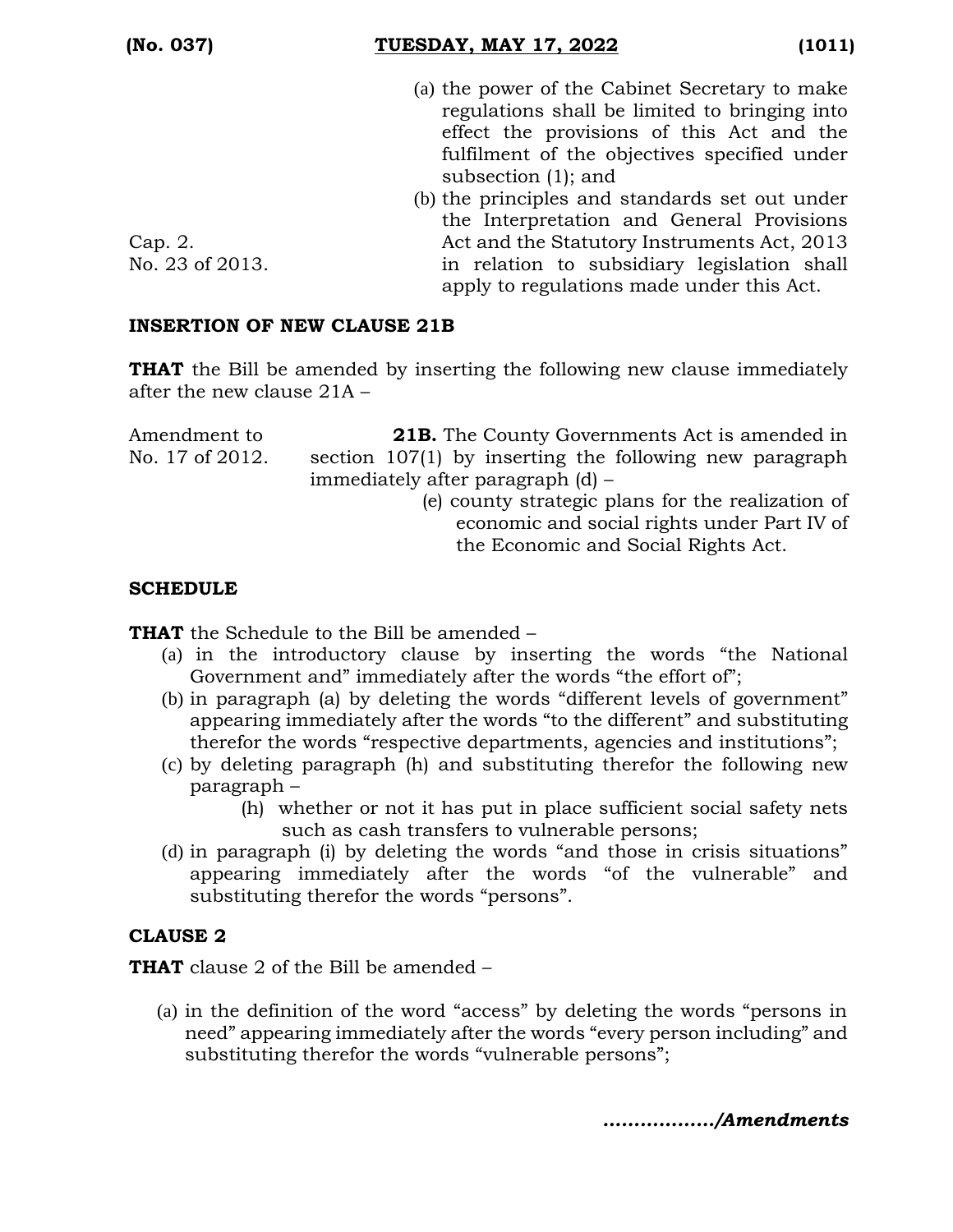- (b) in the definition of the word "Council of County Governors" by deleting the expression "18" appearing immediately after the words "established under section" and substituting therefor the expression "19";
- (c) by inserting the following new definition immediately after the definition of the word "county executive committee member" –

"county integrated development plan" means the five-year plan developed by a county government in accordance with section 108 of the County Governments Act;

- (d) by deleting the definition of the word "Equalisation Fund";
- (e) by deleting the definition of the word "subsidy programme";
- (f) by deleting the definition of the word "person in need";
- (g) by deleting the definition of the word "vulnerable persons" and substituting therefor the following new definition –

"vulnerable persons" include children, pregnant and nursing mothers, older members of society, internally displaced persons, persons with disability, the sick, persons with chronic illnesses, victims of conflict, persons living in marginalised areas, and members of marginalised communities or groups provided that such persons or groups are unable to meet their economic and social rights, and such other groups as may be identified by the Cabinet Secretary or the respective county governor from time to time.

#### **THE TITLE**

**THAT** Bill be amended by deleting the Long Title and substituting therefor the following new Long Title –

> **AN ACT** of Parliament to establish a framework for the realisation of economic and social rights; for monitoring and reporting on the realisation of economic and social rights; and for connected purposes.

#### **CLAUSE 1**

**THAT** clause 1 of the Bill be amended by deleting the words "Preservation of Human Dignity and Enforcement of" appearing immediately after the words "be cited as the".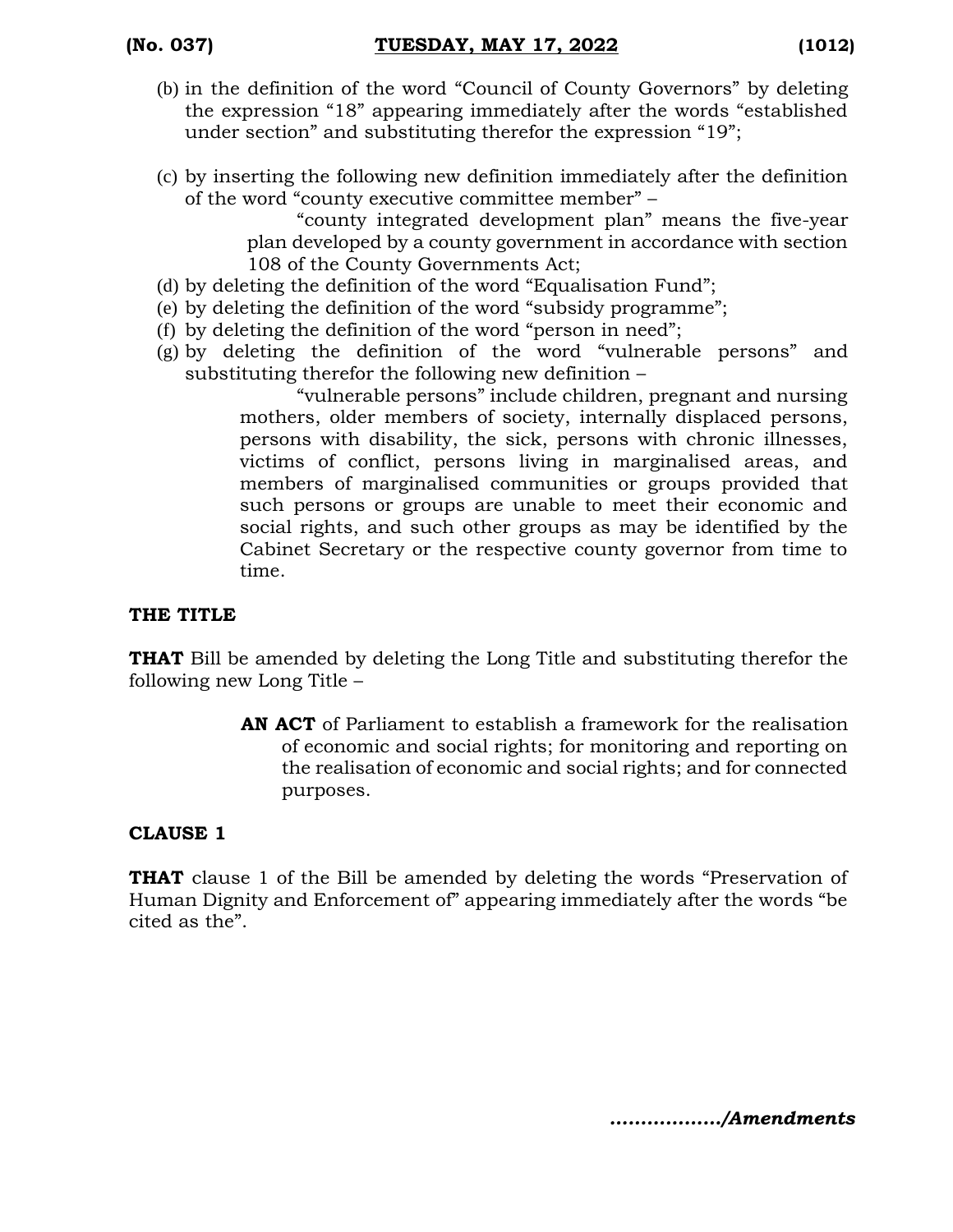#### **D. \*THE LIFESTYLE AUDIT BILL (SENATE BILLS NO. 36 OF 2021)**

(Sen. (CPA). Farhiya Haji, MP)

**NOTICE** is given that the Chairperson, Standing Committee on Justice, Legal Affairs and Human Rights, intends to move the following amendments to the Lifestyle Audit Bill, Senate Bills No. 36 of 2021, at the Committee Stage—

#### **CLAUSE 4**

**THAT** clause 4 of the Bill be amended by inserting the following new subclause immediately after subclause (3)—

(3A) An accounting officer who fails to comply with the requirement under subsection (3) commits an offence and is liable, on conviction, to a fine not exceeding five million shillings or to imprisonment for a term not exceeding three years, or to both.

#### **CLAUSE 5**

**THAT** clause 5 of the Bill be amended in subclause (1) by deleting paragraphs (a) and (b) and substituting therefor the following new paragraph  $(a)$ —

(a) there are reasons to believe that a public officer is living beyond the officer's lawfully obtained and reported income and is unable to account for the source of their additional income;

#### **CLAUSE 6**

**THAT** clause 6 of the Bill be amended by deleting the words "apply for a search" warrant to be issued against" appearing immediately after the words "by such officer" in the introductory clause and substituting therefor the words "issue a notice to explain for".

#### **CLAUSE 7**

**THAT** clause 7 of the Bill be amended —

(a) in subclause  $(1)$  by  $-$ 

- (i) inserting the words "*ex parte*" immediately after the words "it may apply"; and
- (ii) deleting the word "High" appearing immediately after the words "officer from the" and substituting therefor the word "Magistrates'";
- (b) by deleting subclause (2) and substituting therefor the following new subclause—

(2) When making an application under subsection (1), the Commission shall—

- (a) specify the grounds on which the application is made and if material relevant to the lifestyle audit is likely to be found on the premises specified in the application;
- (b) specify the information and material being sought in the intended search; and
- (c) substantiate to the Court that the material sought could not be reasonably obtained anywhere else other than in the premises specified in the application.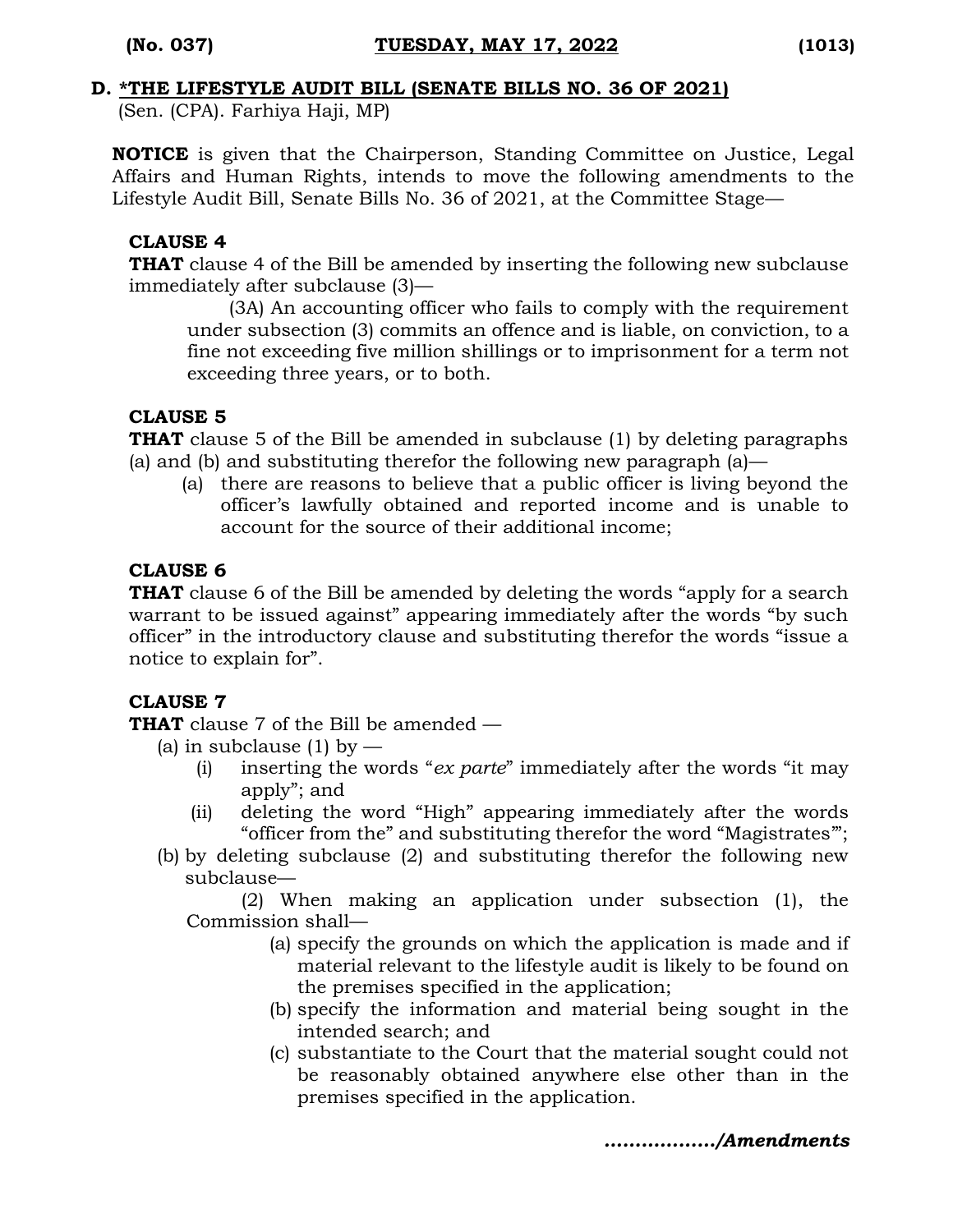(c) by inserting the following new subclauses immediately after subclause  $(4)$ —

(5) The Commission shall deposit the material obtained in the execution of a search warrant with the respective Court within three days of the execution.

(6) A person aggrieved by the issuance of a search warrant under this section may apply to the High Court for a review of the decision—

- (d) at any time before the execution of the search warrant; and
- (e) within thirty days after the execution of the search warrant.

#### **CLAUSE 10**

**THAT** the Bill be amended by deleting clause 10.

#### **CLAUSE 11**

**THAT** clause 11 of the Bill be amended—

- (a) in subclause (1) by inserting the words "*ex parte*" immediately after the words "make an application"; and
- (b) in subclause (3) deleting the word "three" appearing immediately after the words "shall not exceed" and substituting therefor the word "six".

#### **CLAUSE 14**

**THAT** clause 14 of the Bill be amended—

- (a) in subclause (1) by inserting the words "*ex parte*" immediately after the words "Commission may apply"; and
- (b) in subclause (4) deleting the word "three" appearing immediately after the words "shall not exceed" and substituting therefor the word "six".

#### **CLAUSE 21**

**THAT** the Bill be amended by deleting clause 21.

#### **CLAUSE 23**

**THAT** clause 23 of the Bill be amended in subclause (3) by deleting the words "Director of Public Prosecutions may, in consultation with the Commission" appearing immediately after the word "The" and substituting therefor the words "Commission may".

#### **CLAUSE 25**

**THAT** the Bill be amended by deleting clause 25.

#### **NEW CLAUSE**

**THAT** the Bill be amended by inserting the following new clause immediately after clause 2 —

Application of the Act.

- **2A.** This Act shall apply —
- (a) to public officers; and
	- (b) in the case of a person who has ceased being a public officer, the period of ten years immediately after the person has ceased to be a public officer.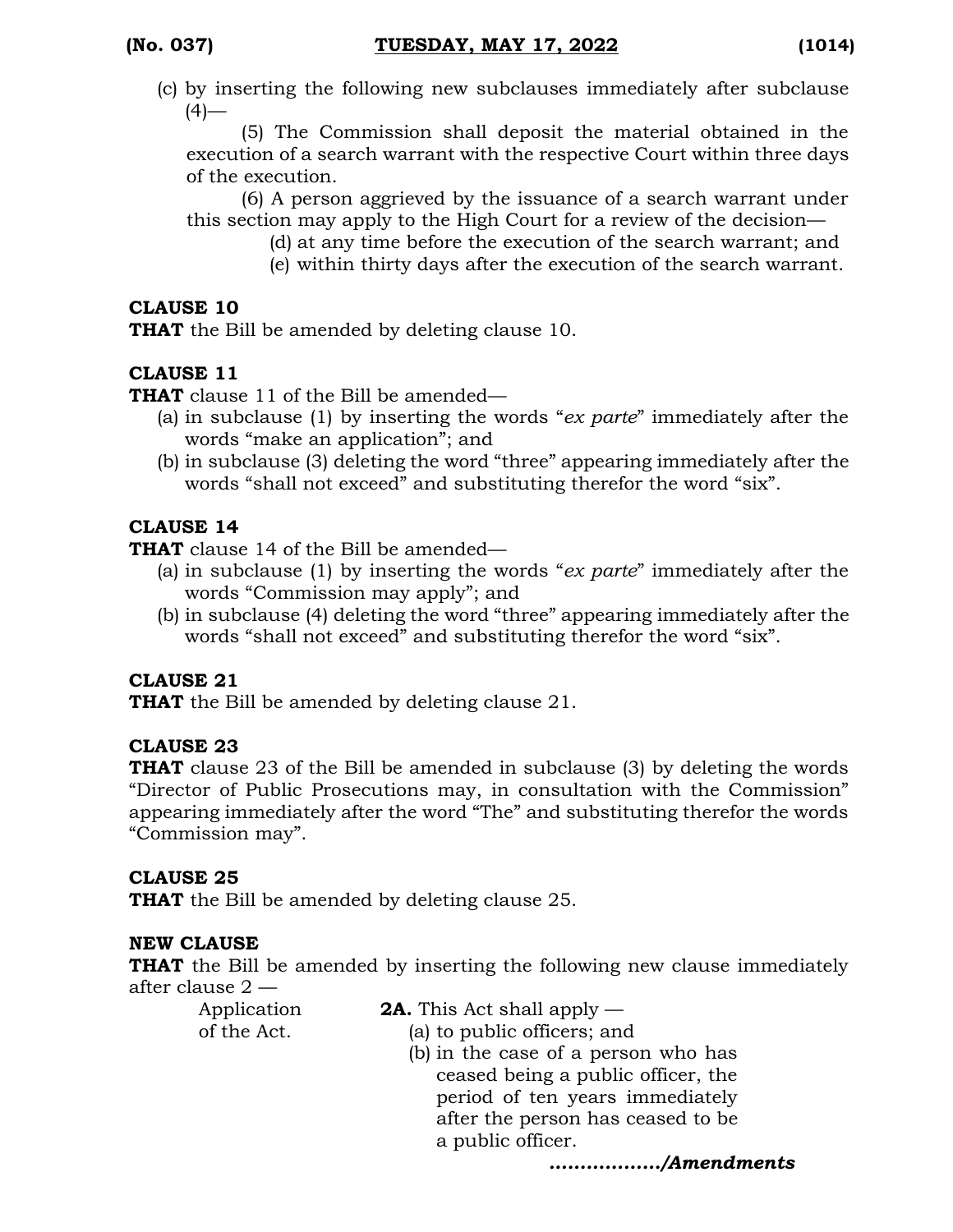#### **CLAUSE 2**

**THAT** clause 2 be amended in the definition of the word "Commission" by inserting the word "Commission" immediately after the words "Ethics and Anti-Corruption".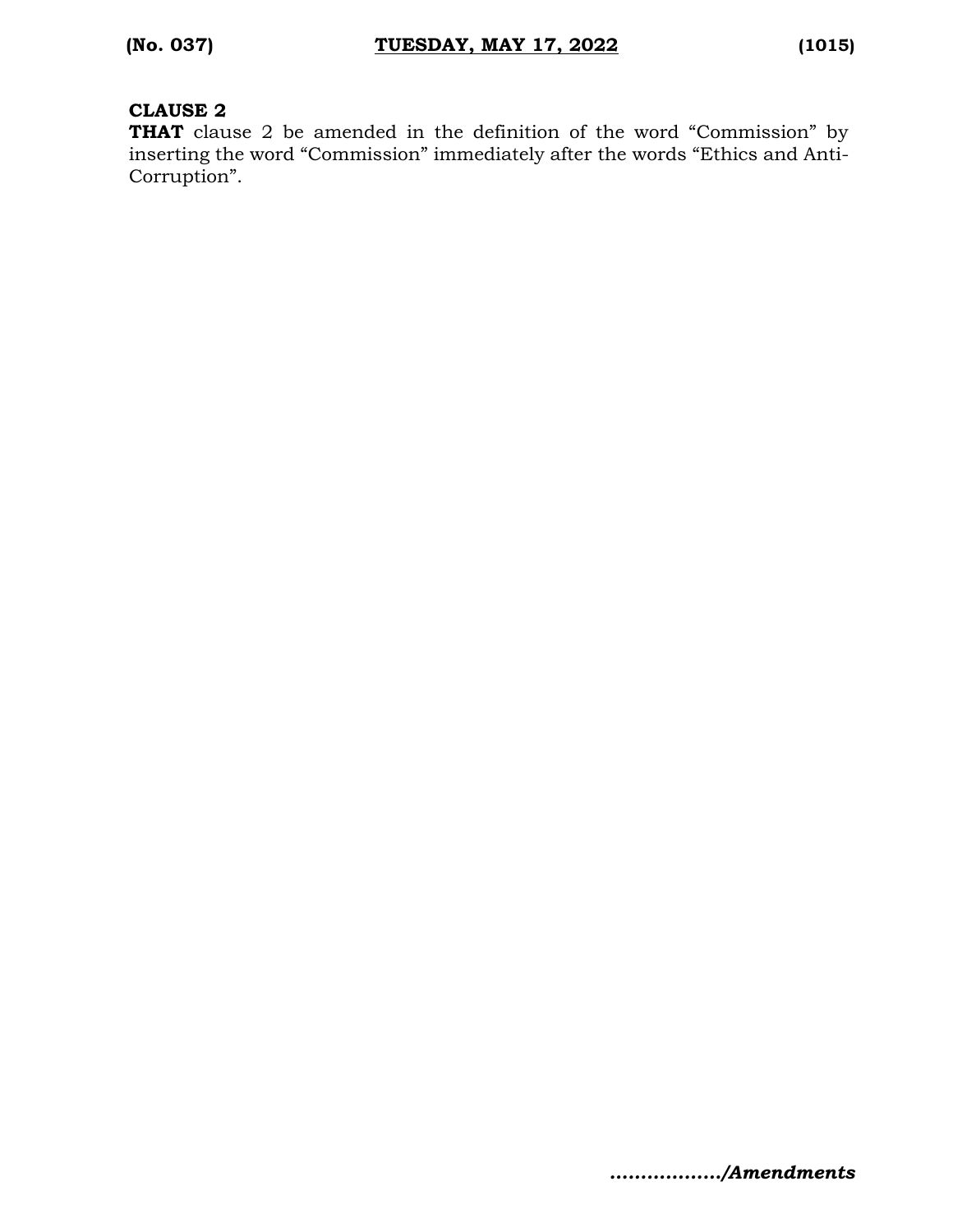#### **E. \*THE SPECIAL NEEDS EDUCATION BILL (SENATE BILLS NO. 44 OF 2021)**

(Sen. (Dr.) Getrude Musuruve and Sen. (Prof.) Margaret Kamar, MP)

**NOTICE** is given that the Chairperson, Standing Committee on Education, intends to move the following amendments to the Special Needs Education Bill, (Senate Bills No. 44 of 2021), at the Committee Stage—

#### **CLAUSE 3**

**THAT** clause 3 be amended—

- (a) in paragraph (a) by deleting the words "in Kenya" appearing immediately after the words "all learners"; and
- (b) by inserting the following new paragraphs immediately after paragraph  $(e)$ —

(f) ensure the transition of all learners with special needs through all levels of education; and

(g) provide a framework for accountability in the delivery of quality special needs education and related services.

#### **CLAUSE 4**

**THAT** clause 4 be amended—

- (a) in paragraph (a) by deleting the words "and compulsory" appearing immediately after the words "right to free" and substituting therefor the words "compulsory and affirmative"; and
- (b) in paragraph (d) by inserting the words "and the county governments" immediately after the words "role of the community".

#### **CLAUSE 5**

**THAT** clause 5 of the Bill be amended by —

(a) deleting paragraph (c) and substituting therefor the following new paragraph —

(c) use Kenyan sign language, braille and other specialized medium of instruction commensurate with the learner's educational needs in every level of education;

(b) inserting the following new paragraphs immediately after paragraph  $(d)$  —

(e) admission to any institution of learning and access to an inclusive, quality and free basic education on an equal basis with others;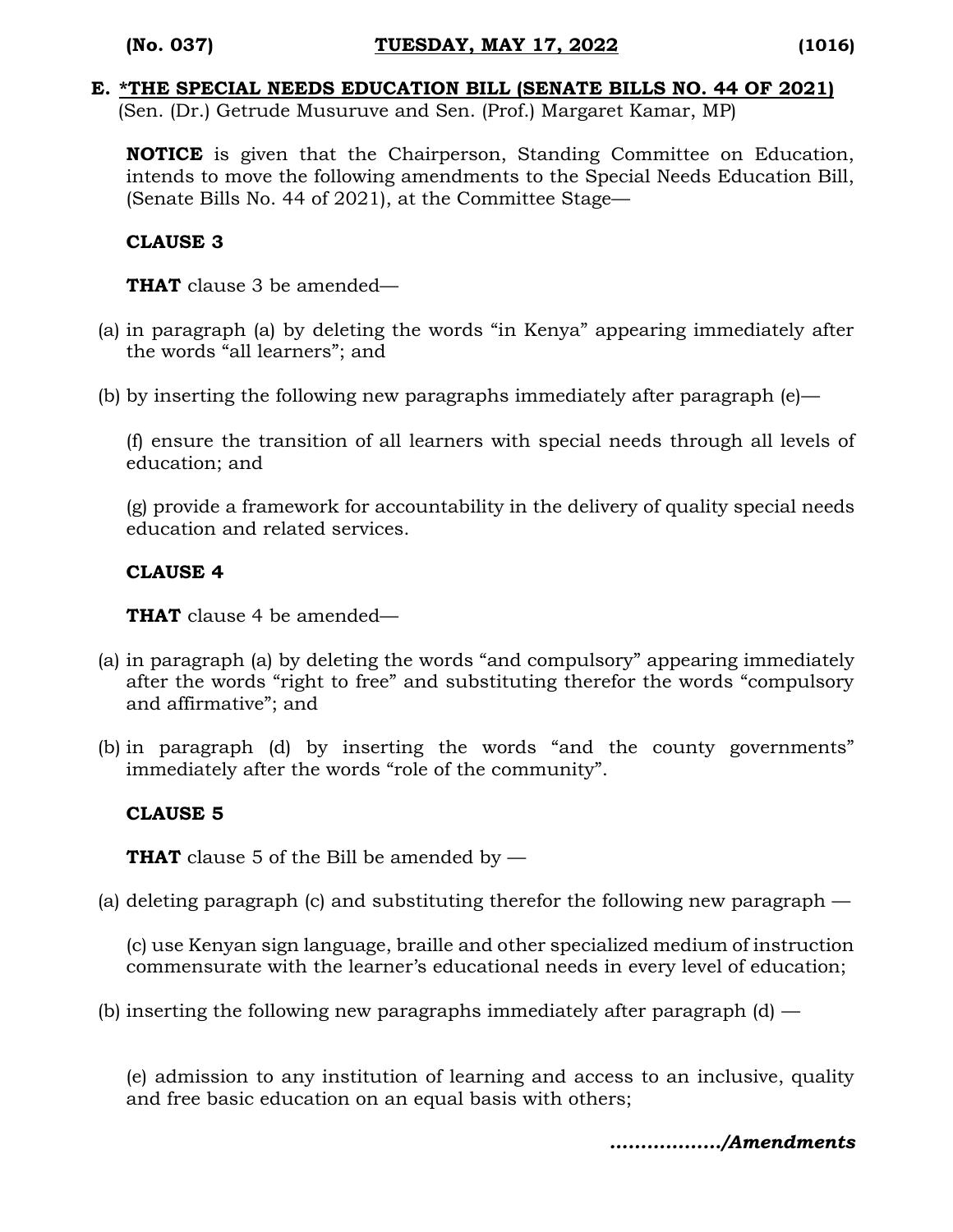(f) equal access to play, recreation, leisure and sporting and other activities undertaken in the school system;

(g) equal treatment with other learners; and

(h) reasonable accommodation within the institution providing special education.

#### **CLAUSE 6**

**THAT** clause 6 of the Bill be amended in subclause (2) by-

- (a) inserting the words "at every level of education" immediately after the words "learners with special needs" in paragraph (a);
- (b) inserting the words "at each level of education" immediately after the words "census of learners" in paragraph (d);
- (c) inserting the word "online" immediately after the words "adult continuing alternative" in paragraph (j); and
- (d) inserting the following new paragraphs immediately after paragraph (k)—

(ka) ensure adequate funding of special needs education;

(kb) put in place strategies for the delivery of quality education for leaners with special needs;

(kc) put in place mechanisms to facilitate the registration of learners with disabilities are registered with the National Council for Persons with Disability;

(kd) ensure that the learners' transition from one level of education to the next including to institutions of higher learning;

(ke) collaborate with educational institutions to establish appropriate programs for the attachment, apprenticeship and internships of learners with special needs; and

(kf) ensure that boarding facilities in education institutions accommodate the needs of for learners with special needs.

### **CLAUSE 7**

**THAT** clause 7 of the Bill be amended in subclause (2) by inserting the following new paragraphs immediately after paragraph (k)—

(l) liaise with the Council to maintain a database of learners with disability in respective counties;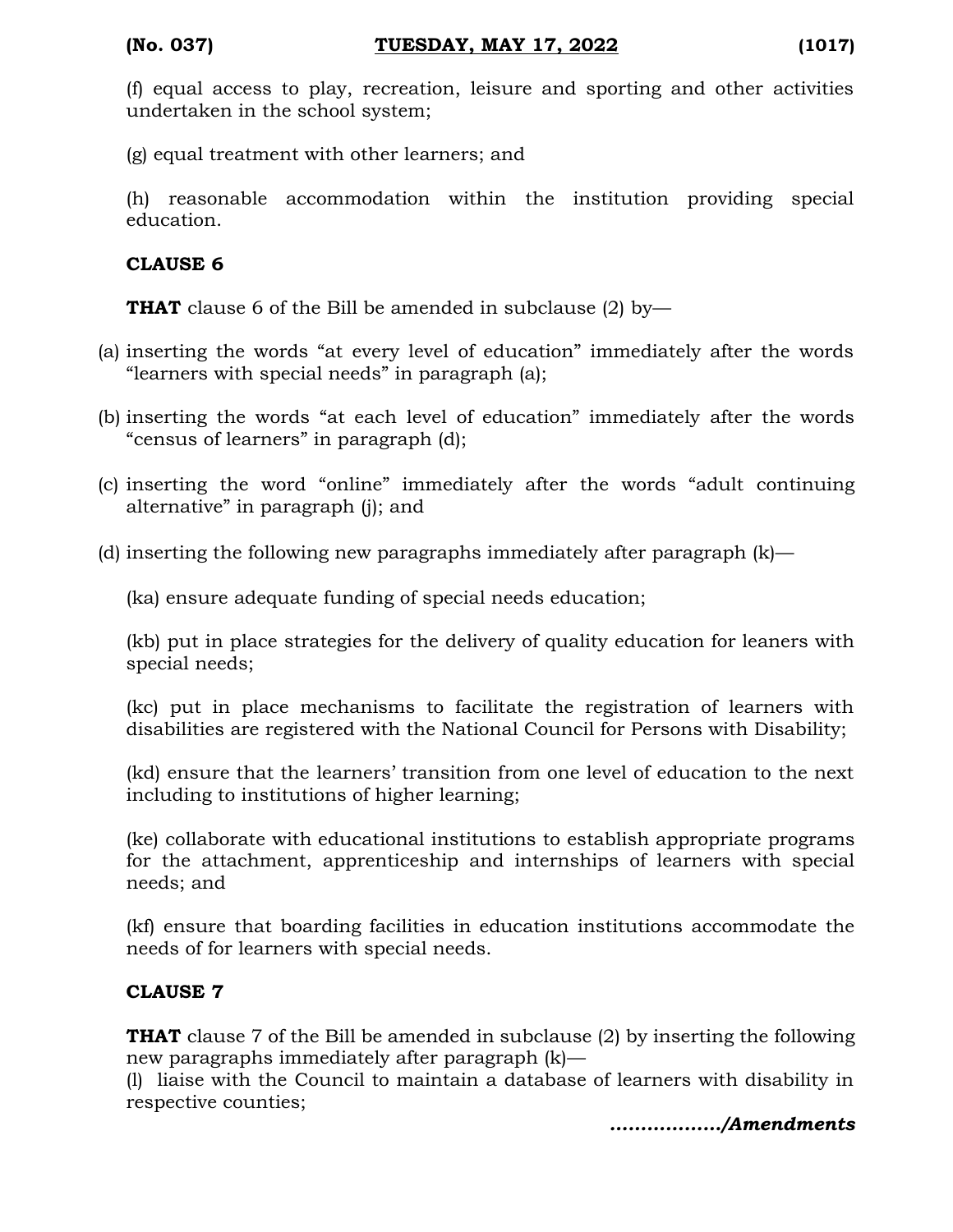(m) work in collaboration with special education resource centres in the identification of children with special needs for registration and access to essential services; and

(n) provide incentives for and facilitate the development and management of special needs education institutions.

#### **CLAUSE 8**

**THAT** clause 8 of the Bill be amended in subclause (1) by inserting the following new paragraph immediately after paragraph (c)—

(d) such other information as the committee member may consider necessary for the management of special needs institutions in the respective county.

#### **CLAUSE 9**

**THAT** clause 9 of the Bill be amended in subclause (1) by deleting the expression "2013" appearing immediately after the words "the Basic Education Act" and substituting therefor the words "the Technical and Vocational Education and Training Act and the Universities Act".

#### **CLAUSE 11**

**THAT** clause 11 of the Bill be amended —

- (a) by renumbering the existing provision as subclause (1); and
- (b) by inserting the following new subclause immediately after the new subclause  $(1) -$

(2) The principal manager or head of an education institution may require a person attending the special educational institution or applying for admission to the institution to undergo an assessment by a licensed medical practitioner or an educational assessment centre to determine the nature and the severity of the disabilities for the purpose of appropriate educational placement.

(3) An assessment report prepared pursuant to subsection (2) shall be used, together with such other information as may be available, as the basis for placement of a learner to an educational programme or institution which may not be congruent to the learner's special needs along with any other relevant information pertaining to the learner.

#### **CLAUSE 12**

**THAT** clause 12 be amended by deleting subclause (1) and substituting therefor the following new subclause—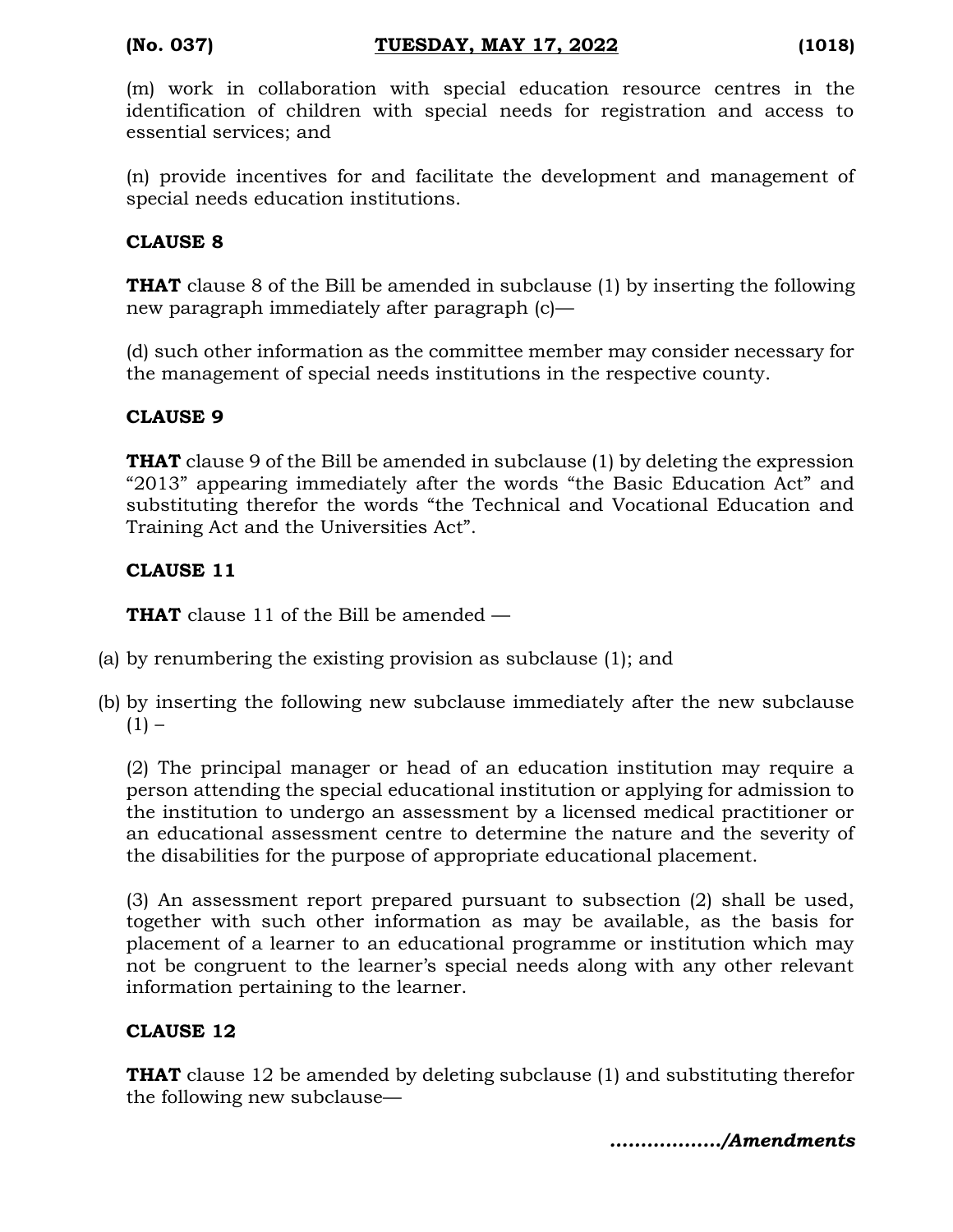(1) The following categories of learners shall be represented on the Board of management of an institute for learners with special education needs—

- (a) six persons elected from amongst parents of the learners at the education institution to represent parents of the learners in the school or local community;
- (b) two persons with experience in matters of special needs education and social work relating to special needs nominated by the respective County Governor on the recommendation of the County Education Board;
- (c) two representatives of the staff in the school elected by the teachers and nonteaching staff;
- (d) one public officer nominated by the county executive committee member within the county;
- (e) in the case of a sponsored education centre, one representative of the sponsor of the education centre; and
- (f) the head teacher or the most senior teaching staff of the education centre, who shall be an *ex officio* member.

#### **CLAUSE 22**

**THAT** the Bill be amended in subclause (1) by inserting the word "Needs" immediately after the words "the Special Education".

#### **CLAUSE 28**

**THAT** the Bill be amended by deleting clause 28.

#### **CLAUSE 29**

**THAT** the Bill be amended by deleting clause 29.

#### **NEW CLAUSE 5A**

**THAT** the Bill be amended by inserting the following new clause immediately after clause 5—

| Responsibility $5A$ . (1) Every parent or guardian of a learner with |                       |  |  |  |  |
|----------------------------------------------------------------------|-----------------------|--|--|--|--|
| of parents                                                           | special needs shall – |  |  |  |  |

a) admit or cause to be admitted their child to a school as the case maybe, for the purposes of completion of the child's basic education; and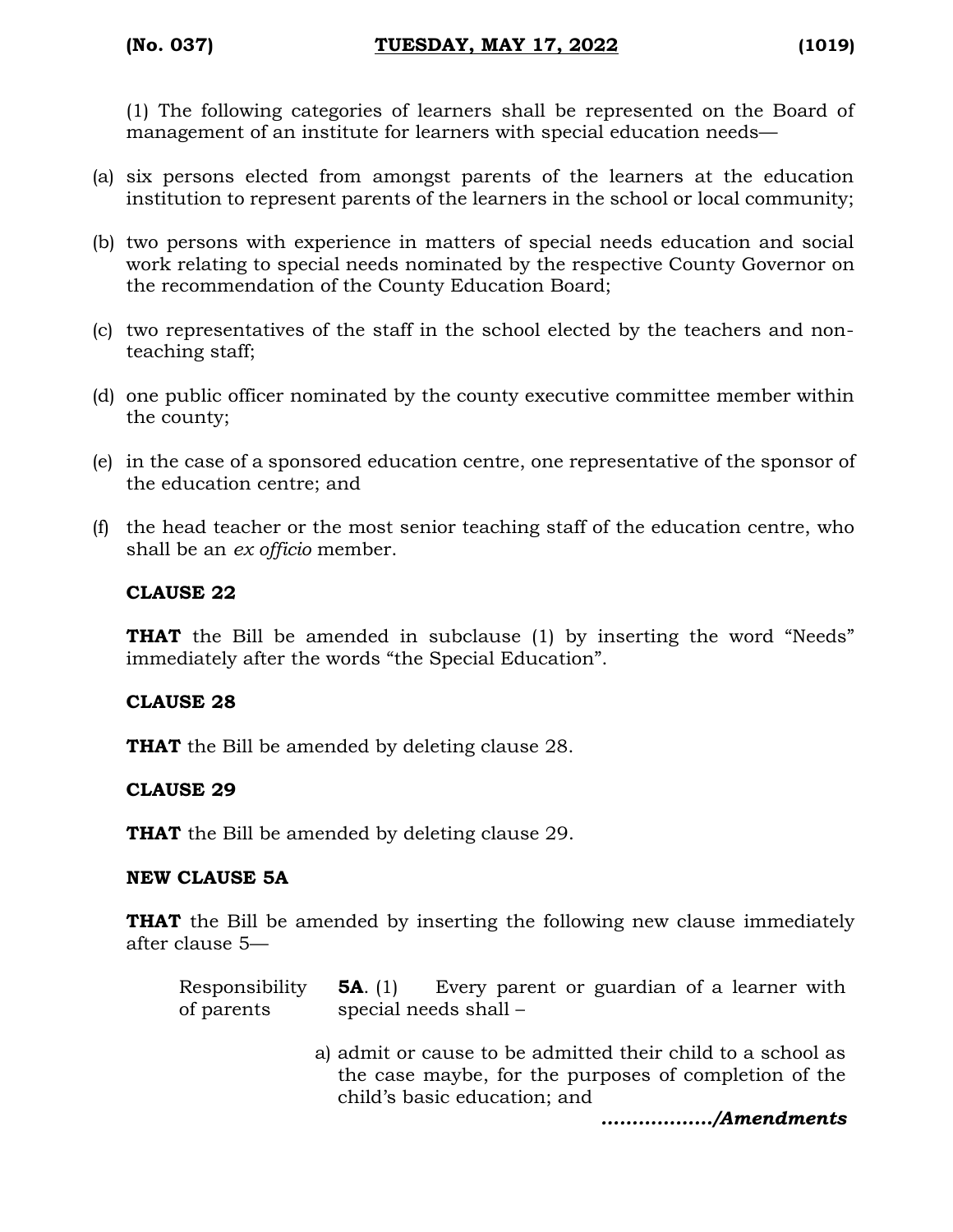(b) ensure that the leaner attends school regularly as a pupil for the purposes of physical, mental, intellectual or social development of the child.

(2) A parent or guardian who fails, without reasonable cause submitted to the institution and County Director of Education, to admit, cause to be admitted or ensure the attendance of the leaner in school commits an offence and shall be liable, on conviction, to a warning in the first instance and a fine not exceeding five thousand shillings for any subsequence offence.

(3) Where a parent or a guardian is unable to meet the obligations specified under subsection (1) such parent and guardian

shall submit, within the prescribed time, the reason for the absence of the learner at a school or institution of basic education.

#### **CLAUSE 2**

**THAT** clause 2 of the Bill be amended—

- (a) in the definition of the word "learner with special needs" by inserting the words, "and includes learners with disability and gifted or talented learners" immediately after the words "Basic Education Act, 2013";
- (b) deleting the word "20" and substituting therefor the following new definition-

"Advisory Board" means the Special Needs Education Advisory Board established under section 22;

- (c) deleting the definition of the word "cabinet secretary" and substituting therefor the following new definition- "Cabinet Secretary" means the Cabinet Secretary responsible for matters relating to education;
- (d) deleting the definition of the word "continuing education";
- (e) deleting the definition of the word "progreskelli Williams sive inclusion";
- (f) deleting the definition of the word "resource centre"; and
- (g) inserting the following new definitions in their proper alphabetical sequence-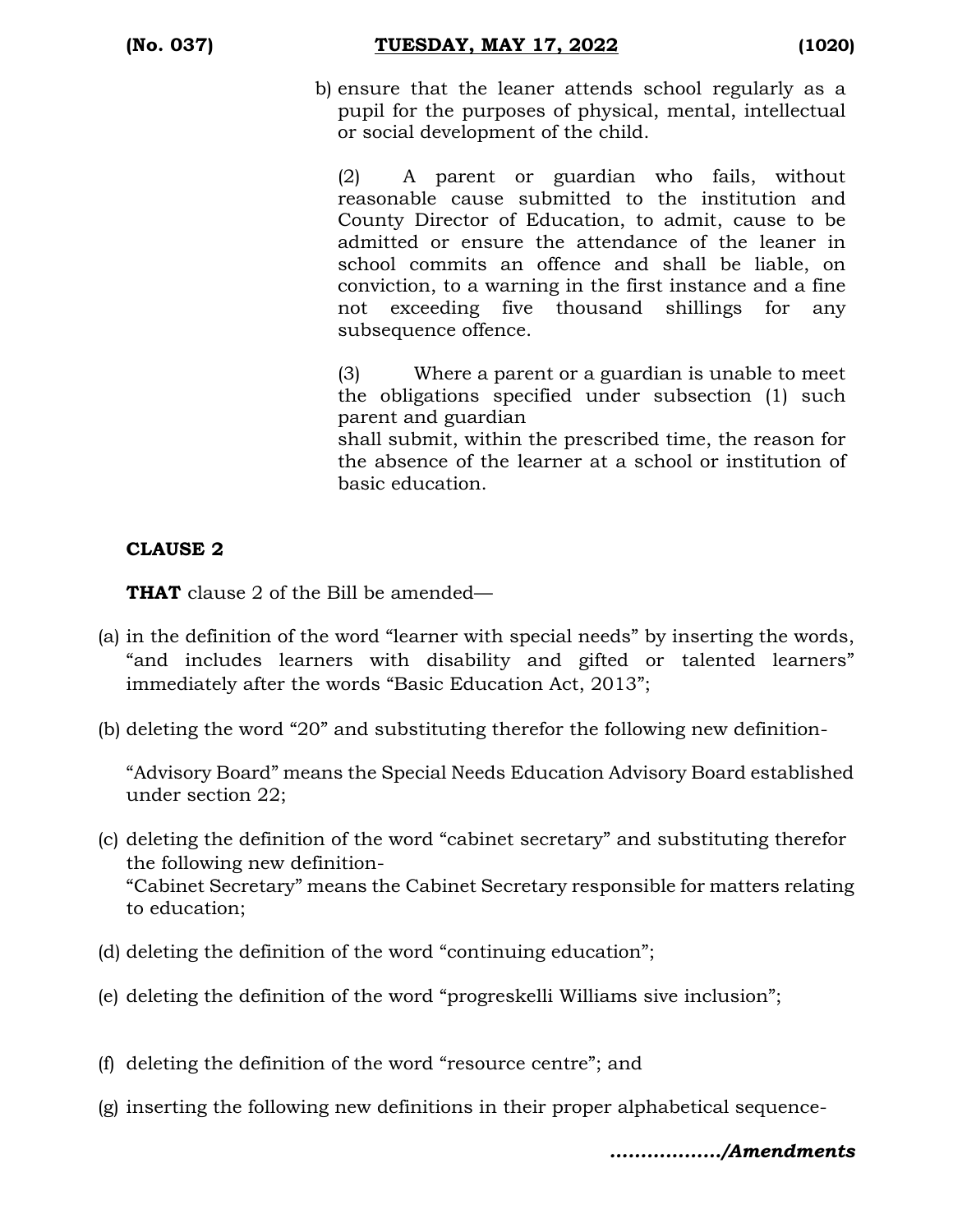"county executive committee member" means the county executive committee member responsible for matters relating to education within each county; and

"education assessment and research centre" means a county special education resource centre established pursuant to section 18 of this Act; and

#### **CLAUSE 1**

**THAT** the Bill be amended by deleting clause 1 and substituting therefor the following new clause —

> Short **1.** This Act may be cited as the Learners with Disabilities title. Act, 2021.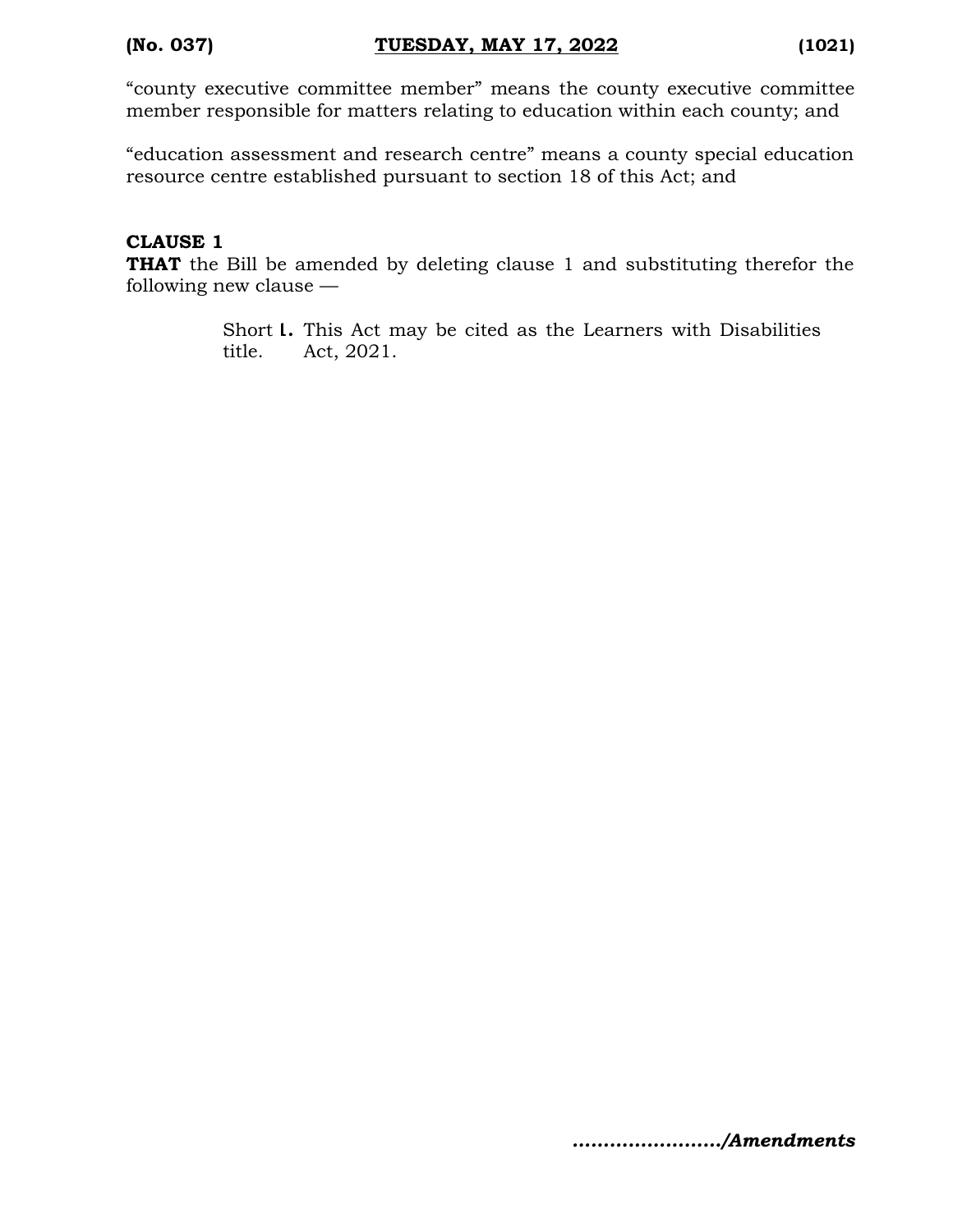#### **F. \*THE MENTAL HEALTH (AMENDMENT) BILL (SENATE BILLS NO. 28 OF 2020)**

(Sen. (Arch.) Sylvia Kasanga, MP)

#### *(Consideration of the National Assembly Amendments)*

#### *Schedule of amendments as passed by the National Assembly to the Bill on Thursday, 24th March, 2022*

#### **CLAUSE 3**

**THAT,** clause 3 of the Bill be amended in paragraph (b)—

- (a) in the proposed definition of "mental health practitioner" by inserting the following new paragraph immediately after paragraph  $(a)$ — "(aa) medical practitioner under the Medical Practitioners and Dentists Act;"
- (b) by deleting the proposed definition of "mental health unit" and substituting therefor the following new definition-"mental health unit" means a place or a section within a health facility designated to provide mental health services;"
- (c) by deleting the proposed definition of "person with mental illness" and substituting therefor the following new definition-"person with mental illness" means a person diagnosed by a qualified mental health practitioner to be suffering from mental illness, and includes—
	- (a) a person diagnosed with alcohol or substance use disorder; and
	- (b) a person with suicidal ideation or behavior;"
- (d) by inserting the following new definitions in their proper alphabetic sequence-

"mental health facility" means a facility registered and licensed by the relevant medical regulatory body to provide mental health services;

"mental health services" means the promotion of mental wellbeing, prevention, management or alleviation of disease, illness, injury and other physical and social determinants affecting mental health in individuals;

"rehabilitation" means the multidisciplinary approach aimed at supporting persons with psychosocial, intellectual and cognitive disabilities, access to services geared towards their treatment and recovery process;"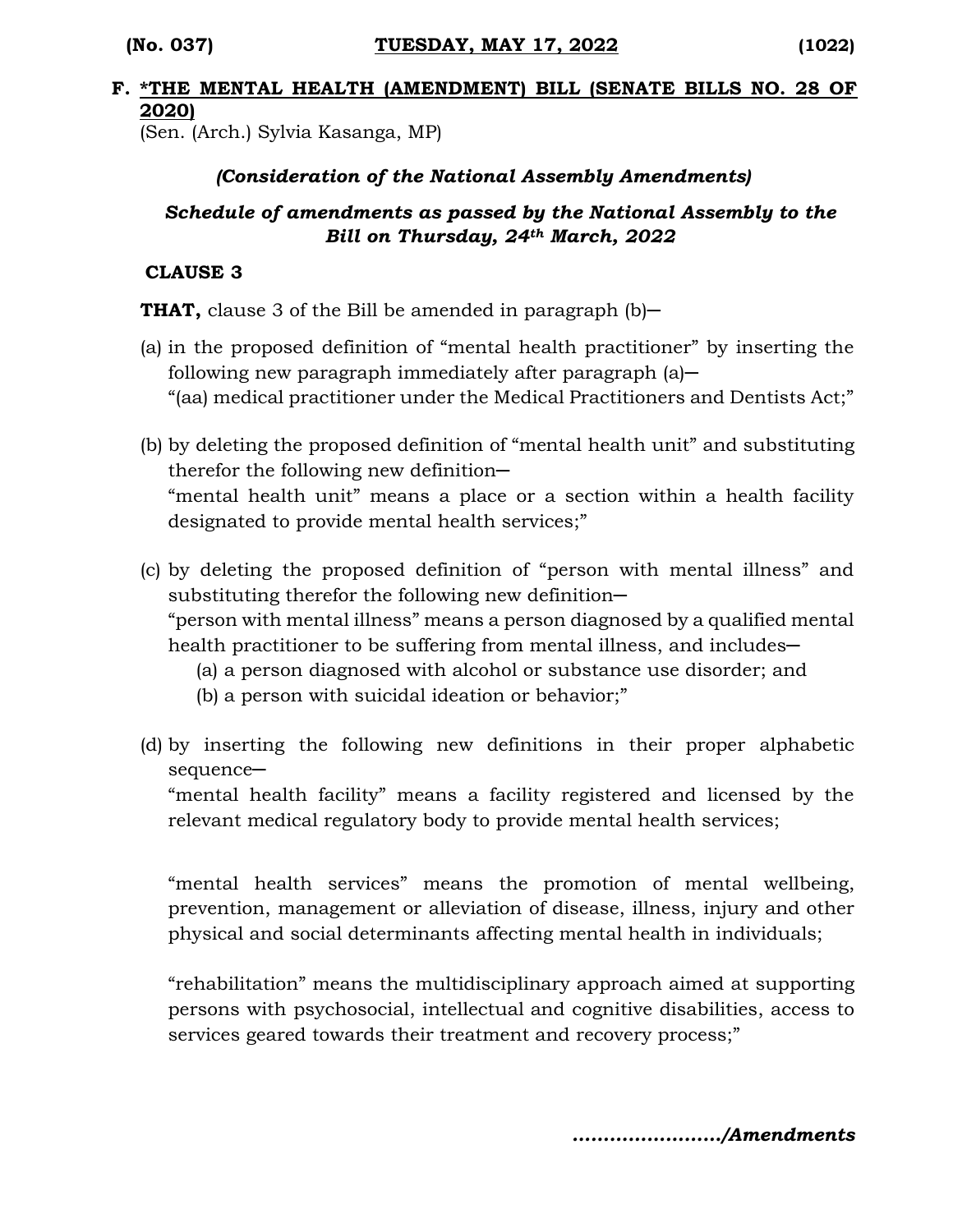#### **CLAUSE 4**

**THAT,** clause 4 of the Bill be amended in the proposed new section 2A by inserting the following new paragraphs immediately after paragraph  $(e)$ —

"(f) adopt a holistic approach to community-based mental health services; and

(g) promote the provision of mental health services in primary health facilities."

#### **CLAUSE 5**

**THAT,** clause 5 of the Bill be amended in the proposed new section 2C

(a) by inserting the following new sub-paragraph immediately after subparagraph (b)(ii)─

"(iii) expanding and strengthening community and family-based care and support systems for vulnerable persons;"

- (b) by inserting the words "including mechanisms for outpatient comprehensive cover for mental health care and continued care for mental illness" immediately after the word "realised" appearing in paragraph (c);
- (c) by deleting paragraph (f) and substituting therefor the following new paragraph─

"(f) develop community-based programmes for the continued care and rehabilitation of persons with mental illness;"

#### **CLAUSE 7**

**THAT,** clause 7 of the Bill be amended by deleting the proposed new subsection  $(2)$  and inserting the following new subsection-

"(2) The Board shall consist of—

- (a) a chairperson appointed by the President who shall─
	- (i) hold a Masters' degree in psychiatry or its equivalent from a university recognised in Kenya; and
	- (ii) have at least ten years' experience, five of which shall be in a managerial position;
- (b) the Principal Secretary in the ministry for the time being responsible for matters relating to health or a representative appointed in writing;
- (c) the Principal Secretary in the ministry for the time being responsible for matters relating to finance or a representative appointed in writing;
- (d) four persons, not being public officers, appointed by the Cabinet Secretary by virtue of gender, disability and regional balance, with knowledge and experience in mental health care of whom—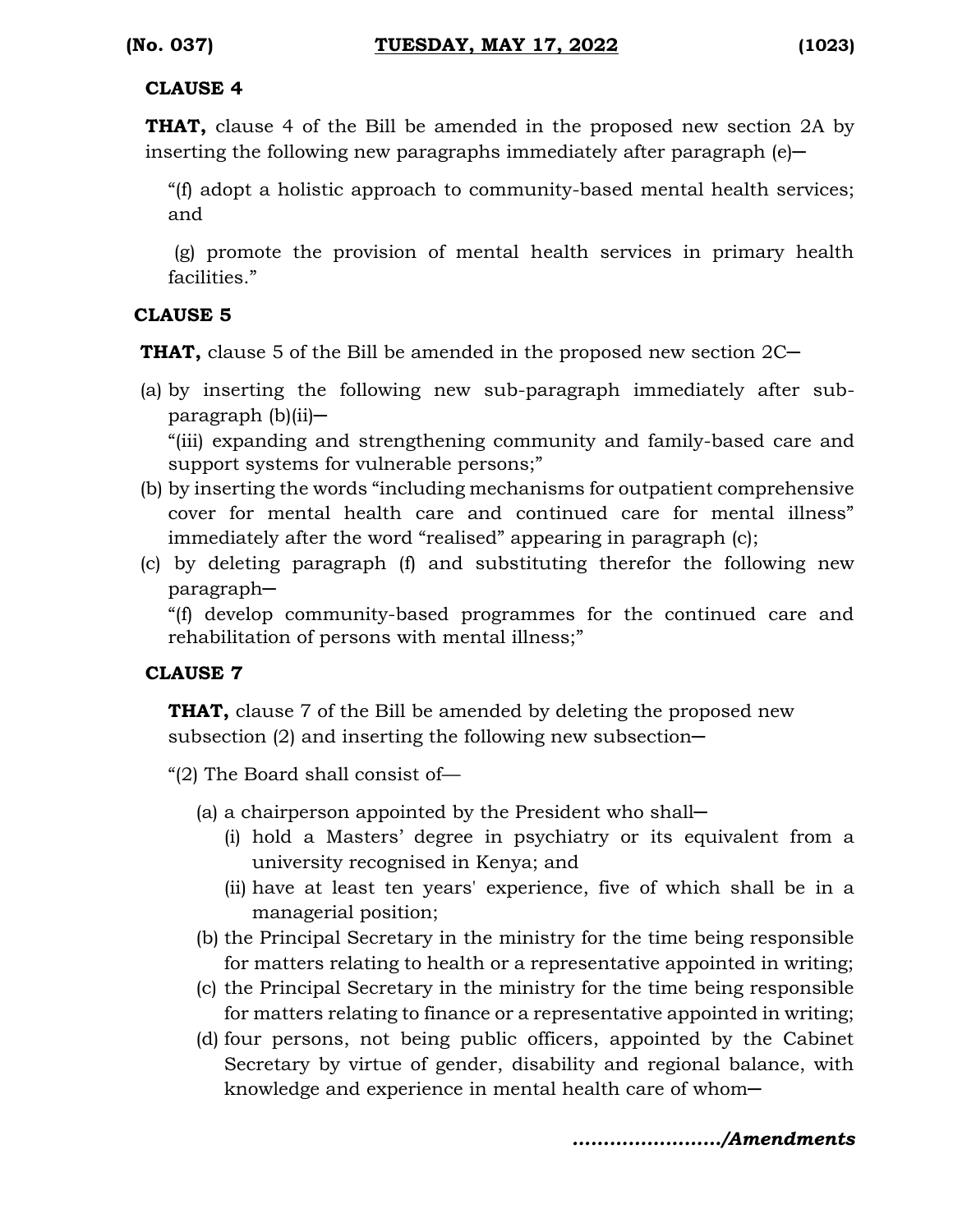- (i) one shall be a psychiatrist nominated by the Medical Practitioners and Dentists Board;
- (ii) one shall be a counsellor or psychologist nominated by the Counsellors and Psychologists Board;
- (iii)one shall be a nurse nominated by the Nursing Council of Kenya; and
- (iv)one shall be a clinical officer nominated by the Clinical Officers Council;
- (e) one person nominated by the Kenya National Commission on Human Rights with knowledge and experience in matters related to mental health;
- (f) two persons, not being Governors, and having knowledge and experience in matters related to mental health, nominated by the Council of County Governors;
- (g) one county director of health nominated from amongst the forty-seven county directors of health by the Council of County Governors; and
- (h) the Director of Mental Health, who shall be the secretary to the Board and an *ex officio* member of the Board."

### **CLAUSE 35**

**THAT,** clause 35 of the Bill be amended in paragraph (a) by-

- (a) deleting the words "by order of the Director or the respective county executive committee member" appearing in the proposed new subsection (1) and substituting therefor the words "with the approval of the person in charge";
- (b) deleting the words "The Director or the county executive committee member, as the case may be, shall" appearing in the proposed new subsection (1A) and substituting therefor the words "The person in charge shall".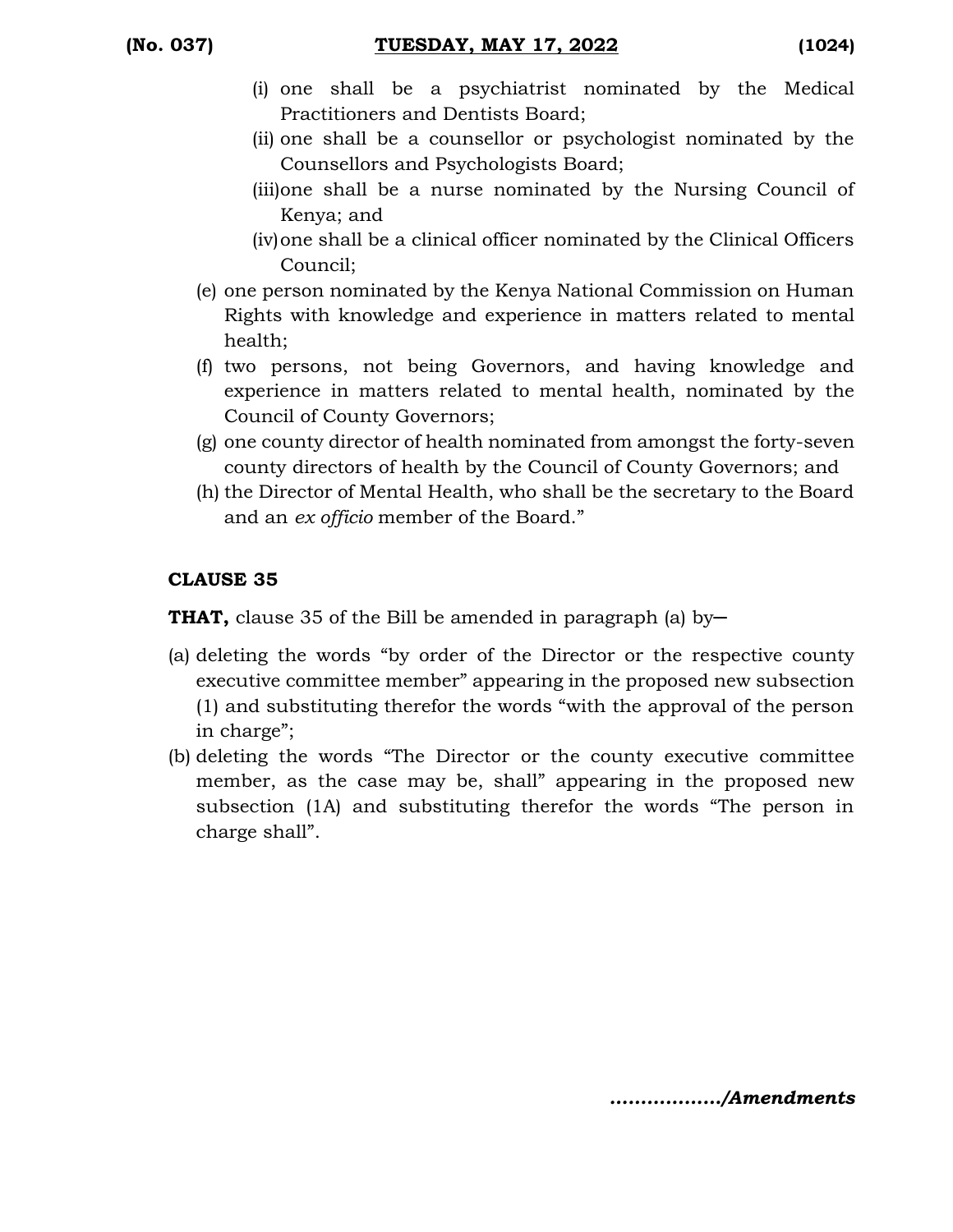Amendment of

#### **G. \*\*\*THE IRRIGATION (AMENDMENT) BILL, (NATIONAL ASSEMBLY BILLS NO. 12 OF 2021)**

(The Senate Majority Leader)

**NOTICE** is given that the Chairperson, Standing Committee on Agriculture, Livestock and Fisheries intends to move the following amendments to the Irrigation (Amendment) Bill, (National Assembly Bills No. 12 of 202, at the Committee Stage—

#### **NEW CLAUSE 8A**

**THAT** the Bill be amended by inserting the following new clause immediately after clause 8—

| <b>8A.</b> Section 14 of the principal Act is amended—                                                                                               | , ,,,,,,,,,,,,,,,,,,<br>section 14 of |
|------------------------------------------------------------------------------------------------------------------------------------------------------|---------------------------------------|
| (a) by inserting the following new subsection No. $14$ of 2019.<br>immediately after subsection $(2)$ —                                              |                                       |
| (2A) Each county executive committee<br>member shall, in ensuring that the county<br>government fulfils its obligations under<br>subsection $(1)$ –  |                                       |
| (a) formulate a county irrigation strategy in<br>collaboration with the relevant stake<br>holders, in line with national policies and<br>strategies; |                                       |
| (b) delineate by notice in the gazette, strategic<br>smallholder irrigation schemes;                                                                 |                                       |
| (c) promote the use of efficient irrigation<br>systems in the respective county;                                                                     |                                       |
| (d) put in place measures for adaptation to,<br>and milimetian aminut the effects of                                                                 |                                       |

- and mitigation against the effects of climate change and the enhanced sustainable environmental management in the county; and
- (e) report to the county assembly annually, and at such other time as may be necessary, on the state of irrigation development and management in the county.

(b) in subsection (3) by—

(a) deleting the words "formulate and" appearing at the beginning of the paragraph (a);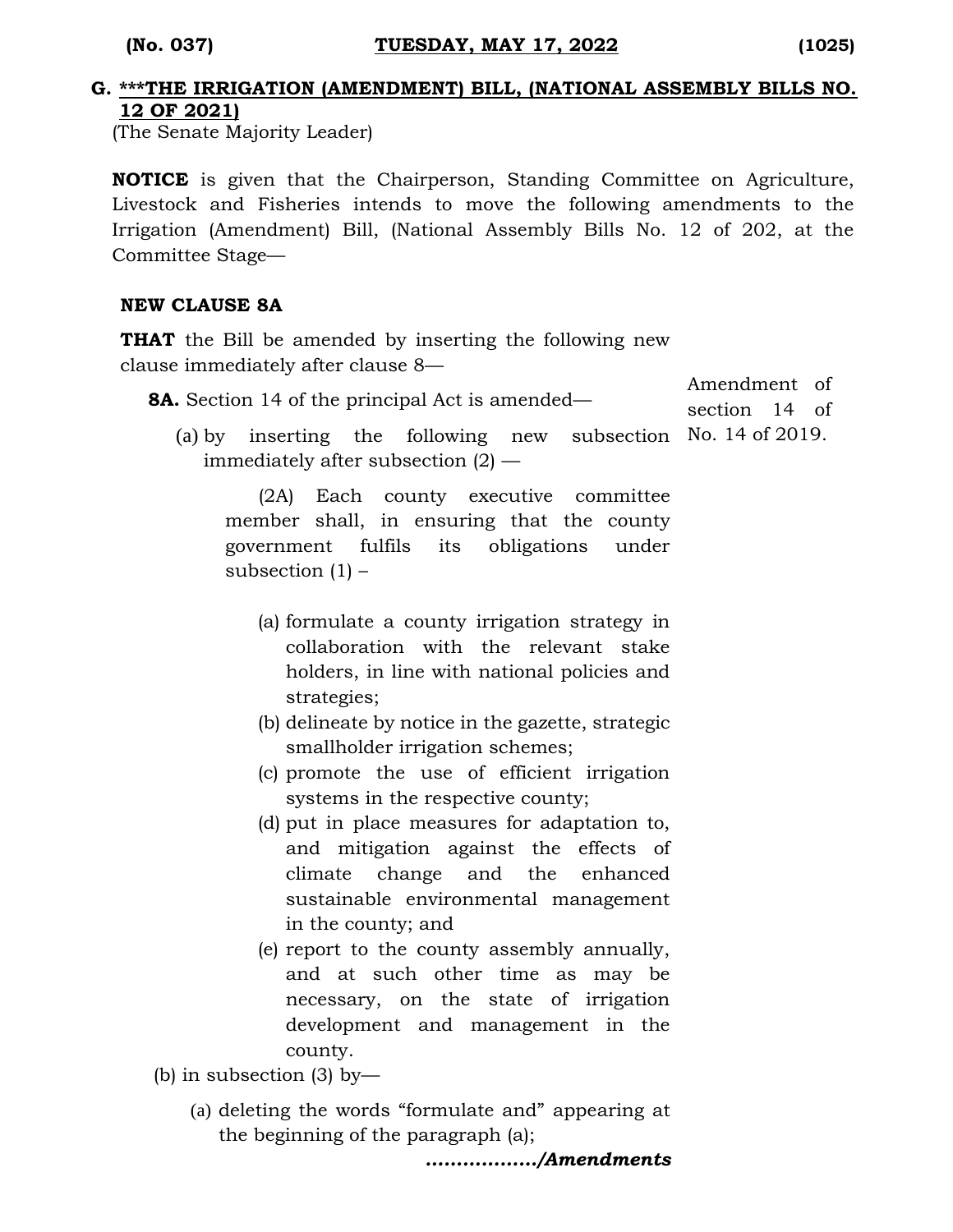- (b) inserting the following new paragraph immediately after paragraph (a) –
	- (aa) put in place the irrigation infrastructure in smallholder schemes;
- (c) deleting paragraph (f) and substituting therefor the following new paragraph—
	- (f) prepare and submit to the respective county executive committee member such periodic reports on the performance of its functions as the committee member shall determine; and
- (d) inserting the following new paragraph immediately after paragraph (f)—
	- (g) advise the respective county executive committee member on the development, maintenance, expansion and availability of irrigation support services in the respective county.

#### **CLAUSE 2**

**THAT** clause 2 of the Bill be amended by inserting the following new definition immediately after the definition of the term "commercial irrigation farmer" —

"county executive committee member" means the county executive committee member responsible for matters relating to irrigation.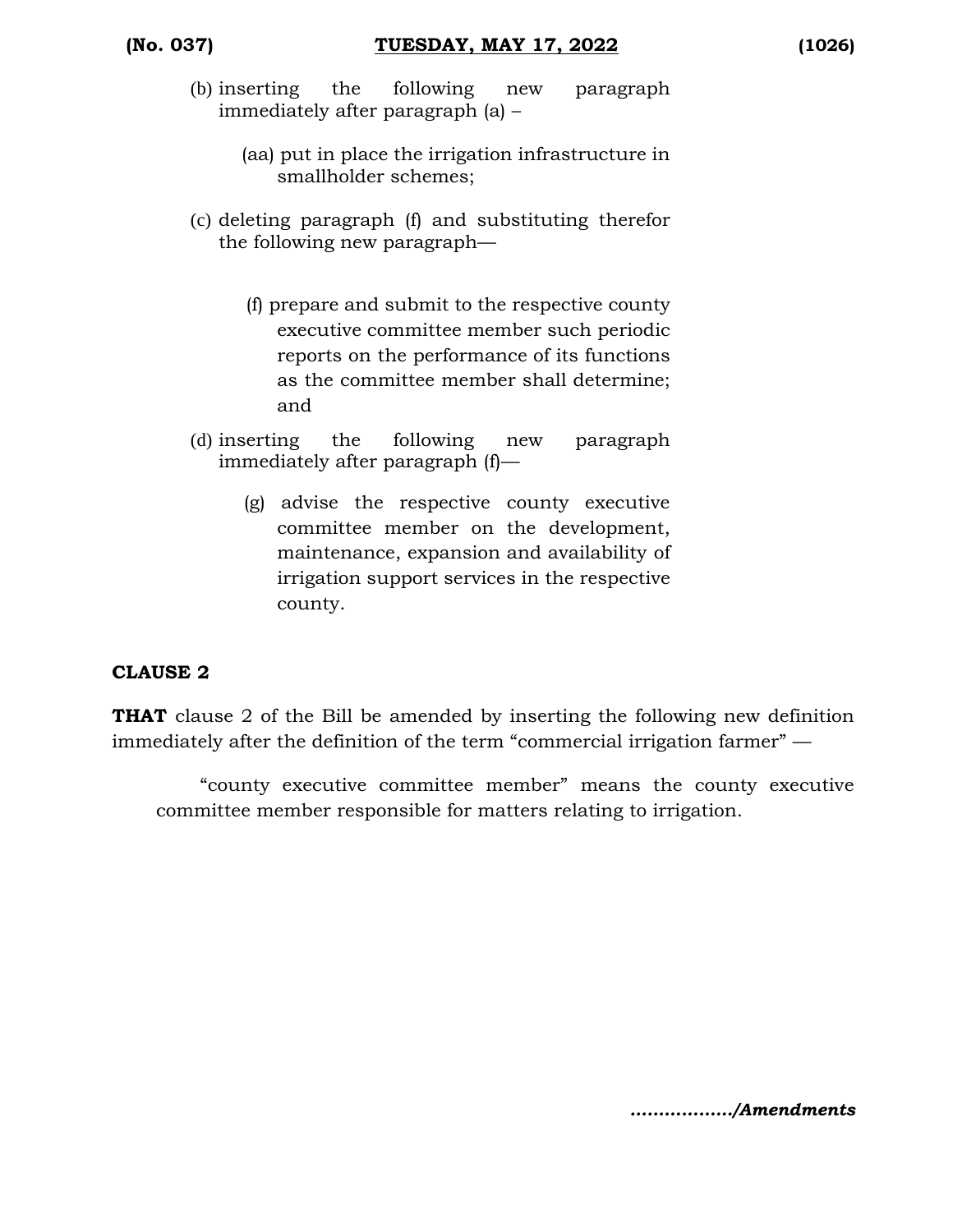#### **H. \*\*THE COUNTY ALLOCATION OF REVENUE BILL (SENATE BILLS NO. 1 OF 2022)**

(The Chairperson, Standing Committee on Finance and Budget)

**NOTICE** is given that the Chairperson, Standing Committee on Finance and Budget, intends to move the following amendments to the County Allocation of Revenue Bill (Senate Bills No. 1 of 2022), at the Committee Stage—

#### **SECOND SCHEDULE**

**THAT** the Bill be amended by deleting the Second Schedule and substituting therefor the following new schedule-

#### **SECOND SCHEDULE** (S.5)

| County Government Budget Ceilings on Recurrent Expenditure in Financial Year 2022/2023<br>(Figures are in Kenya Shillings) |                     |               |                                 |             |                                  |  |  |  |
|----------------------------------------------------------------------------------------------------------------------------|---------------------|---------------|---------------------------------|-------------|----------------------------------|--|--|--|
| No.                                                                                                                        | <b>County Title</b> |               | <b>County Assembly Ceilings</b> |             | <b>County Executive Ceilings</b> |  |  |  |
|                                                                                                                            |                     | FY 2021/22    | FY 2022/23                      | FY 2021/22  | FY 2022/23                       |  |  |  |
| $\mathbf{1}$                                                                                                               | Baringo             | 746,019,020   | 712,229,059                     | 569,787,017 | 607,049,529                      |  |  |  |
| $\mathbf{2}$                                                                                                               | Bomet               | 648,066,449   | 621,143,848                     | 552,531,315 | 588,023,141                      |  |  |  |
| 3                                                                                                                          | Bungoma             | 890,983,497   | 873,284,854                     | 621,554,119 | 664,128,690                      |  |  |  |
| 4                                                                                                                          | <b>Busia</b>        | 801,409,679   | 765,019,229                     | 587,042,718 | 626,075,916                      |  |  |  |
| 5                                                                                                                          | Elgeyo/Marakwet     | 593,254,972   | 592,408,337                     | 535,275,615 | 568,996,754                      |  |  |  |
| 6                                                                                                                          | Embu                | 595,875,448   | 594,786,279                     | 535,275,615 | 568,996,754                      |  |  |  |
| $\mathbf 7$                                                                                                                | Garissa             | 829,101,968   | 815,801,264                     | 569,787,017 | 607,049,529                      |  |  |  |
| 8                                                                                                                          | Homa Bay            | 931,868,578   | 872,842,726                     | 604,298,418 | 645,102,303                      |  |  |  |
| 9                                                                                                                          | Isiolo              | 448,252,685   | 451,013,358                     | 463,713,275 | 492,255,576                      |  |  |  |
| 10                                                                                                                         | Kajiado             | 765,404,524   | 699,076,887                     | 527,830,690 | 562,230,871                      |  |  |  |
| 11                                                                                                                         | Kakamega            | 1,189,967,209 | 1,097,653,117                   | 673,321,221 | 721,207,850                      |  |  |  |
| 12                                                                                                                         | Kericho             | 728,813,928   | 708,995,621                     | 569,787,017 | 607,049,529                      |  |  |  |
| 13                                                                                                                         | Kiambu              | 1,206,180,907 | 1,114,698,533                   | 673,321,221 | 721,207,850                      |  |  |  |
| 14                                                                                                                         | Kilifi              | 797,062,541   | 779,167,171                     | 587,042,718 | 626,075,916                      |  |  |  |
| 15                                                                                                                         | Kirinyaga           | 634,065,925   | 582,922,761                     | 522,925,302 | 556,100,619                      |  |  |  |
| 16                                                                                                                         | Kisii               | 990,572,876   | 940,958,856                     | 621,554,119 | 664,128,690                      |  |  |  |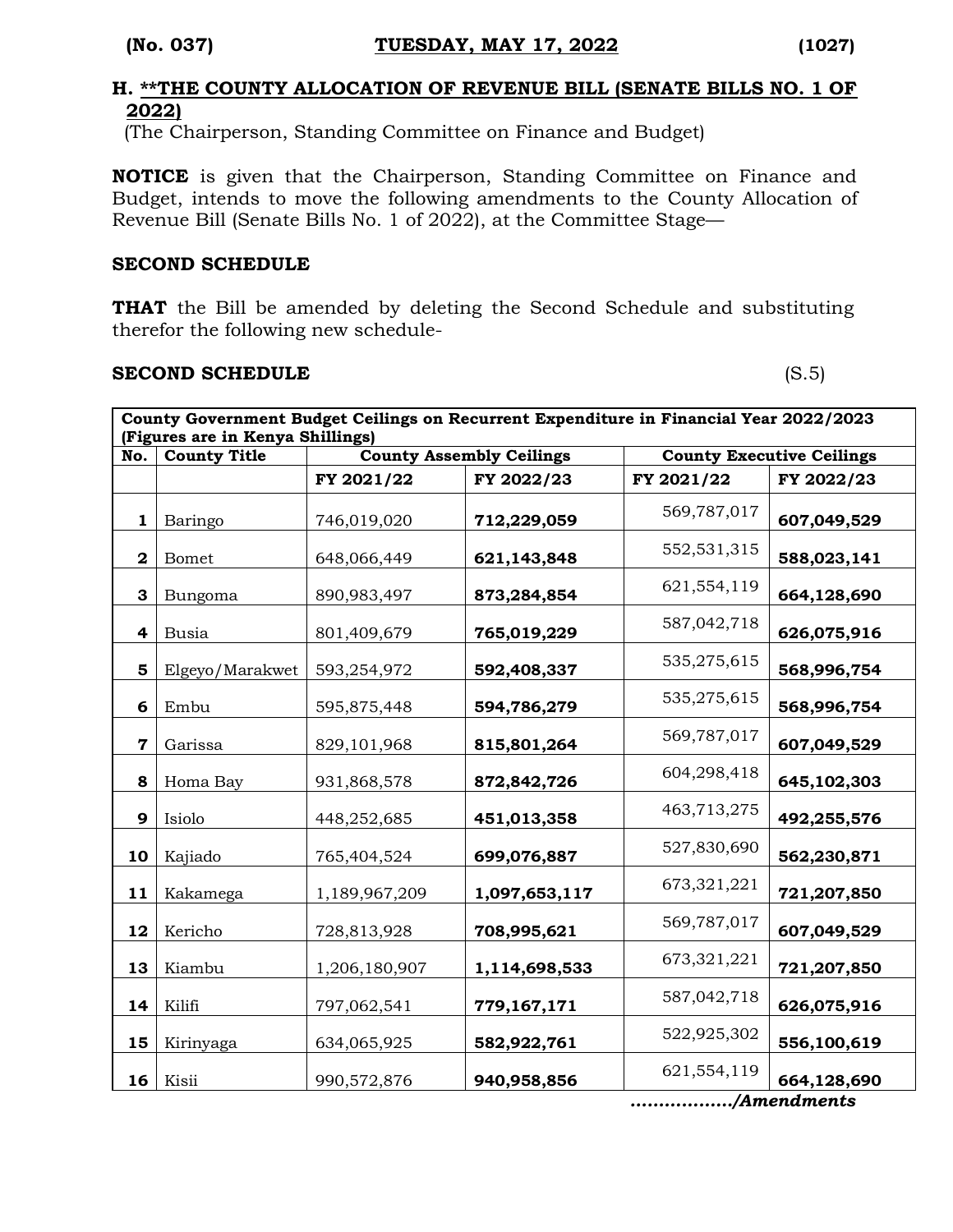# **(No. 037) TUESDAY, MAY 17, 2022 (1028)**

| 17 | Kisumu         | 745,033,801   | 718,886,210   | 587,042,718 | 626,075,916 |
|----|----------------|---------------|---------------|-------------|-------------|
| 18 | Kitui          | 886,616,229   | 862,047,458   | 604,298,418 | 645,102,303 |
| 19 | Kwale          | 618,445,792   | 617,790,583   | 535,275,615 | 568,996,754 |
| 20 | Laikipia       | 470,108,195   | 467,754,457   | 493,319,288 | 524,178,098 |
| 21 | Lamu           | 418,152,304   | 419,261,939   | 463,713,275 | 492,255,576 |
| 22 | Machakos       | 907,790,391   | 865,126,181   | 604,298,418 | 645,102,303 |
| 23 | Makueni        | 756,641,539   | 729,754,316   | 569,787,017 | 607,049,529 |
| 24 | Mandera        | 811,048,184   | 864,090,152   | 578,963,987 | 616,986,522 |
| 25 | Marsabit       | 715,654,362   | 678,317,733   | 535,275,615 | 568,996,754 |
| 26 | Meru           | 988, 437, 598 | 938,478,295   | 621,554,119 | 664,128,690 |
| 27 | Migori         | 863,486,098   | 857,185,385   | 604,298,418 | 645,102,303 |
| 28 | Mombasa        | 679,254,392   | 674,783,021   | 569,787,017 | 607,049,529 |
| 29 | Murang'a       | 761,307,014   | 753,378,653   | 587,042,718 | 626,075,916 |
| 30 | Nairobi City   | 1,545,872,087 | 1,446,962,393 | 759,599,725 | 816,339,786 |
| 31 | Nakuru         | 1,049,146,986 | 1,006,312,104 | 656,065,520 | 702,181,463 |
| 32 | Nandi          | 669,452,972   | 666,771,490   | 569,787,017 | 607,049,529 |
| 33 | Narok          | 769,346,518   | 734,655,062   | 569,787,017 | 607,049,529 |
| 34 | Nyamira        | 612,444,433   | 610,515,511   | 535,275,615 | 568,996,754 |
| 35 | Nyandarua      | 664,643,697   | 651,697,338   | 552,531,315 | 588,023,141 |
| 36 | Nyeri          | 717,305,285   | 692,693,761   | 569,787,017 | 607,049,529 |
| 37 | Samburu        | 518,009,214   | 517,964,444   | 480,968,975 | 533,708,983 |
| 38 | Siaya          | 686, 651, 724 | 683,152,880   | 569,787,017 | 607,049,529 |
| 39 | Taita/Taveta   | 631,282,421   | 620,545,692   | 535,275,615 | 568,996,754 |
| 40 | Tana River     | 588,396,752   | 582,990,790   | 505,669,601 | 537,074,233 |
| 41 | Tharaka -Nithi | 455,222,064   | 434,745,770   | 493,319,288 | 524,178,098 |
| 42 | Trans Nzoia    | 676,650,593   | 643,357,859   | 552,531,315 | 588,023,141 |
| 43 | Turkana        | 821,950,164   | 818,680,328   | 569,787,017 | 607,049,529 |
| 44 | Uasin Gishu    | 707,791,808   | 703,027,730   | 569,787,017 | 607,049,529 |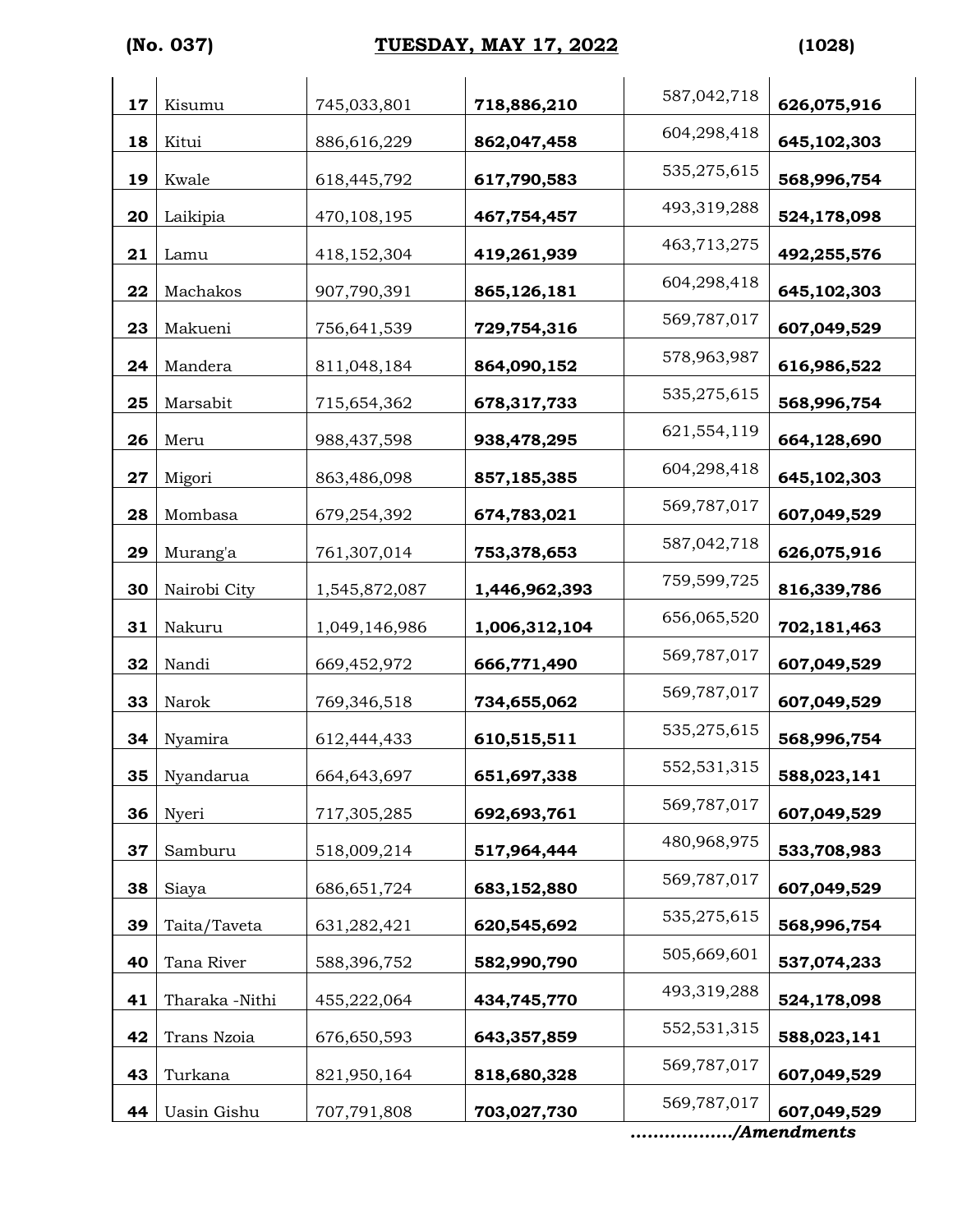# **(No. 037) TUESDAY, MAY 17, 2022 (1029)**

| 45 | Vihiga       | 659,609,764    | 637,128,800    | 552,531,315    | 588,023,141    |
|----|--------------|----------------|----------------|----------------|----------------|
| 46 | Wajir        | 853,341,593    | 853,371,986    | 560,610,046    | 597,112,535    |
| 47 | West Pokot   | 610,173,508    | 603,044,748    | 535,275,615    | 568,996,754    |
|    | <b>Total</b> | 35,656,167,687 | 34,576,474,969 | 26,708,080,067 | 28,486,731,674 |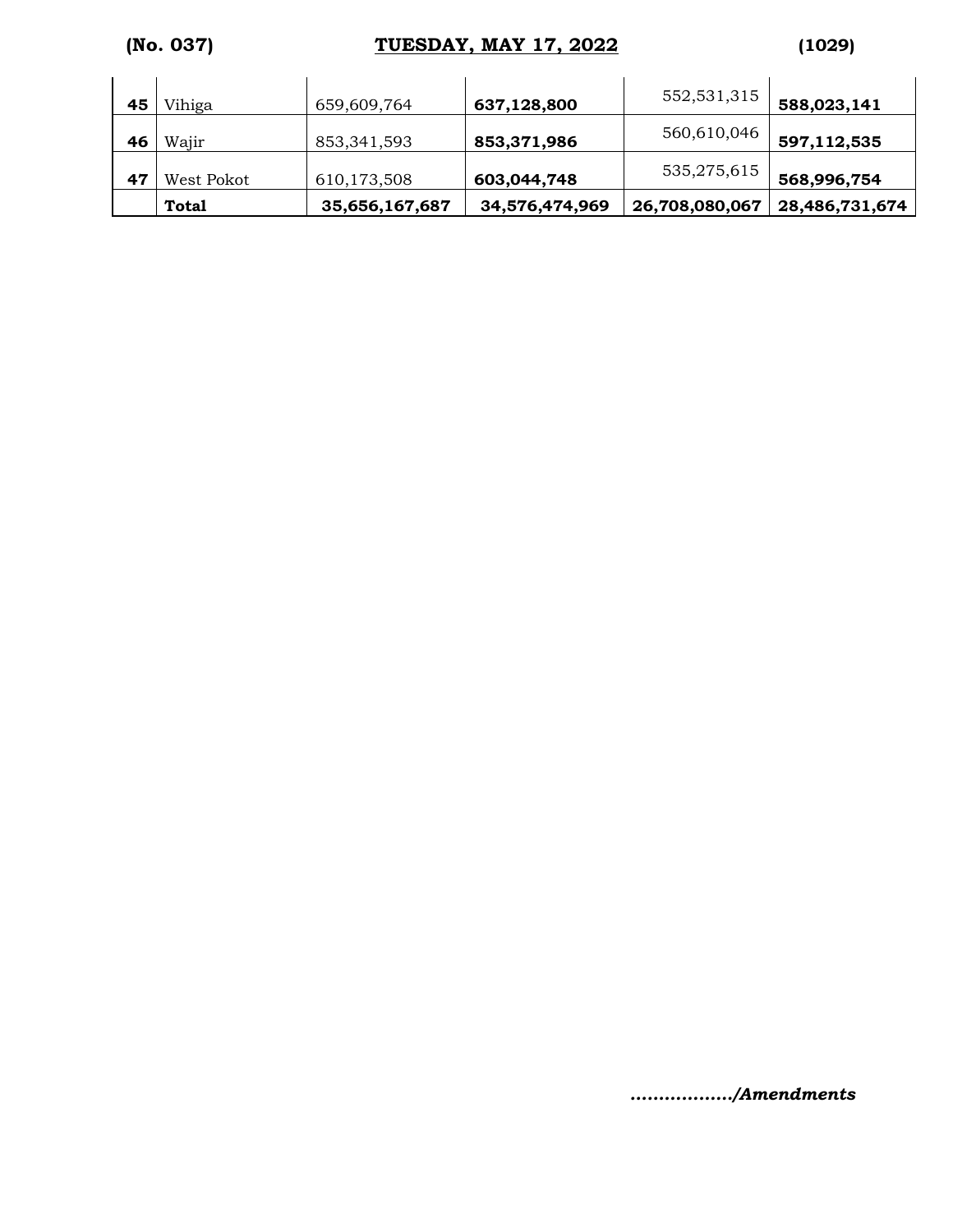#### **I.** \***THE ELECTIONS (AMENDMENT) (NO. 3) BILL, SENATE BILLS NO. 48 OF 2021**

(Sen. (Eng.) Ephraim Maina, MP)

**NOTICE** is given that the Chairperson, Standing Committee on Justice, Legal Affairs and Human Rights, intends to move the following amendments to the Elections (Amendment) (No. 3) Bill (Senate Bills No. 48 of 2021) at the Committee Stage —

#### **CLAUSE 2**

**THAT** clause 2 of the Bill be amended by deleting the definition of the word "party primary".

#### **CLAUSE 3**

**THAT** clause 3 of the Bill be amended in the proposed new section 32A(1) by deleting the words "a party primary" appearing immediately after the words "for purposes of" and substituting therefor the words "party nominations".

#### **CLAUSE 4**

**THAT** clause 4 of the Bill be amended by deleting paragraph (b) and substituting therefor the following new paragraph –

- (b) in subsection  $(3)$  by  $-$ 
	- (i) inserting the words "and the Senate" immediately after the words "the National Assembly"; and
	- (ii) deleting the proviso.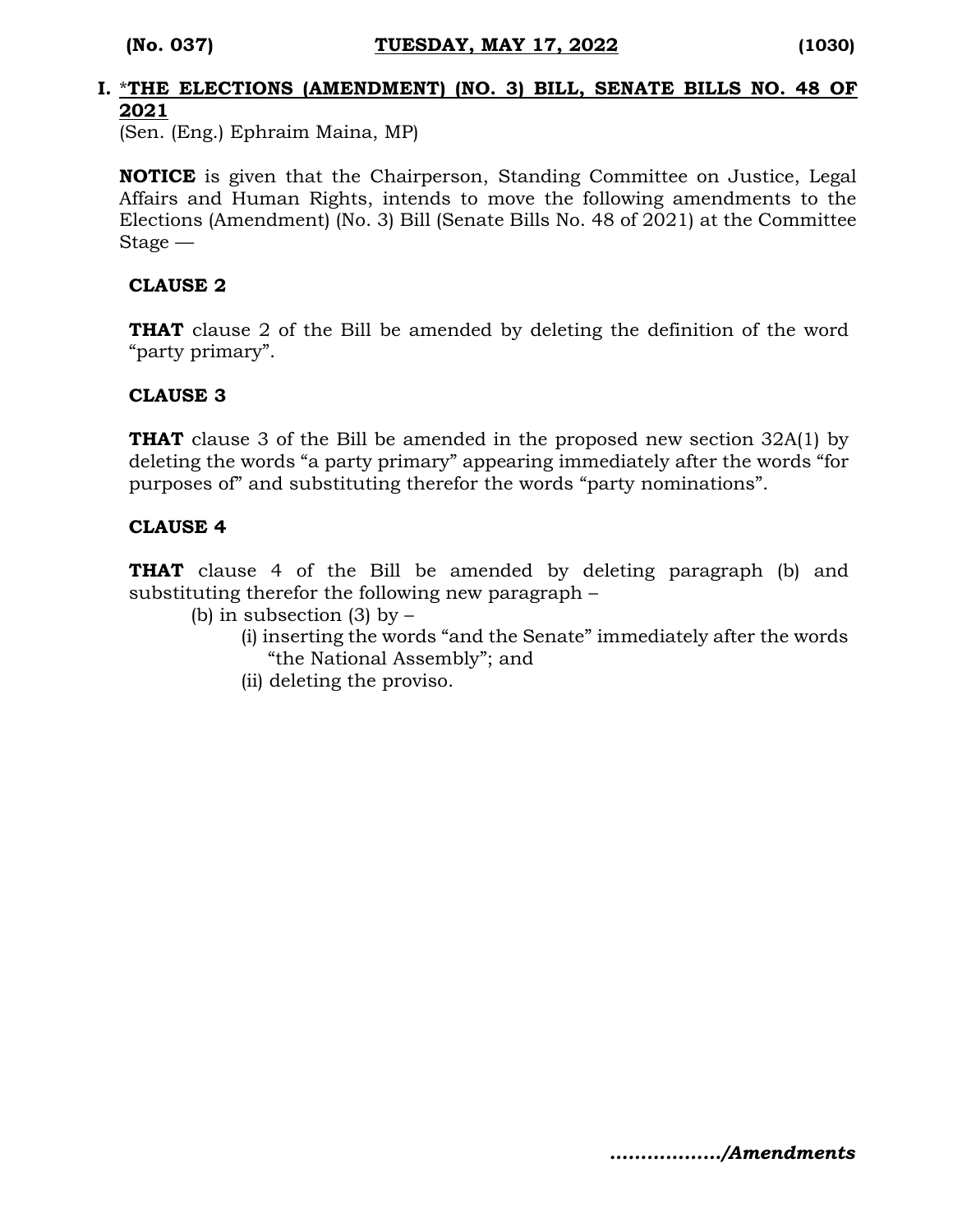#### **J. \*THE KENYA MEDICAL SUPPLIES AUTHORITY (AMENDMENT) BILL (SENATE BILLS NO. 53 OF 2021)**

(Sen. Naomi Shiyonga, MP)

**i) NOTICE** is given that the Chairperson of the Standing Committee on Health, intends to move the following amendments to the Kenya Medical Supplies Authority (Amendment) Bill, (Senate Bills No. 53 of 2021), at the Committee Stage ―

#### **CLAUSE 2**

**THAT** clause 2 of the Bill be deleted and substituted with the following new clause—

```
Amendment 
of section 4 
hereinafter referred to as the principal Act is amended in section 4 
of No. 20 of 
by—
2013.
                  2. The Kenya Medical Supplies Authority Act, 2013,
```
(a) deleting subsection (3) and substituting therefor the following new subsection—

No. 21 of 2017. (3) A national and county public health facility shall, in the procurement of drugs and medical supplies listed in the national government guidelines for essential medicines under section 67(4) of the Health Act, obtain all drugs and medical supplies from the Authority subject to the —

- (a) drug being registered by the Board; and
- (b) drugs and medical supplies—
	- (i) meeting the standards of quality;
	- (ii) being efficacious as authorised by the Board.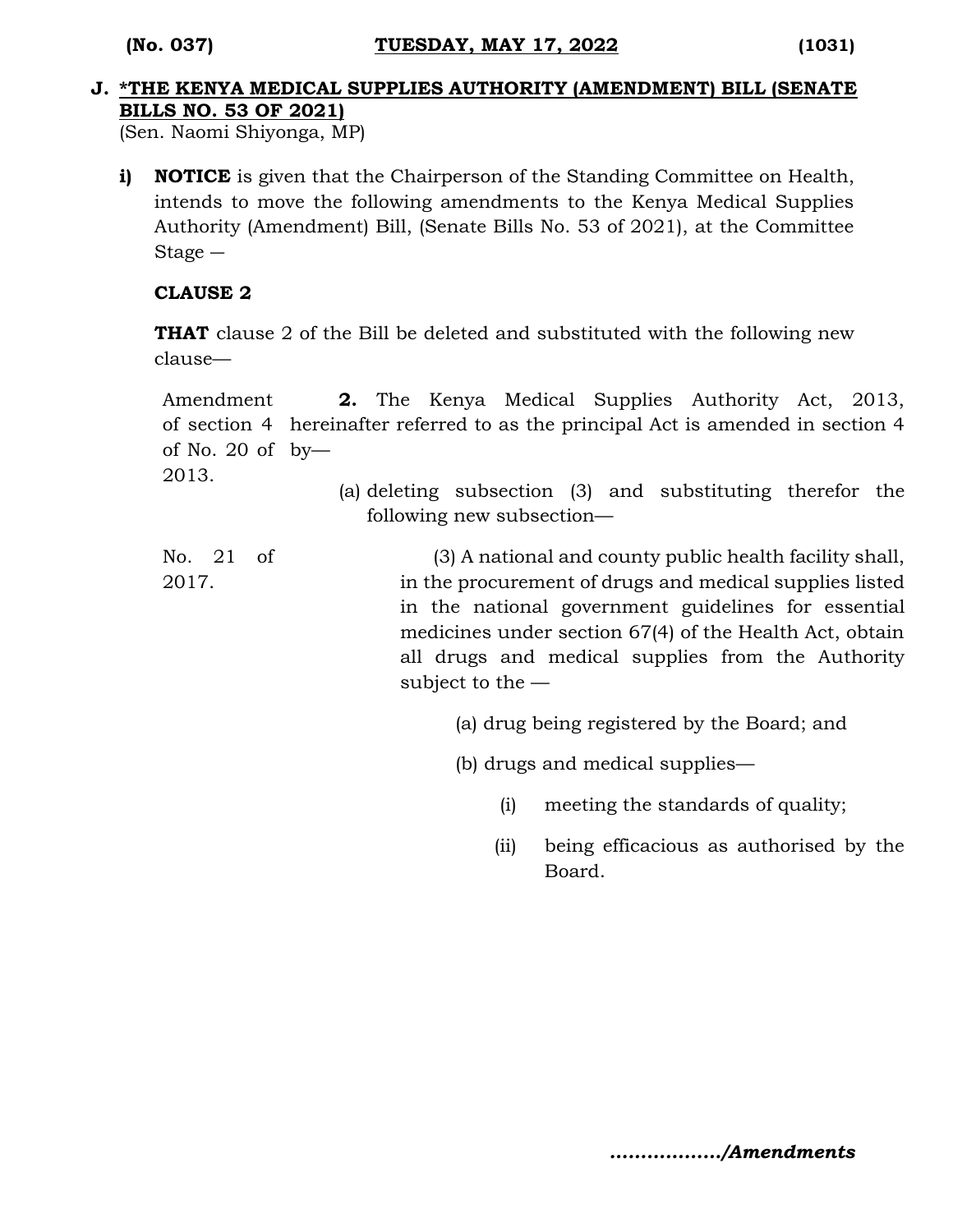**ii) NOTICE** is given that the Senator for Narok County, (Sen. Ledama Olekina, MP) intends to move the following amendments to the Kenya Medical Supplies Authority (Amendment) Bill, (Senate Bills No. 53 of 2021), at the Committee Stage ―

Amendment of section 4 hereinafter referred to as the principal Act is amended in of No. 20 of section 4 by inserting the following new subsection 2013. **2.** The Kenya Medical Supplies Authority Act, 2013, immediately after subsection (4) —

> (5) In procuring drugs and medical supplies under subsection (1) (a), the Authority shall give preferential treatment to the local drug manufacturers and suppliers prequalified by the Pharmacy Management Committee established under section 4A.

#### **NEW CLAUSES**

**THAT** the Bill be amended by inserting the following new clauses immediately after clause 2—

| Insertion                                 | <b>3.</b> The principal Act be amended by inserting the following |                                                                                                                                                                                                                                                                                                                                                                                                                                                        |  |  |  |
|-------------------------------------------|-------------------------------------------------------------------|--------------------------------------------------------------------------------------------------------------------------------------------------------------------------------------------------------------------------------------------------------------------------------------------------------------------------------------------------------------------------------------------------------------------------------------------------------|--|--|--|
| of                                        | new section immediately after section 4—                          |                                                                                                                                                                                                                                                                                                                                                                                                                                                        |  |  |  |
| section<br>4A in No.<br>20<br>of<br>2013. | Pharmacy<br>Management<br>Committee                               | <b>4A.</b> (1) The Cabinet Secretary shall<br>establish a Pharmacy Management<br>Committee.                                                                                                                                                                                                                                                                                                                                                            |  |  |  |
|                                           |                                                                   | The Pharmacy Management<br>(2)<br>Committee shall comprise of $-$<br>two members of the Board of<br>(a)<br>the Authority one of whom shall be<br>the Chief Executive Officer of the<br>Authority;<br>one member of the Board of<br>(b)<br>Directors of the Pharmacy and<br>Poisons Board;<br>two members of the Board of<br>$\mathbf{c}$<br>the National Health Insurance Fund<br>one of whom shall be the Chief<br>Executive Officer of the Fund; and |  |  |  |
|                                           |                                                                   | /Amendments                                                                                                                                                                                                                                                                                                                                                                                                                                            |  |  |  |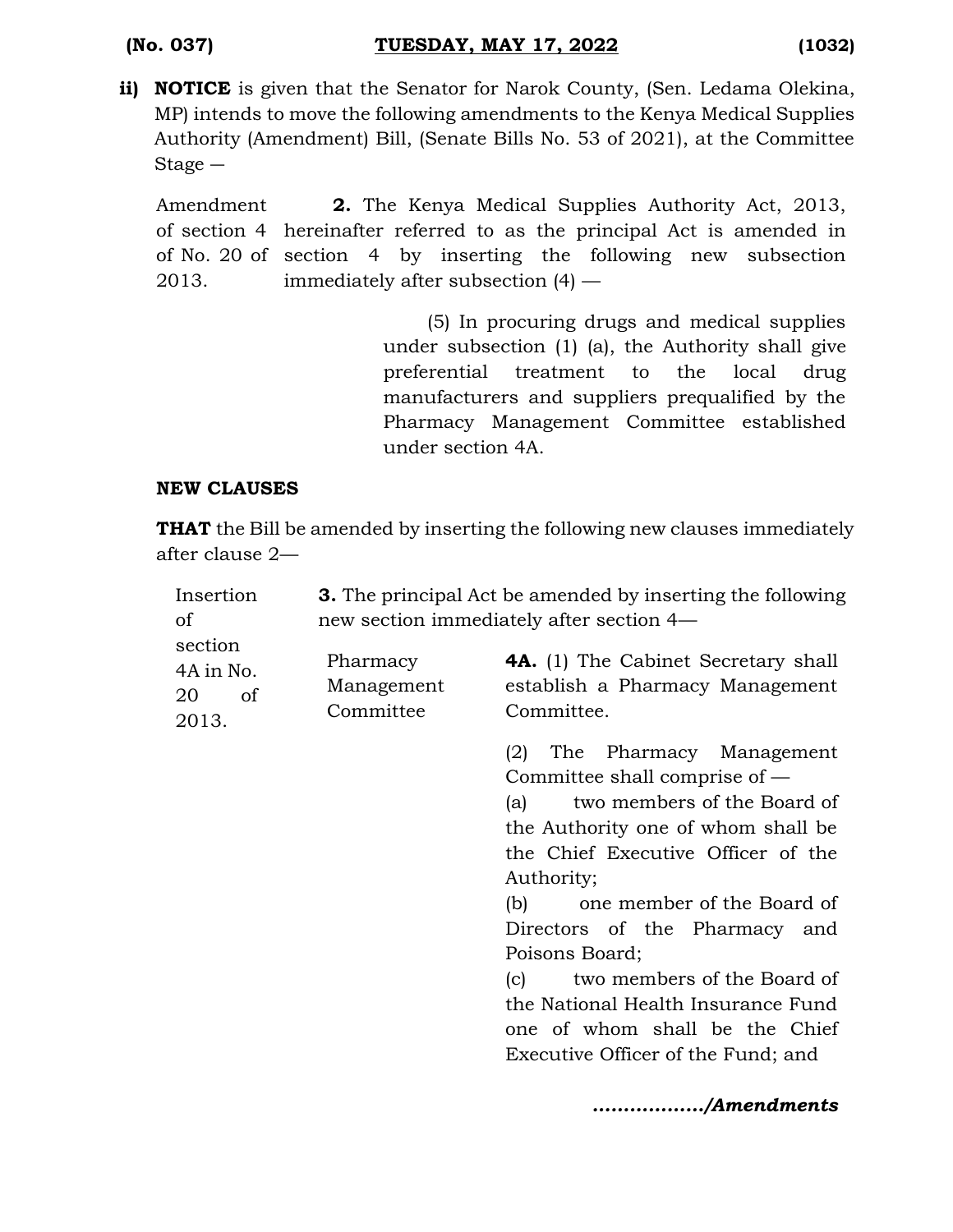(d) two persons, not being governors, nominated by the council of governors.

(3) The pharmacy management committee shall be responsible for the registration, prequalification and certification of local drug manufacturers and suppliers.

(4) The Authority shall provide the secretariat for the Committee.

**4.** The National Health Insurance Fund Act is amended—

Consequential amendment to No. 9 of 1998.

(a) in section 5 (1) by inserting the following paragraph immediately after paragraph (h)—

(ha) administer the Pharmacy Benefit Management Platform;

(b) by inserting the following new section immediately after section 30 —

Pharmacy Benefit Management Platform. No. 20 of

2013.

Pharmacy Benefit Management Platform to facilitate the payment for drugs and medical supplies supplied by the local manufacturers and suppliers prequalified by the Pharmacy Management Committee established under section 4A of the Kenya Medical Supplies Authority Act, 2013.

**30A.** (1) There is established the

(2) The Pharmacy Benefit Management platform shall be administered by the Board in consultation with the Pharmacy Management Committee.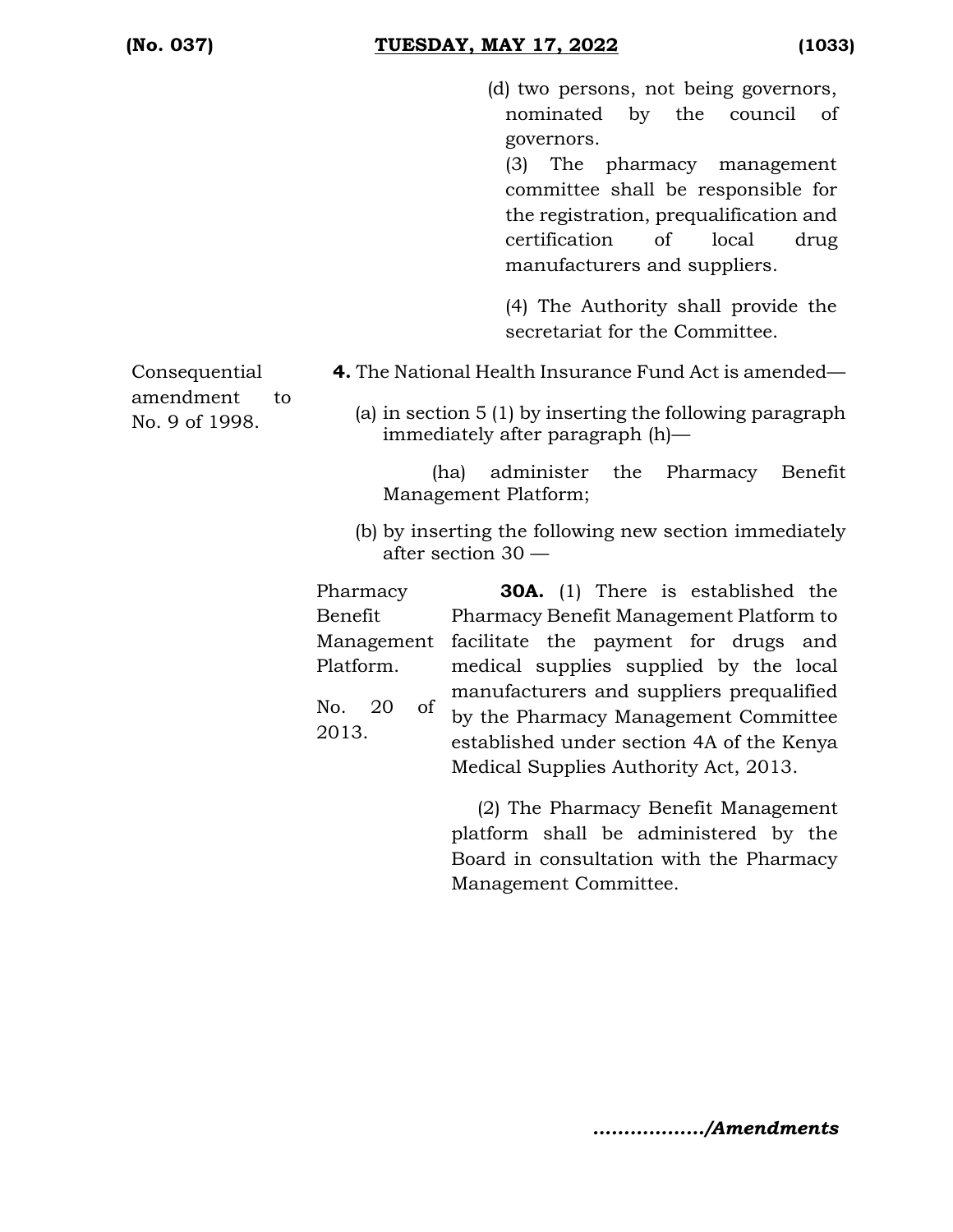(3) The Board shall in consultation with the Pharmacy Management Committee, pay out of the Fund, on behalf of a contributor, the cost of drugs and medical supplies dispensed by empanelled healthcare providers and procured by the Authority from the local drug manufacturers and suppliers prequalified under section 4A of the Kenya Medical Supplies Authority Act, 2013.

(4) The Cabinet Secretary in consultation with the Board, the Kenya Medical Supplies Authority Board and the Pharmacy and Poisons Board shall make regulations for the better carrying out of this section.

*……………../Appendix*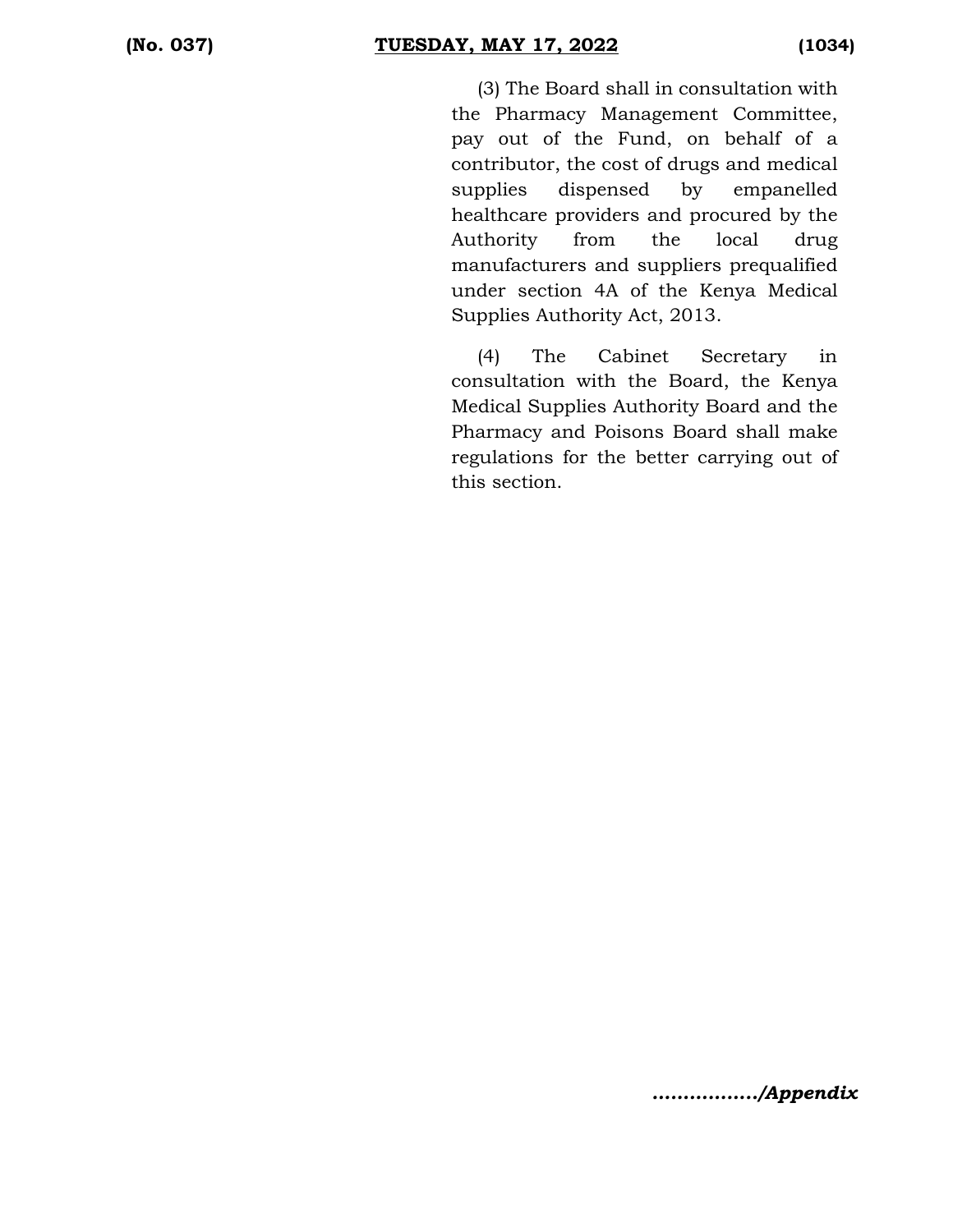#### **APPENDIX**

#### **1. PETITION**

Report of the Standing committee on National Cohesion, Equal Opportunity and Regional Integration on a petition to the Senate concerning the continuous exclusion of Persons with Disabilities (PWDs) in Migori County Budget.

*(The Chairperson, National Cohesion, Equal Opportunity and Regional Integration)*

#### **2. NOTICES OF MOTION**

i.) **ADOPTION OF THE REPORT OF THE STANDING COMMITTEE ON HEALTH ON THE ALLEGED NEGLIGENCE BY THE KENYATTA NATIONAL HOSPITAL IN THE MEDICAL CASE OF THE LATE (PROF.) KEN WALIBORA, PRIOR TO HIS DEATH**

(The Chairperson, Standing Committee on Health)

**THAT,** the Senate adopts the Report of the Standing Committee on Health on the alleged negligence of the late Prof. Ken Walibora prior to his death at the Kenyatta National Hospital, laid on the Table of the Senate on Tuesday, 30th March, 2021.

#### ii.) **ADOPTION OF THE FIRST PROGRESS REPORT OF THE STANDING COMMITTEE ON HEALTH ON THE COVID-19 PANDEMIC SITUATION IN KENYA**

(The Chairperson, Standing Committee on Health)

 **THAT,** the Senate adopts the First Progress Report of the Standing Committee on Health on the Covid-19 pandemic situation in Kenya, laid on the Table of the Senate on Tuesday, 30th March, 2021.

#### iii.) **ADOPTION OF THE SECOND PROGRESS REPORT OF THE STANDING COMMITTEE ON HEALTH ON THE COVID-19 SITUATION IN KENYA AND PRELIMINARY FINDINGS ON THE SPECIAL AUDIT REPORT ON THE UTILIZATION OF COVID - 19 FUNDS BY COUNTY GOVERNMENTS.**

(The Chairperson, Standing Committee on Health)

 **THAT,** the Senate adopts the Second Progress Report of the Standing Committee on Health on the COVID-19 situation in Kenya and preliminary findings of the Committee, on the Special Audit Report on the Utilization of COVID-19 funds by County Governments, laid on the table of the Senate on Tuesday, 30th March, 2021.

*……………../Appendix*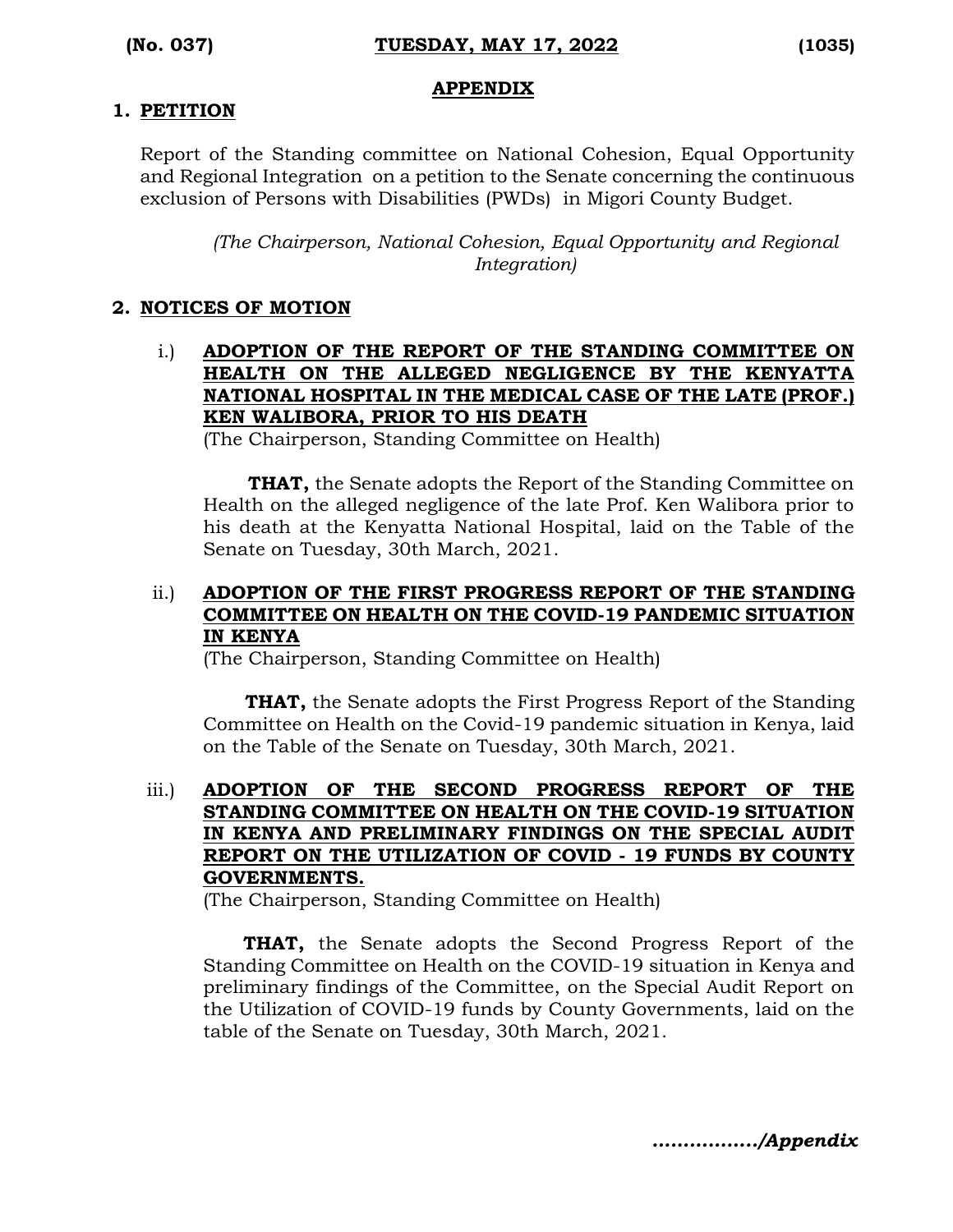#### iv.) **ADOPTION OF THE THIRD PROGRESS REPORT OF THE STANDING COMMITTEE ON HEALTH ON THE COVID-19 SITUATION IN KENYA AND PRELIMINARY FINDINGS ON THE NATIONWIDE COVID-19 VACCINE ROLL OUT**

(The Chairperson, Standing Committee on Health)

**THAT,** the Senate adopts the Third Progress Report of the Standing Committee on Health on the COVID-19 situation in Kenya and preliminary findings on the nationwide COVID-19 vaccine roll out, laid on the Table of the Senate on Tuesday, 21st September, 2021.

#### v.) **ADOPTION OF THE FOURTH PROGRESS REPORT OF THE STANDING COMMITTEE ON HEALTH ON THE COVID-19 PANDEMIC SITUATION AND THE IMPLEMENTATION OF THE NATIONWIDE COVID-19 VACCINE DEPLOYMENT**

(The Chairperson, Standing Committee on Health)

 **THAT,** the Senate adopts the Fourth Progress Report of the Standing Committee on Health on the Covid-19 pandemic situation and the implementation of the Nationwide Covid-19 vaccine deployment, laid on the Table of the Senate on Thursday, 2nd December, 2021.

#### **3. STATEMENTS**

#### **a) Pursuant to Standing Order 47 (1)**

The Senator for Vihiga County, (Sen. George M. Khaniri, MP) to make a statement concerning the incomplete drainage system in Mbale town beautification programme in Vihiga County.

#### **b) Pursuant to Standing Order 51 (1) (b)**

- (i) The Chairperson, Standing Committee on Energy, to make a statement on the activities of the Committee.
- (ii) The Chairperson, Standing Committee on National Security, Defence and Foreign Relations, to make a statement on the activities of the Committee.
- (iii) The Chairperson, Standing Committee on Roads and Transportation, to make a statement on the activities of the Committee.
- (iv) The Chairperson, Sessional Committee on County Public Accounts and Investments, to make a statement on the activities of the Committee.

----------------

*…………………/Notice Paper*